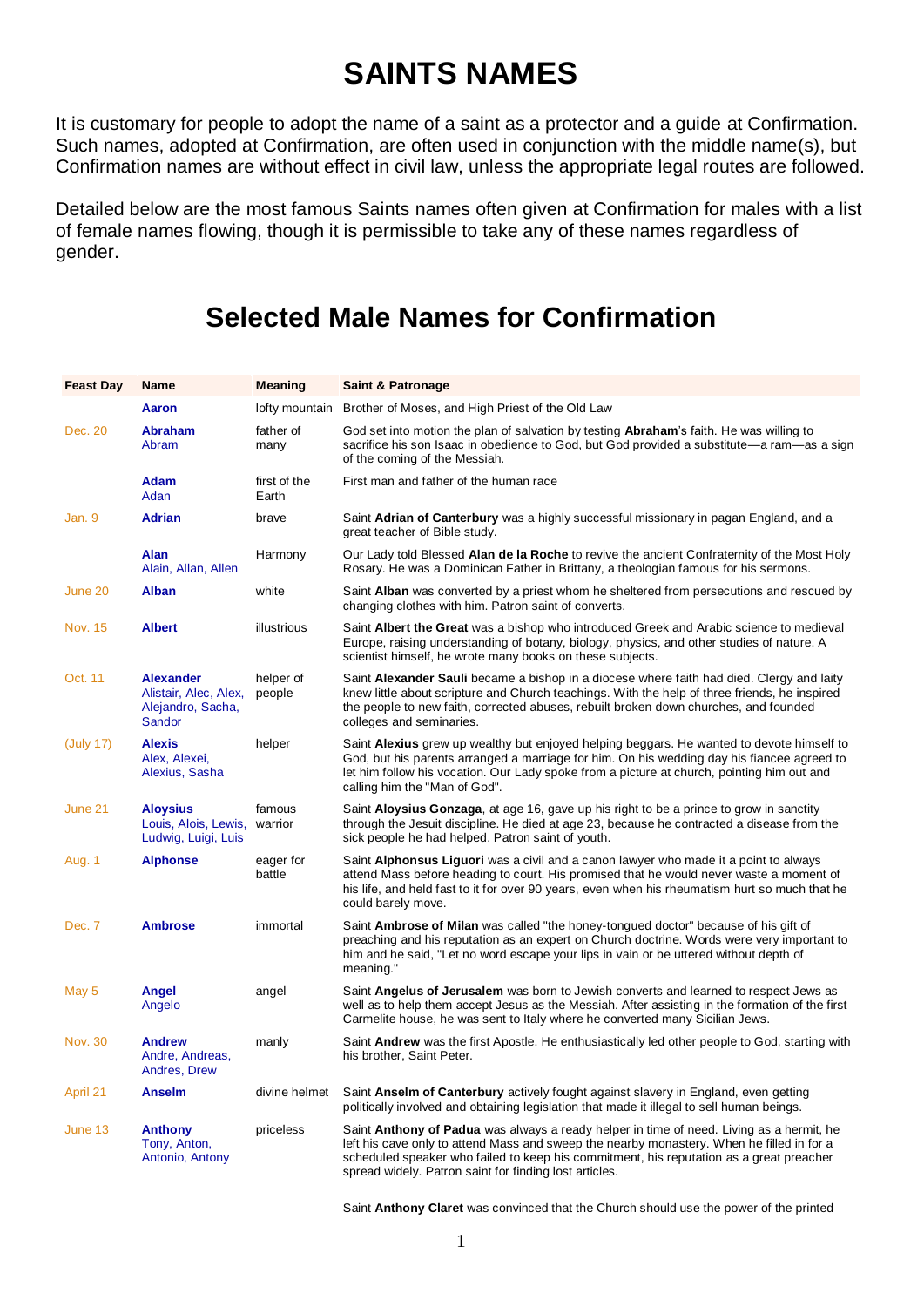## word to evangelize the world.

| Oct. 24       |                                                              |                          |                                                                                                                                                                                                                                                                                                                                                                        |
|---------------|--------------------------------------------------------------|--------------------------|------------------------------------------------------------------------------------------------------------------------------------------------------------------------------------------------------------------------------------------------------------------------------------------------------------------------------------------------------------------------|
| (July 8)      | <b>Arnold</b>                                                | strength of an<br>eagle  | Saint Arnold was confessor in the court of Charlemagne who was noted for his charity to the<br>poor.                                                                                                                                                                                                                                                                   |
| Aug. 28       | <b>Augustine</b><br>August, Austin,<br>Augustin              | majestic                 | When Saint <b>Augustine</b> was a young adult, he rejected his upbringing, converted to a false<br>religion and lived immorally. It was a lifestyle he did not want to give up, but he finally realized<br>that nothing truly satisfied him except friendship with God. He said, "Our hearts were made<br>for You, O Lord, and are restless until they rest in You."   |
| June 11       | <b>Barnabas</b><br><b>Barnaby</b>                            | son of<br>consolation    | Saint Barnabas was converted shortly after Pentecost. He gave up all his possessions to<br>detach from the world and follow the way of Christ. His helpful, compassionate and optimistic<br>nature inspired other new Christians, including Saint Paul.                                                                                                                |
| Aug. 24       | <b>Bartholomew</b><br>Bart, Bartel, Barry                    | son of Talmai            | Saint Bartholomew was an Apostle whose greatest desire was to know the truth. His initial<br>reaction to Jesus was, "How can anything good come from Nazareth?" But when he met<br>Jesus, he wanted to become one a disciple. Jesus said of him, "Here is a man in whom there<br>is no deception."                                                                     |
| Jan. 2        | <b>Basil</b><br>Vasily, Vassily                              | royal                    | Saint Basil the Great practiced law but decided to become a monk. He founded a monastery<br>which he directed. He wrote a famous monastic rule that lasted longer than any others in the<br>East. Patron of hospital administrators.                                                                                                                                   |
| <b>May 25</b> | <b>Bede</b>                                                  | life                     | Saint Bede the Venerable combined contemplative prayer with theological studies, always<br>hungry to discover more of the riches of the Faith. He especially admired the spirituality of the<br>Blessed Mother.                                                                                                                                                        |
| July 11       | <b>Benedict</b><br>Benoit, Bennett,<br><b>Benito</b>         | blessing                 | Saint <b>Benedict</b> believed in excelling and doing his very best to honor God. When he founded<br>twelve monasteries, the demand for spiritual excellence in his Monastic Rule was so<br>frustrating to lazy monks, some of them tried to poison him, but he blessed the drink and<br>consumed it with no ill effects.                                              |
| Jan. 12       |                                                              |                          | After Saint Benedict Biscop made a pilgrimage to Rome, he added Roman elements of<br>worship to English liturgies and thus became the patron saint of musicians and painters.                                                                                                                                                                                          |
| (Mar. 31)     | <b>Benjamin</b><br><b>Benson</b>                             | son of the<br>right hand | Saint <b>Benjamin</b> was a Deacon who was imprisoned for his faith. Released on condition that<br>he never preach about Christ again, he refused to comply and neglected no opportunity to<br>talk about Jesus. He was martyred.                                                                                                                                      |
| Aug. 20       | <b>Bernard</b><br>Barnard,<br>Bernadine,<br>Bernardo, Nardo, |                          | bold as a bear Saint <b>Bernard</b> used to ask himself every morning, "Why have I come here?" and he<br>answered, "To lead a holy life." He valued using all talents, resources, time, experiences,<br>hurts, and spiritual growth for God so that no day would be wasted.                                                                                            |
| <b>May 28</b> | <b>Bernhard</b>                                              |                          | Saint <b>Bernard of Menthon</b> protected travelers from thieves in the Alpine Mountains and<br>established hospices for people making pilgrimages to Rome. The big dogs that are trained<br>to search for missing victims in the mountains were named after him.                                                                                                      |
| Feb. 3        | <b>Blaise</b><br><b>Blase</b>                                | babbler                  | Saint Blaise was a physician who healed humans and animals. While imprisoned for his<br>faith, he healed his fellow prisoners and saved a child who was choking on a fish bone. Thus<br>he became the patron of throat ailments, colds and viruses.                                                                                                                    |
| July 15       | <b>Bonaventure</b>                                           | good attempt             | Saint <b>Bonaventure</b> was one of the greatest thinkers of the Middle Ages. He was<br>exceptionally gifted in his soul, mind, and personality.                                                                                                                                                                                                                       |
| June 5        | <b>Boniface</b>                                              | doer of good<br>things   | Saint Boniface left everything that was familiar to him to evangelize the German tribes and<br>reorganize the Church in France. He traveled continuously, always willing to deal with change<br>for the sake of the Lord.                                                                                                                                              |
| (May 16)      | <b>Brendan</b><br>Brandon, Brennan                           | sword                    | Saint Brendan and a crew of other Irish monks voyaged across the Atlantic to America in a<br>ship made of oxhides -- 400 years before the Vikings and almost 1000 years before<br>Columbus!                                                                                                                                                                            |
| (Dec. 1)      | <b>Brian</b><br>Bryan, Bryant                                | strong                   | Saint Alexander Briant was an English Jesuit whom people called "the beautiful youth"<br>because of his handsome looks and purity of heart. When he was martyred, he felt no pain<br>during the tortures. He said: "Whether this that I say be miraculous or no, God knows." He<br>was 25 when he died.                                                                |
| (Nov. 13)     | <b>Brice</b><br><b>Bruce</b>                                 | breach                   | Saint Brice was a self-centered, overly ambitious cleric who repented. But when he became<br>a bishop, he reverted to his old ways and neglected his duties. When exiled, he repented<br>again and completely changed his attitude. Resuming as Bishop, he served with such<br>humility, holiness and ability that the people venerated him as a saint before he died. |
| Oct. 6        | <b>Bruno</b>                                                 | brown                    | Saint <b>Bruno</b> knew that cheerfulness comes from serving God with hard work, fasting, and<br>continual prayers. He said, "Try and you will see how rewarding it is to serve God with all the<br>love of your heart." He felt great concern for those who lived in Satan's grip and is the patron<br>of possessed people.                                           |
| July 18       |                                                              |                          | Saint <b>Bruno of Segni</b> was an avid defender of orthodox Christian teachings. One of the<br>doctrines he strongly promoted was the real presence of Jesus in the Eucharist.                                                                                                                                                                                        |
| July 14       | <b>Camillus</b><br><b>Camille, Camillo</b>                   | temple<br>servant        | Saint Camillus de Lellis repented from a wild-spent youth and gambling addiction to serve<br>God, and although he was incurably diseased, he took care of others who were sick. He                                                                                                                                                                                     |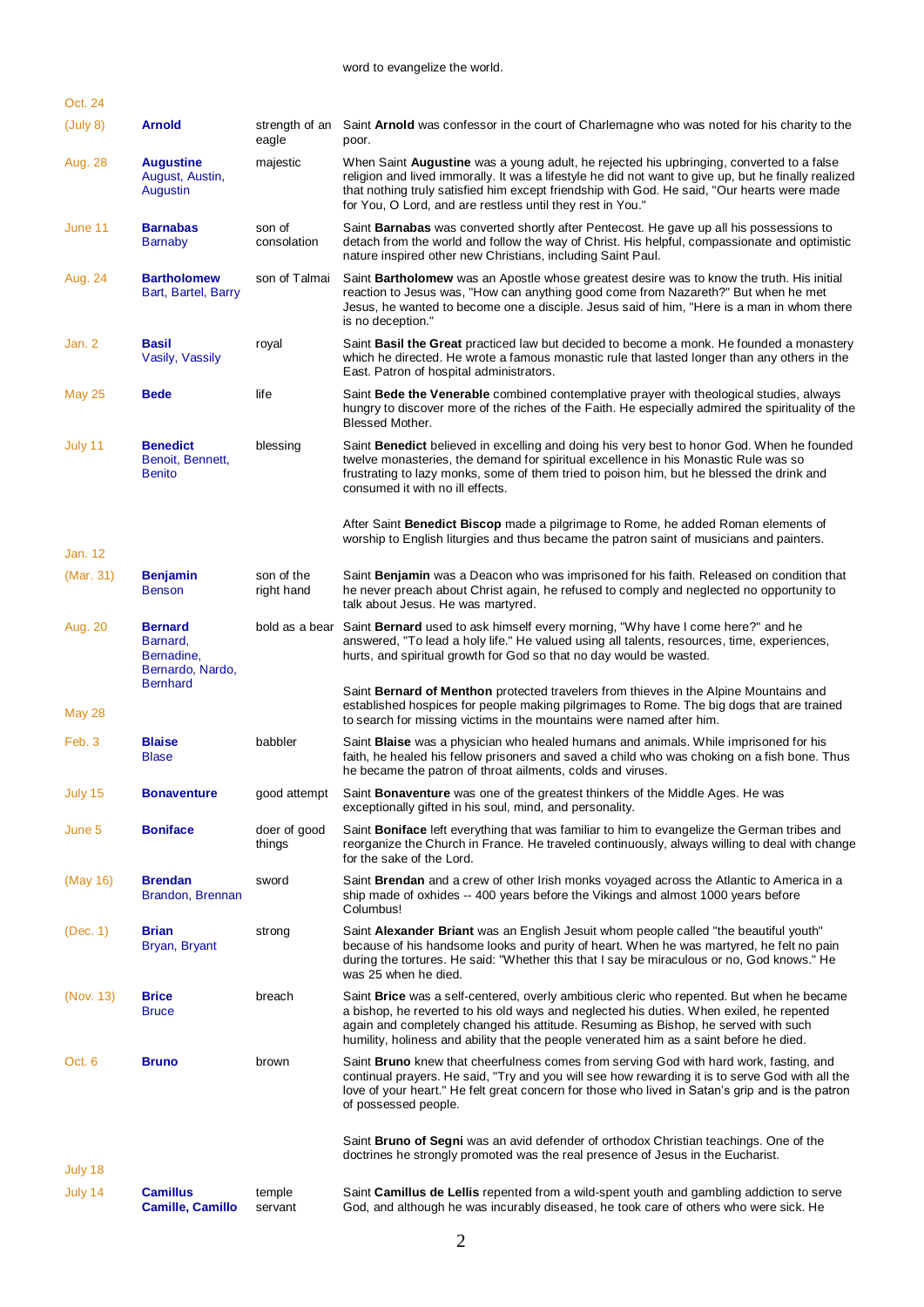|                |                                                                         |                                     | founded the Congregation of the Servants of the Sick, believing that the suffering people<br>were living images of Jesus.                                                                                                                                                                                                                                                                                                                             |
|----------------|-------------------------------------------------------------------------|-------------------------------------|-------------------------------------------------------------------------------------------------------------------------------------------------------------------------------------------------------------------------------------------------------------------------------------------------------------------------------------------------------------------------------------------------------------------------------------------------------|
| Nov. 4         | Carl<br>Charles, Carlo,<br>Carlos, Carroll,<br>Cary, Karl, Karol        | strong                              | Saint Charles Borromeo served as a bishop in a diocese that was plaqued by superstitions<br>and other faulty religious practices, but he resolved the problems by issuing wise rulings,<br>instituting them with kindness, and setting an example through his own holy life. He learned<br>from having a severe speech impediment that "we are all weak, but if we want help, the Lord<br>God has given us the means to find it easily."              |
| Mar. 4         | <b>Casimir</b><br><b>Cass, Casper</b>                                   | peaceful                            | Saint Casimir of Poland was the son of a king and held the high office of Grand Duke. He<br>hated luxury and the temptations of the flesh. He secretly did many penances to keep himself<br>focused on the growth of his spirit.                                                                                                                                                                                                                      |
| Mar. 3         | <b>Chad</b>                                                             | martial                             | When Saint Chad became a bishop, he put tremendous effort into understanding<br>ecclesiastical truth and maintaining purity of doctrine. He devoted much time to the activities<br>of humility and self-sacrifice. When he traveled, he went by foot rather than by horseback, in<br>imitation of the apostles. This spirituality made his preaching of the Gospel powerful and<br>effective.                                                         |
| Nov. 4         | <b>Charles</b><br>Carl, Carlo,<br>Carlos, Carroll,<br>Cary, Karl, Karol | strong                              | Saint Charles Borromeo served as a bishop in a diocese that was plagued by superstitions<br>and other faulty religious practices, but he resolved the problems by issuing wise rulings,<br>instituting them with kindness, and setting an example through his own holy life. He learned<br>from having a severe speech impediment that "we are all weak, but if we want help, the Lord<br>God has given us the means to find it easily."              |
|                | <b>Christian</b>                                                        | anointed,<br>belonging to<br>Christ | <b>Jesus Christ</b> is your patron! With this name and a heart that is devoted to Christ, you have<br>the whole body of Christ -- the Communion of Saints -- as your prayer partners.                                                                                                                                                                                                                                                                 |
| (July 25)      | <b>Christopher</b><br><b>Cristobal, Chris</b>                           | Christ-<br>bearer                   | Saint Christopher died a martyr during the reign of Decius in the third century. However, he<br>was quite possibly only a legend created by popular story-telling, so he is no longer on the<br>official list of Saints. He is known for carrying travelers across a stream (which is why he is<br>the patron of travelers), including a child who was surprisingly heavy. It turned out that the<br>child was Jesus bearing the weight of the world. |
| (Nov. 4)       | <b>Clair</b><br>Clare, Clarus,<br><b>Clarence</b>                       | clear                               | Saint Clarus was a priest who became a Benedictine monk and lived as a hermit. When he<br>resisted the advances of a noblewoman, she had him killed.                                                                                                                                                                                                                                                                                                  |
| (June 6)       | <b>Claude</b><br><b>Claudius</b>                                        | lame                                | Saint Claud was a holy priest who served as a Benedictine Abbot and later a bishop, though<br>he preferred not to have such status. In the 12th century (400 years later), his body was<br>discovered to be incorrupt. His burial place became a favorite place for pilgrimages, and<br>miraculous cures occurred there.                                                                                                                              |
| <b>Nov. 23</b> | <b>Clement</b>                                                          | merciful                            | Saint Clement knew the Apostles personally before they were martyred. As pope, he<br>challenged his people to follow their examples. He said, "We ought to put aside vain and<br>useless concerns and should consider what is good, pleasing and acceptable in the sight of<br>Him who made us."                                                                                                                                                      |
| (Nov. 23)      | <b>Colin</b><br>Columban,<br>Colman, Colum,<br><b>Cullen</b>            | dove                                | Saint Columban moved from place to place preaching the Gospel, forming a community who<br>accompanied him, and being a witness of humility and love through his own life. He often<br>took time out to be alone with God in the forest, and the animals obeyed his voice.                                                                                                                                                                             |
| Sept. 16       | <b>Cornelius</b><br>Connor, Conor,<br><b>Cornel, Neal, Neil</b>         | horn                                | Saint Cornelius was pope during terrible persecutions, and he anguished over the sufferings<br>of his people. Saint Cyprian was his friend and said to him, "Let us relieve burdens and<br>afflictions by mutual love."                                                                                                                                                                                                                               |
| Oct. 25        | <b>Crispin</b>                                                          | curly haired                        | Saints Crispin and Crispinian were brothers who promoted Your kingdom by day and<br>supported their families by night as shoemakers.                                                                                                                                                                                                                                                                                                                  |
| June 27        | Cyril<br>Cyr, Kyril                                                     | lordly                              | Saint Cyril of Alexandria defended the Blessed Virgin Mary's title as Mother of God, at a<br>time when there was much persecution against her. He called her "Hail, Mary, Mother of God,<br>venerable treasure of the whole universe."                                                                                                                                                                                                                |
| Mar. 18        |                                                                         |                                     | Saint Cyril of Jerusalem was the bishop of Jerusalem when the persecutions ended and<br>great heresies began. This new enemy tried to force him to accept false teachings about the<br>Church, but he stood firm. When anti-Christians tried to prove that Jesus were wrong in His<br>prophecies, Cyril's confidence came from knowing that Jesus would prove Himself right.                                                                          |
| Sept. 26       | <b>Damian</b><br>Damiano,<br>Damien, Damon                              | tamer                               | Saints Cosmas and Damian were twins who became excellent doctors. They refused<br>payment for their medical care because they believed that when they treated patients, they<br>were also caring for Jesus. By conveying great love, they won the hearts of their patients as<br>they taught them about the Faith.                                                                                                                                    |
| (Feb. 16)      | <b>Daniel</b><br>Dan, Niel                                              | the Lord is<br>judge                | Saint Daniel and four companions were Egyptians who visited Christians condemned to do<br>hard labor in the mines during persecutions, to comfort them. They were arrested for this,<br>tortured and beheaded.                                                                                                                                                                                                                                        |
| Mar. 1         | <b>David</b>                                                            | beloved                             | Saint David of Wales received a vision from Jesus that sent him to Jerusalem where anti-<br>Christian sentiment was strong. By relying on God, he preached so powerfully that he<br>converted many who had been attacking the Faith.                                                                                                                                                                                                                  |
| (Oct. 9)       | <b>Denis</b><br>Dennis, Dion,<br><b>Sidney, Sydney</b>                  | wild, frenzied                      | Saint Denis (also called Dionysius) was the first bishop of Paris and the Apostle of France.                                                                                                                                                                                                                                                                                                                                                          |
| Aug. 8         | <b>Dominic</b><br>Domingo,<br><b>Dominick</b>                           | Lord                                | I belong to the Saint Dominic de Guzman, founder of the Dominican Order, worked hard against heresies.<br>When people refused to accept the truth, he grew discouraged, but the Blessed Mother<br>appeared and asked him to pray the Rosary daily and to teach it to others. Through the                                                                                                                                                              |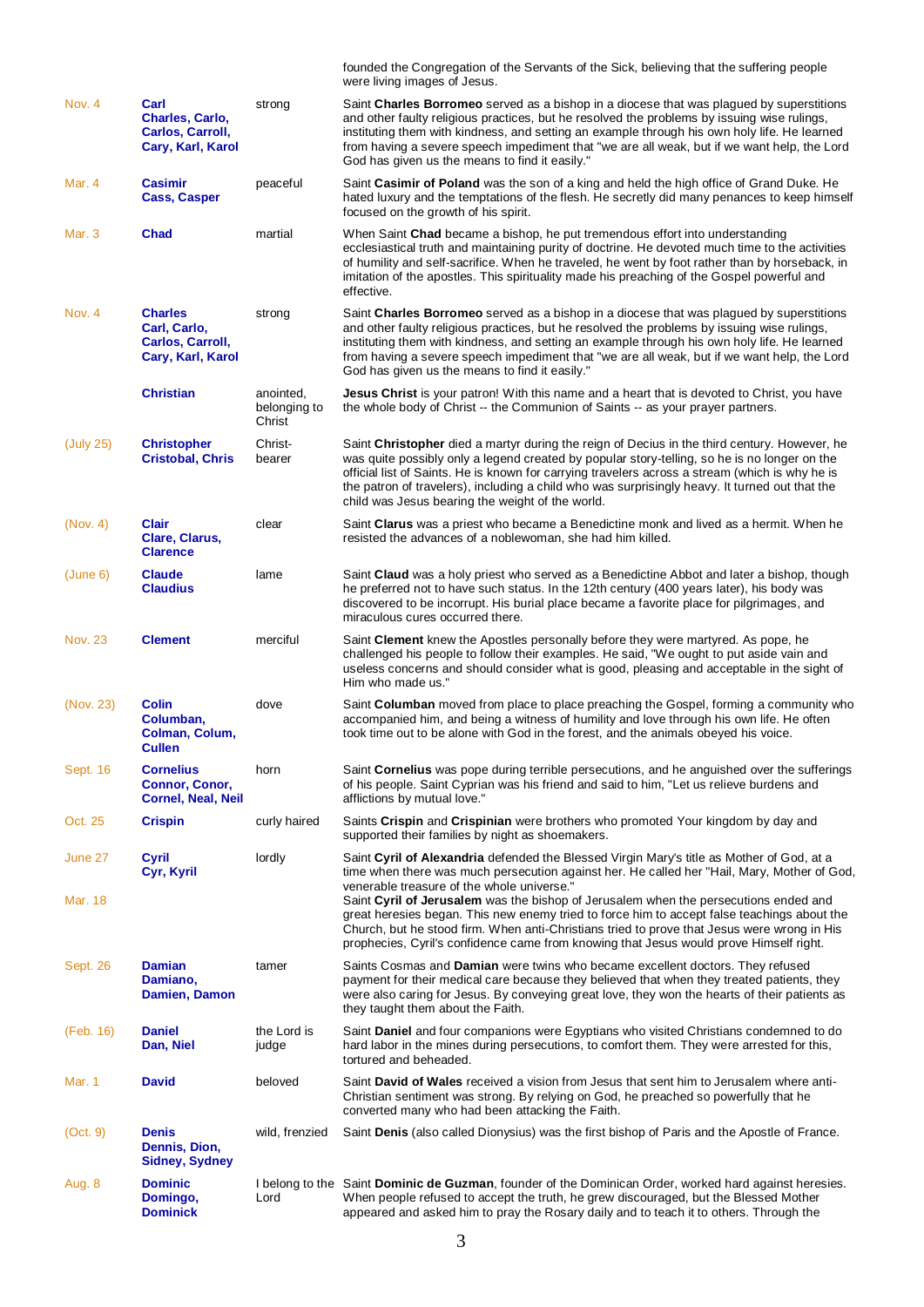| Mar. 10        |                                                                             |                        | Rosary, the heresies were conquered.<br>Saint Dominic Savio was one of the children touched by Saint John Bosco's ministry. An<br>altar boy at age five, he started on the road to the priesthood at age twelve but died at fifteen.<br>Yet, he accomplished much good in his short life because of his piety. His birthplace and<br>childhood home are now retreat houses for youth. |
|----------------|-----------------------------------------------------------------------------|------------------------|---------------------------------------------------------------------------------------------------------------------------------------------------------------------------------------------------------------------------------------------------------------------------------------------------------------------------------------------------------------------------------------|
| (July 15)      | <b>Donald</b>                                                               | dark stranger          | Saint <b>Donald</b> had nine daughters, and when his wife died, the family formed a religious<br>community, which he directed. In his native Scotland, natural features such as hills are called<br>the "Nine Maidens" in memory of his daughters.                                                                                                                                    |
| <b>Nov. 20</b> | <b>Edmund</b>                                                               | happy<br>protection    | Saint Edmund of East Anglia was a king who was captured by pagan invaders. The enemy<br>wanted him to sign a treaty that would harm his country and Church, but he chose to die<br>rather than to grieve God and hurt his people.                                                                                                                                                     |
| Oct. 13        | <b>Edward</b>                                                               | prosperous<br>guardian | Saint <b>Edward the Confessor</b> was one of the most popular English kings, because he trusted<br>in God and greatly loved his people. By relying on God, he was able to rule wisely and<br>maintain peace.                                                                                                                                                                          |
| Oct. 12        | <b>Edwin</b>                                                                | prosperous<br>friend   | Saint <b>Edwin</b> was a pagan king who listened to a Christian preacher publicly explain the<br>Gospel. He accepted salvation, renounced his worship of the gods, and commanded his high<br>priest to destroy their altars and temples.                                                                                                                                              |
| (Feb. 16)      | <b>Elias</b><br>Elijah                                                      | the Lord is<br>God     | Saint <b>Elias</b> ministered with Saint Daniel to Christians condemned to do hard labor in the<br>mines during persecutions, to comfort them. When they were arrested for their beliefs, Elias<br>bravely shared his mystical insights, even though this led to his death.                                                                                                           |
| (Dec. 24)      | Emil<br>Emile, Emilian,<br><b>Emilion, Emilius</b>                          | excelling              | Saint Gregory the Great had three aunts who led prayerful religious lives in their father's<br>house, Tarsilla, Saint Emiliana, and Gordiana. They encouraged each another to growth in<br>holiness.                                                                                                                                                                                  |
| (Dec. 25)      | <b>Emmanuel</b><br>Immanuel,<br><b>Manuel</b>                               | God with us            | <b>Jesus Christ</b> is your patron! Having a name associated with the joy of Christmas is a<br>reminder that you are called to bring Christ to all those around you.                                                                                                                                                                                                                  |
| (May 18)       | <b>Eric</b><br>Erick, Erich                                                 | ever-ruler             | Saint Eric was a king of Sweden who codified Swedish law under Gospel principles. He used<br>his power and authority to spread the Gospel through his kingdom.                                                                                                                                                                                                                        |
| (Nov. 7)       | <b>Ernest</b>                                                               | serious                | Saint <b>Ernest</b> was the abbot of a Benedictine Abbey in Germany. He went on the Crusades,<br>preached in Arabia and Persia, and was captured by the Moors. He was tortured to death in<br>Mecca.                                                                                                                                                                                  |
| (June 2)       | <b>Eugene</b><br>Gene                                                       | well born              | Saint <b>Eugene I</b> was a priest who had served in several different positions in the Church and<br>became pope. He was widely known for his charity and holiness.                                                                                                                                                                                                                  |
| (Sept. 7)      | <b>Eustace</b>                                                              | fruitful               | Saint <b>Eustace</b> served as a parish priest until he was elected abbot. He later became the<br>apostolic legate to England for Pope Innocent III.                                                                                                                                                                                                                                  |
| Jan. 20        | <b>Fabian</b>                                                               | prosperous<br>farmer   | Saint Fabian was filled with zeal and wisdom. As a layman and farmer, he entered Rome on<br>the day a new pope was being elected. By God's design, a dove flew into the proceedings<br>and landed on his head, an obvious sign that God had anointed him to serve as pope.<br>Surprised but obedient, Saint Fabian said yes.                                                          |
| (Jan. 14)      | Felix<br><b>Felician, Felicio</b>                                           | happy                  | Saint Felix of Nola was a priest ordained by and worked with Saint Maximus of Nola. When<br>Maximus was dying, Felix hid him from soldiers in a vacant building. God used a spider to<br>spin a web over the door, fooling the soldiers into thinking no one had entered there.                                                                                                       |
| May 30         | <b>Ferdinand</b><br>Fernando, Ferde,<br>Fernand,<br><b>Hernando</b>         | adventurous            | Saint <b>Ferdinand III of Castile</b> was a great administrator who had very deep faith. His<br>friendship with God inspired him to be a just ruler, and he pardoned those who attacked his<br>throne.                                                                                                                                                                                |
| (April 24)     | <b>Fidelis</b><br><b>Fidel</b>                                              | faithful               | Saint Fidelis of Sigmaringen was a lawyer who grew disgusted by the greed, corruption,<br>and lack of interest in justice by his colleagues. He changed careers to join the priesthood.<br>He gave away his worldly wealth to poor seminarians and other needy people.                                                                                                                |
| Oct. 4         | <b>Francis</b><br>Frank, Franz,<br>Francesco,                               | free                   | When Saint <b>Francis of Assisi</b> turned his life over to God, he gave away his possessions,<br>including the clothes on his back. He discovered that this freed him to experience His love<br>more fully, so he said, "Let us give alms because these cleanse our souls from the stains of                                                                                         |
| Dec. 3         | Francisco,<br><b>Franco, Francois</b>                                       |                        | sin."<br>Saint Francis Xavier was sent to evangelize the unexplored Far East. This was made<br>difficult by sciatica, but he offered up his pain for the mission and he received many<br>supernatural gifts, including prophecy, healing, calming storms, and raising people from the<br>dead. He baptized more than 40,000 converts.                                                 |
| (July 18)      | <b>Frederick</b><br>Fred, Federico,<br>Frederic,<br><b>Friedrich</b>        | peace-ruler            | Saint <b>Frederick</b> was a bishop who established order throughout his diocese. He sent eager,<br>faith-filled and holy missionaries to the places where paganism still existed. He was good at<br>caring for the spiritual growth of converts.                                                                                                                                     |
| Sept. 29       | <b>Gabriel</b>                                                              | God's<br>strength      | God had given us archangels to assist us during our pilgrimage on earth. Saint Gabriel is a<br>messenger of the Good News; he can help us hear God's voice and to teach us the truth.                                                                                                                                                                                                 |
| Nov. 8         | <b>Geoffrey</b><br>Godfrey, Jeffrey,<br>Jeff, Gottfried,<br><b>Goffredo</b> | God's peace            | Saint Godfrey was the abbot of a rundown abbey who restored it to good discipline and<br>rebuilt it into a flourishing community.                                                                                                                                                                                                                                                     |
| April 23       | George<br>Georges, Giorgio,<br>Igor, Jorge,                                 | farmer                 | Saint George was nicknamed the "Victory Bringer" because he relied on God's power to<br>defeat evil wherever he went. Starting as a soldier in the army, he converted and became a<br>soldier for Christ. Laying down the world's armor by giving his wealth to the poor, he forever                                                                                                  |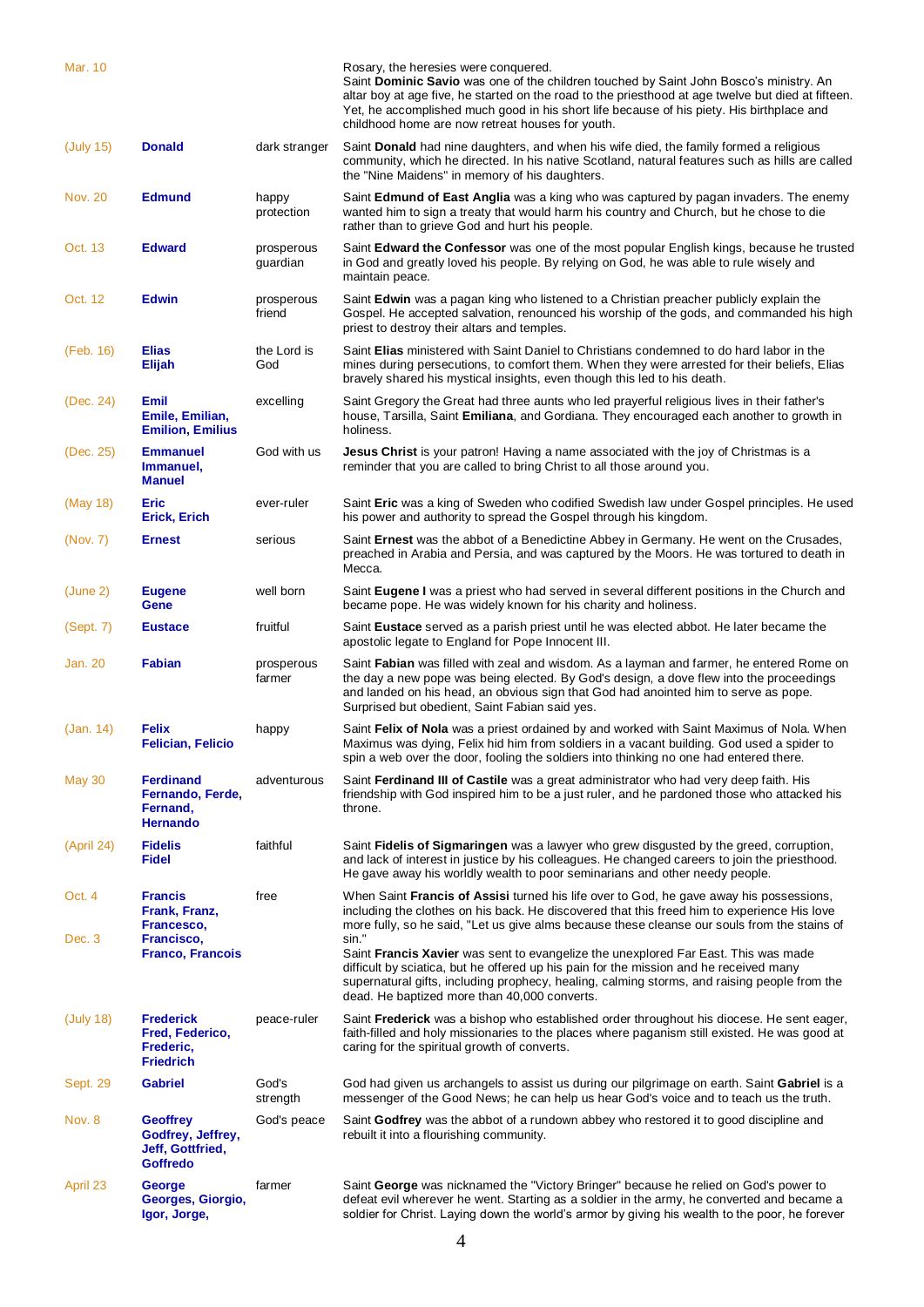|            | Jurgen                                                                                       |                    | after carried the shield of faith and won many victories for those who sought God's help.                                                                                                                                                                                                                                                                                                                                                                                                           |
|------------|----------------------------------------------------------------------------------------------|--------------------|-----------------------------------------------------------------------------------------------------------------------------------------------------------------------------------------------------------------------------------------------------------------------------------------------------------------------------------------------------------------------------------------------------------------------------------------------------------------------------------------------------|
| (Oct. 13)  | Gerald<br>Geraldo, Garcia,<br>Jerold                                                         | spear rule         | Saint Gerald of Aurillac was a Count who gave away his possessions and dedicated himself<br>to God and ministry. Though he never joined an order, he lived as if he did. He built a church<br>and abbey on his property.                                                                                                                                                                                                                                                                            |
| Oct. 3     | Gerard<br>Gerhard, Gerado,<br><b>Girado, Girard</b>                                          | strong spear       | Saint Gerard of Brogne joined a monastery in order to find a quiet, peaceful place to spend<br>his time in prayer, although he willingly left his solitude to help others become stronger in<br>their faith. He believed that if people realized the joy that came from praying, they would pray<br>more often.                                                                                                                                                                                     |
| (June 15)  | <b>Germain</b>                                                                               | kin                | Saint Germaine Cousin was a severely abused and neglected child. She turned to God, who<br>taught her how to forgive her family and grow in holiness. She entrusted the sheep she<br>tended to God's care while she went to daily Mass, and they were never attacked by wolves.<br>One day when the rains flooded the river, a villager saw the water part so she could get to<br>Mass. She died from her mistreatments at age 22; forty years later her body was exhumed<br>and found incorrupted. |
| (June 19)  | <b>Gervais</b><br>Gervas, Jarvis,<br><b>Jervis</b>                                           | spear servant      | Saint Gervasius was one of the first martyrs of Milan. He is the patron of haymakers and is<br>invoked for the discovery of thieves. His relics were discovered by Saint Ambrose, who was<br>guided to them by a vision.                                                                                                                                                                                                                                                                            |
| (Feb. 4)   | <b>Gilbert</b>                                                                               | bright pledge      | Saint Gilbert of Sempringham was exiled to Paris by his father to study the arts because he<br>refused to become a soldier. When he returned home, he opened a school for poor children,<br>giving them special training in religion. When his parents died, he spent his inheritance by<br>founding monasteries and helping the poor.                                                                                                                                                              |
| Sept. 3    | <b>Gregory</b>                                                                               | watchman           | Saint Gregory the Great was the first pope who referred to himself as "the servant of the<br>servants of God," and all the popes since then have used the same title.                                                                                                                                                                                                                                                                                                                               |
| (Sept. 12) | Guy<br><b>Guido</b>                                                                          | guide              | Saint Guy of Anderlecht was born in poverty, and he believed this was a holy condition that<br>God wanted for him. Once, he invested in an sea expedition in the hopes of getting rich. The<br>ship sank, and Guy took it as a sign. He walked to Rome in penance for his greed, then to<br>Jerusalem where he worked for a while as a guide to pilgrims.                                                                                                                                           |
| (June 17)  | <b>Harvey</b><br><b>Herve</b>                                                                | warrior            | Saint Harvey was blind, but this did not stop him from serving as a good abbot for his<br>community. He was famous for miracles.                                                                                                                                                                                                                                                                                                                                                                    |
| July 13    | <b>Henry</b><br>Hank, Harry,<br>Emeric, Enrico,<br>Heinrich, Henri,<br><b>Rico</b>           | home ruler         | Saint Henry II was one of the best rulers of the Christian Roman Empire. He reformed the<br>Church, assisted the growth of new monasteries, and oversaw the building of many beautiful<br>churches. Because he believed that the Creed was essential to understanding our faith, he<br>convinced the Pope to institute its use every Sunday and major feast day.                                                                                                                                    |
| (Mar. 20)  | <b>Herbert</b><br><b>Herve</b>                                                               | shining<br>warrior | Saint Herbert was the disciple and close friend of Saint Cuthbert. Herbert begged his spiritual<br>father to pray that, as they had served God together on earth, they might be allowed to see<br>God's glory at the same moment in heaven. Soon after, Herbert succumbed to a painful<br>illness which lasted until they died simultaneously the following year.                                                                                                                                   |
| (April 7)  | <b>Herman</b><br>Armand, Ernan,<br>Germain,<br>German,<br>Hermann, Herme,<br><b>Hernando</b> | soldier            | Saint Hermann Joseph was a monk and mystic who had a special devotion to the Blessed<br>Mother. He consecrated the Eucharist with remarkable reverence. He was gentle, friendly<br>and humble. He prayed for hours at Our Lady's altar and experienced ecstatic visions there.<br>He composed wonderful prayers and hymns to Our Lady.                                                                                                                                                              |
| Jan. 13    | <b>Hilary</b><br><b>Hilarion, Hilaire</b>                                                    | merry              | Saint Hilary of Poitiers was an avid defender of Christ's divinity when many were claiming<br>that He was only human.                                                                                                                                                                                                                                                                                                                                                                               |
| (Nov. 3)   | <b>Hubert</b><br><b>Umberto</b>                                                              | bright mind        | Saint Hubert turned to the religious life after his wife died, reputedly after seeing a crucifix<br>between the horns of a stag while he was hunting. Thus he is the patron of hunters. He<br>became a bishop who ended idol worship in his diocese, made numerous conversions, and<br>became known for his miracles.                                                                                                                                                                               |
| (April 29) | Hugh<br>Hughes, Hugo,<br>Ugo                                                                 | thought            | The father of Saint Hugh the Great wanted him to become a knight and secular leader, but<br>his mother supported his interest in religious life, especially after a local priest had a vision<br>about it. When he became a priest, he fought corruption in the Church and founded nearly<br>2000 houses for religious who shared his high standards.                                                                                                                                               |
| July 31    | <b>Ignatius</b><br>Ignace, Ignazio,<br>Inigo, Nacho                                          | fiery              | Saint Ignatius of Loyola was wounded in battle and had to spend months in recovery. He<br>wanted to pass the time reading adventure books about knights, but all he could find were<br>biographies on the saints. Reading these, he felt challenged to do what the saints had done.                                                                                                                                                                                                                 |
| Oct. 17    |                                                                                              |                    | Saint Ignatius of Antioch was taken to Rome under military guard after he was condemned<br>to die in the Roman amphitheater. On the way, he wrote inspiring letters to Christian<br>communities. Nothing would stop him from carrying out his ministry of preaching the Gospel.                                                                                                                                                                                                                     |
| Dec. 20    | <b>Isaac</b>                                                                                 | he laughs          | God set into motion the plan of salvation by testing Abraham's faith. He was willing to<br>sacrifice his son <b>Isaac</b> in obedience to God, Who provided a substitute—a ram—as a sign of<br>the coming of the Messiah. Isaac passed the promise onto his son Jacob, who was later<br>renamed Israel.                                                                                                                                                                                             |
| April 4    | <b>Isidore</b><br>Dore, Dorian                                                               | strong gift        | Saint Isidore of Seville was one of the most learned men of his day and has become the<br>patron saint of computer users and the Internet.                                                                                                                                                                                                                                                                                                                                                          |
| (May 19)   | <b>Ives</b><br>Ivar, Iver, Ivo,<br><b>Ivor, Yves</b>                                         | archer             | Saint Ivo of Kermartin was a lawyer and a priest, often defending the poor for free. He<br>fought the government over taxes and the rights of the Church. He was an incorruptible<br>diocesan judge but eventually resigned from all law work to shepherd the people spiritually.<br>He worked miracles, including feeding hundreds from one loaf of bread.                                                                                                                                         |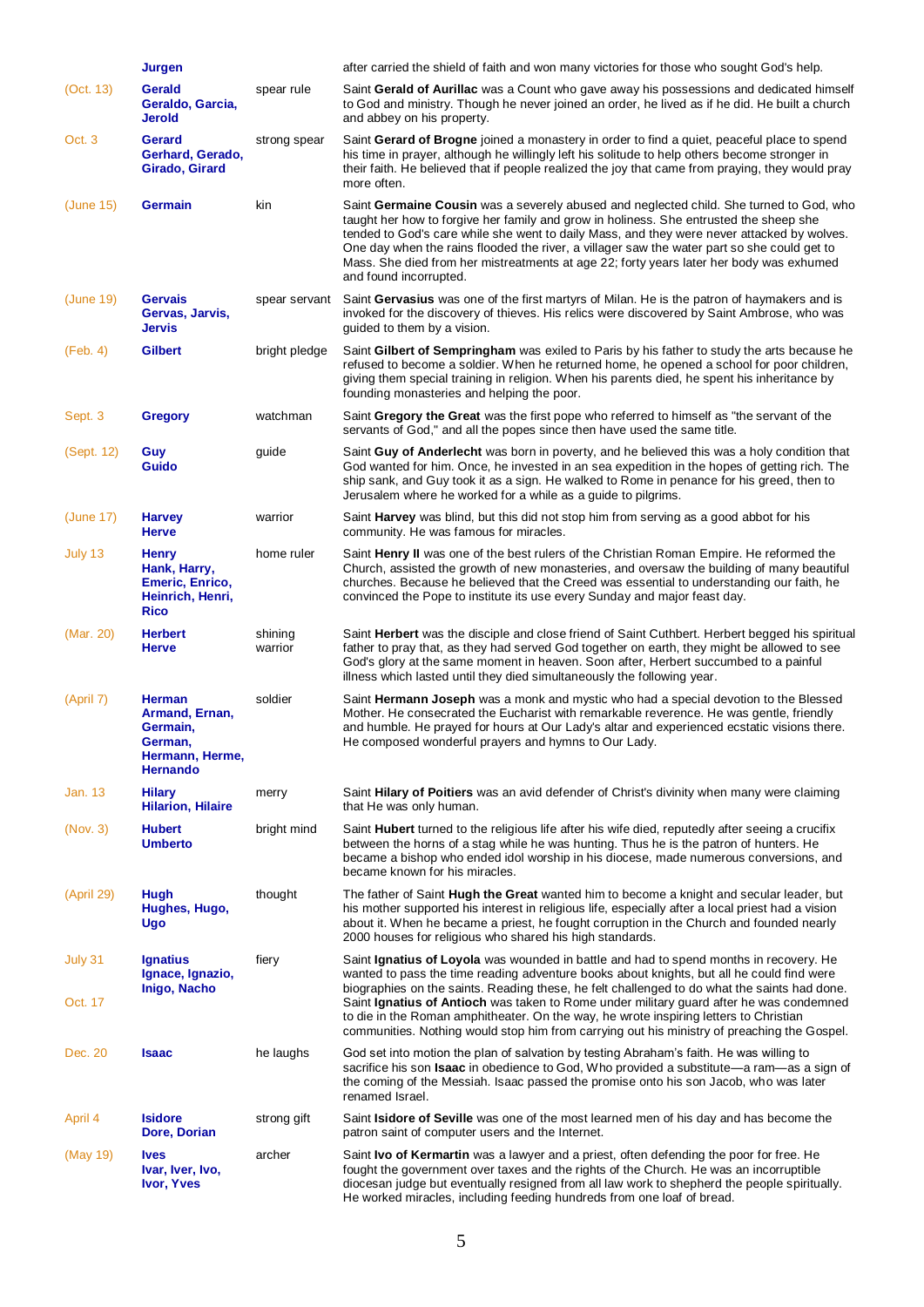| Dec. 20              | Jacob<br>Jake, James                                                                         | holding by the<br>heel, or<br>supplanter | <b>Jacob</b> was the son of Isaac and grandson of Abraham. His name comes from his birth, when<br>he emerged grabbing onto his twin brother's heel as they fought for first place. He later stole<br>from his brother (Esau) the first-born's rights. He was renamed Israel by God after he<br>wrestled with a divine visitor and was finally broken of his pride. |
|----------------------|----------------------------------------------------------------------------------------------|------------------------------------------|--------------------------------------------------------------------------------------------------------------------------------------------------------------------------------------------------------------------------------------------------------------------------------------------------------------------------------------------------------------------|
| July 25              | <b>James</b><br>Jacob, Diego,<br>Jacques, Jaime,<br>Santiago, Iago,<br><b>Seamas, Shamus</b> | supplanter                               | Saint <b>James the Greater</b> was one of the first Apostles, but he started out as a very<br>impulsive, self-centered man. He dared to ask Jesus for a place of honor in His kingdom, and<br>he wanted Jesus to destroy the villages that had rejected Him, but eventually he developed a<br>true understanding of holiness.                                      |
| (Feb. 16)            | <b>Jeremiah</b><br>Jeremy, Jeremias Lord                                                     | exalted of the                           | Saint Jeremy and four companions were Egyptians who visited Christians condemned to do<br>hard labor in the mines during persecutions, to comfort them. They were arrested for this,<br>tortured and beheaded.<br>The Old Testament writer <b>Jeremiah</b> (Jeremias) was called at a youthful age to become one<br>of Israel's greatest prophets.                 |
| Sept. 30             | <b>Jerome</b><br><b>Geronimo</b>                                                             | holy name                                | Saint Jerome said that ignorance of the scriptures is ignorance of Christ. As secretary to the<br>Pope, he received the commission to translate the Bible from its original languages into<br>Latin-the Vulgate.                                                                                                                                                   |
| July 26              | <b>Joachim</b><br>Joaquin                                                                    | God prepares                             | The grandparents of Jesus, Saints Joachim and Ann dedicated their precious daughter Mary<br>to the service of the Temple when she was three years old, preparing the way for her to<br>become the Blessed Mother.                                                                                                                                                  |
|                      | Joel                                                                                         | the coming<br>down of God                | In the Old Testament, Joel was the second in the list of the twelve Minor Prophets. He<br>warned of the judgment of Yahweh in order to awaken the people from their moral lethargy,<br>while rejoicing in Yahweh's work of salvation.                                                                                                                              |
| Dec. 27              | John<br>Baptiste, Evan,<br>Gian, Giovanni,                                                   | God has<br>mercy                         | Saint John became one of Jesus' closest friends. He was the only one who stayed with Him<br>until the end. On the cross, Jesus placed His Mother into his care. After Jesus rose, he ran<br>ahead of the other Apostles to see the empty tomb and he was the first to recognize Him at                                                                             |
| Sept. 13             | Hans, lan, Ivan,<br>Jan, Johann,<br>Johannes, Jon,                                           |                                          | the lakeside.<br>Saint John Chrysostom was very vocal in condemning the sinful customs of his society,<br>earning the name "John of the Golden Tongue." With his powers of persuasion, he stopped                                                                                                                                                                  |
| Aug. 4               | Juan, Sean,<br><b>Shane, Shaun</b>                                                           |                                          | immoral performances of plays.<br>Saint John Vianney is the patron saint of parish priests with a special concern for men who<br>enter the priesthood late in life. He himself had a delayed vocation, and he managed to get<br>through seminary only with great difficulty.                                                                                       |
| Mar. 19              | Joseph<br>Josef, Jose,<br><b>Gisseppe</b>                                                    | increase                                 | God chose Saint Joseph to care for Mary and Jesus because his holiness and love for Him<br>was great, his compassion for others was outstanding, and his desire to protect and provide<br>for his family was honorable.                                                                                                                                            |
| Sept. 18             |                                                                                              |                                          | Saint Joseph of Cupertino endured much rejection—his mother disapproved of him and the<br>religious orders he tried to join refused him—but rather than succumbing to self-pity, he<br>turned to God for acceptance. He became a priest who worked miracles and conversed<br>intimately with Christ in ecstasies.                                                  |
| Oct. 28              | Jude                                                                                         | praised                                  | Saint Jude was one of the first 12 Apostles. He was known for exorcising pagan idols, which<br>crumbled as the demons fled. He is the patron of desperate situations and lost causes.                                                                                                                                                                              |
| Feb. 12              | Julian<br>Julius, Giles,<br>Jules, Julio                                                     | soft beard                               | Saint Julian spent his life caring for the poor as a sacrifice for inadvertently killing his<br>parents. He is the patron saint of circus workers, innkeepers, travelers, and murderers.                                                                                                                                                                           |
| June 1               | Justin                                                                                       | just                                     | Saint Justin Martyr struggled with his intellect in order to find God. He had studied various<br>philosophies, filling his mind with many ideas that were contrary to Christianity, and this made<br>it difficult for him to accept the Faith. But once converted, he wrote strong defenses of<br>Christian beliefs.                                               |
| (Oct. 11)            | <b>Kenneth</b><br><b>Kent, Canice</b>                                                        | handsome                                 | Saint Kenneth was an Irish priest who was a close friend of Saint Columba. He was a very<br>successful missionary and built a few monasteries.                                                                                                                                                                                                                     |
| (June <sub>3</sub> ) | <b>Kevin</b>                                                                                 | handsome,<br>beautiful                   | Saint Kevin was born into royalty, but when he was ordained, he became a hermit for 7<br>years. Then he founded a monastery for the disciples he attracted. Many fantastic miracles<br>were attributed to him, and he supposedly lived to the age of 120.                                                                                                          |
| July 8               | <b>Kilian</b><br><b>Killian</b>                                                              | church                                   | Saint Kilian was a bishop who traveled throughout his diocese to reach all the parishes and<br>minister to his flock. He realized that his calling to be a missionary meant going being the<br>borders of his own country, so he took eleven companions and left home to evangelize Gaul.                                                                          |
| (June 27)            | Lance<br>Ladislaus,<br>Lancelot, Lazlo                                                       | ruling well                              | Saint Ladislaus was a great king of Hungary who encouraged Christian missionaries, built<br>many churches, and gave religious freedom to the Jews and Mohammedans in his country.<br>He was known for his zeal, piety, and moral life.                                                                                                                             |
| Aug. 10              | <b>Lawrence</b><br>Lars, Lauren,<br>Laurence,                                                | laurel                                   | Saint Lawrence protected the Church's money from the Roman Empire by giving it to the<br>poor. When the greedy prefect of Rome demanded the Church's treasures, Lawrence<br>presented to him the poor and the sick, announcing, "This is the Church's treasure!" When he                                                                                           |
| July 21              | Laurenz, Loren,<br>Lorenzo                                                                   |                                          | was martyred, he was roasted on fire. Keeping God's joy and good humor to the end, he told<br>his torturers: "Turn me over, I'm done on this side!"<br>Saint Lawrence of Brindisi served God as a military chaplain who preached effectively and<br>taught the Faith in many languages.                                                                            |
| <b>Nov. 10</b>       | Leo<br>Lee, Leigh, Lon,<br>Leov, Lionel                                                      | lion                                     | Saint Leo the Great was pope during fearsome times. Heathen armies were attacking the<br>faithful in many places and Christians were spreading errors about the Faith. Yet, he led the<br>Church wisely and courageously, refusing to fear any threat, any difficulty, or any army.                                                                                |
| (Oct. 9)             | Louis<br>Alois, Aloysius,                                                                    | famous<br>warrior                        | Saint Louis Bertrand was a Dominican priest who was so poor at preaching, it seemed he'd<br>be ineffective, but his deep love for people produced great results. As a missionary in South                                                                                                                                                                          |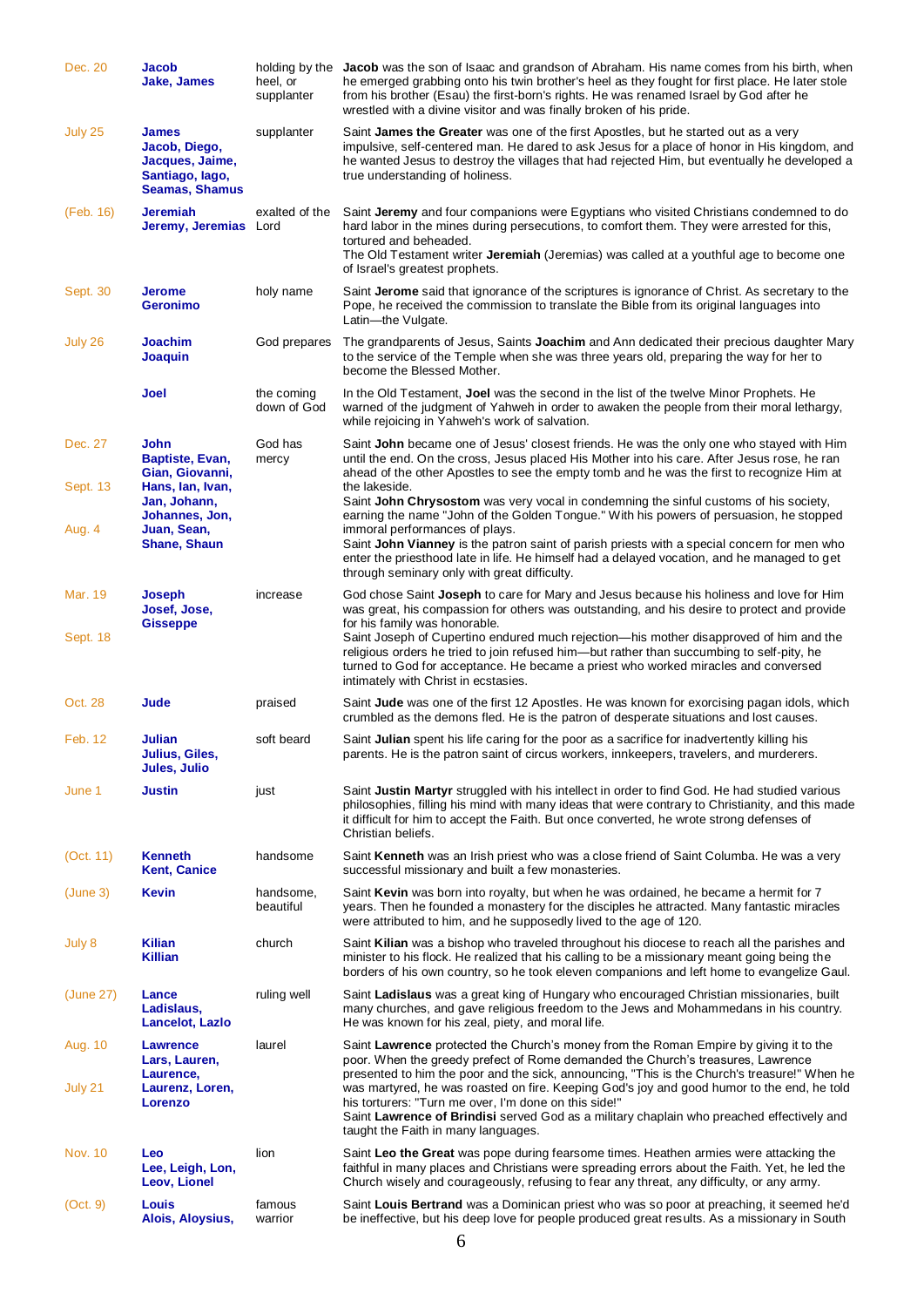|                          | Lewis, Ludwig,<br>Luigi, Luis                                               |                          | America for 6 years, he baptized thousands. Though he knew only one language, God gave<br>him the gift of tongues, so that when he preached, all the different Indian tribes understood<br>him.                                                                                                                                                                                                                                                                                                     |
|--------------------------|-----------------------------------------------------------------------------|--------------------------|-----------------------------------------------------------------------------------------------------------------------------------------------------------------------------------------------------------------------------------------------------------------------------------------------------------------------------------------------------------------------------------------------------------------------------------------------------------------------------------------------------|
| Oct. 18<br>Oct. 26       | Luke<br>Lucian, Lucas,<br>Luca, Luciano,                                    | light                    | Saint Luke the Evangelist was a physician who helped Saint Paul set up young faith<br>communities. He is a patron saint of doctors.<br>Saint Lucian was a devil worshipper who converted to Christianity. He is the patron of                                                                                                                                                                                                                                                                       |
|                          | <b>Lucio, Lucius</b>                                                        |                          | possessed people                                                                                                                                                                                                                                                                                                                                                                                                                                                                                    |
| (Nov. 3)                 | <b>Malachy</b><br><b>Malachi</b>                                            | messenger of<br>the Lord | Saint Malachy was appointed archbishop, but because of political intrigues he was unable to<br>serve at his flock for two years. Over the next three years, he restored order to the Church,<br>and put the Roman Liturgy to use. Numerous miracles were attributed to him, and he was<br>had the gift of prophecy.                                                                                                                                                                                 |
| April 25<br>(June 2)     | Mark<br>Marc, Marcel,<br>Marco, Marcus,<br>Markus,<br><b>Marcellus</b>      | of Mars                  | Saint Mark the Evangelist was one of those who ran away in fear when Jesus was arrested,<br>but after the resurrection of Jesus and the descent of the Holy Spirit in the Upper Room, he<br>became a writer of the Faith, and he helped Saints Paul, Barnabas, and Peter build the new<br>Church.<br>Saint <b>Marcellinus</b> was a priest who was martyred for his faith. He thought of his                                                                                                        |
|                          |                                                                             |                          | imprisonment as just one more opportunity to evangelize. He converted his jailer and his<br>family, and his executioner became a Christian after his death.                                                                                                                                                                                                                                                                                                                                         |
| Nov. 3<br><b>Nov. 11</b> | <b>Martin</b><br><b>Martino</b>                                             | warlike                  | Saint Martin de Porres studied medicine to cure the sufferings of people. By entering the<br>Dominican order and growing in holiness, he discovered that God often would heal people<br>miraculously through his prayers.<br>Saint Martin of Tours was raised by pagan parents, but after joining the Roman army he                                                                                                                                                                                 |
|                          |                                                                             |                          | began to study the Christian faith. When his desire to imitate Christ compelled him to help a<br>beggar, God came to him in a vision and called him to receive baptism and enter religious<br>life. Eventually he became a bishop and banished pagan worship from his diocese.                                                                                                                                                                                                                      |
| Sept. 21<br>May 14       | <b>Matthew</b><br>Matt, Matteo,<br><b>Mattias, Matthias</b>                 | the Lord's gift          | Saint Matthew the Apostle was considered by his own people to be a traitor because he<br>collected taxes for the enemy, but Jesus did not label him as bad, because Matthew was<br>willing to hear the truth and learn from it. When Jesus said, "Follow me," Matthew<br>immediately left his money and his job.                                                                                                                                                                                    |
|                          |                                                                             |                          | Before the Holy Spirit descended on the disciples, He chose Saint Matthias to replace Judas<br>as the twelfth apostle. This was the beginning of the apostolic succession and a reminder to<br>us today that God is the One who calls men to the priesthood.                                                                                                                                                                                                                                        |
| Sept. 22                 | <b>Maurice</b><br>Maur, Morris,<br><b>Moritz, Mauricio</b>                  | dark                     | Saint Maurice was a Christian officer in charge of a legion of converts in an anti-Christian<br>army. He had a very challenging and significant responsibility to help his men remain strong<br>in the Faith despite persecutions. When he and his men refused to sacrifice to the gods, they<br>were martyred.                                                                                                                                                                                     |
| Aug. 14                  | <b>Maximilian</b><br>Max, Maxim                                             | greatest                 | Saint Maximilian Kolbe was imprisoned in Auschwitz where he ministered to the captives<br>and celebrated Mass by consecrating bread and wine that had been smuggled in. He was<br>martyred after he voluntarily took the place of a young married prisoner condemned to die.<br>He's the patron of drug addicts and people in prison.                                                                                                                                                               |
| Jan. 21                  | <b>Meinrad</b><br><b>Maynard</b>                                            | strong<br>firmness       | Saint Meinrad is the patron and in some part the founder of the still-functioning Benedictine<br>abbey of Einsiedeln in Switzerland.<br>He lived as a hermit at Einsiedeln and was martyred in 861 when he gave hospitality to two<br>criminals.                                                                                                                                                                                                                                                    |
| Feb. 6                   | Mel                                                                         | honey                    | Saint Mel is the nephew of Saint Patrick. He went with his uncle to Ireland as a missionary<br>and helped him evangelize that country. He supported himself by working hard, and any extra<br>that he earned he gave to the poor.                                                                                                                                                                                                                                                                   |
| May 8                    | <b>Michael</b><br>Michel, Michele,<br>Miguel, Mikhail,<br><b>Mitchell</b>   | who is like<br>God?      | Saint Michael the Archangel led the army of angels that defeated Satan and the demons<br>when they rebelled against God. Because his name means "Who is like God," Pope Saint<br>Gregory the Great said, "Whenever some act of wondrous power must be performed, Michael<br>is sent, so that his action and his name may make it clear that no one can do what God does<br>by his superior power."                                                                                                  |
|                          | <b>Moses</b>                                                                | saved by<br>water        | <b>Moses</b> of the Old Testament was rescued from death during persecutions of the Jews in<br>ancient Egypt, raised as one of the Pharaoh's own family, and later returned to free the<br>Hebrews from cruel slavery under the Pharaoh's tyranny.<br>Saint Moses the Ethopian was an Abyssinian slave feared for his strength and ferocity. He<br>led of a gang of thieves but converted to Christ. He had supernatural gifts, and his wisdom is<br>included in the sayings of the Desert Fathers. |
| Aug. 24                  | <b>Nathaniel</b><br><b>Nathan</b>                                           | gift of God              | Saint Nathaniel is the same person as Saint Bartholomew, the Apostle whose greatest<br>desire was to know the truth. His initial reaction to Jesus was, "How can anything good come<br>from Nazareth?" But when he met Jesus, he wanted to become one a disciple. Jesus said of<br>him, "Here is a man in whom there is no deception."                                                                                                                                                              |
| Sept. 16                 | <b>Neil</b><br>Cornelius,<br><b>Connor, Conor,</b><br><b>Cornel, Neal</b>   | horn                     | Saint Cornelius was pope during terrible persecutions, and he anguished over the sufferings<br>of his people. Saint Cyprian was his friend and said to him, "Let us relieve burdens and<br>afflictions by mutual love."                                                                                                                                                                                                                                                                             |
| Dec. 6                   | <b>Nicholas</b><br>Colin, Nicol,<br>Niles, Nikolaus,<br><b>Claus, Klaus</b> | people's<br>victory      | Saint <b>Nicholas</b> was an archbishop who dearly loved to help the poor, especially young<br>children. He worked to protect the innocent and minister to those who were wronged.<br>Eventually, the stories of his kindness evolved into the legend of Santa Claus.                                                                                                                                                                                                                               |
| (Dec. 26)                | <b>Noel</b>                                                                 | Christmas                | Saint Neol Chabanel was a missionary priest killed with other North American martyrs by the<br>Iroquois in a violent raid. He had not liked his assignment, so to put God above his personal                                                                                                                                                                                                                                                                                                        |

desires, he had made a solemn vow, in the presence of the Blessed Sacrament, to remain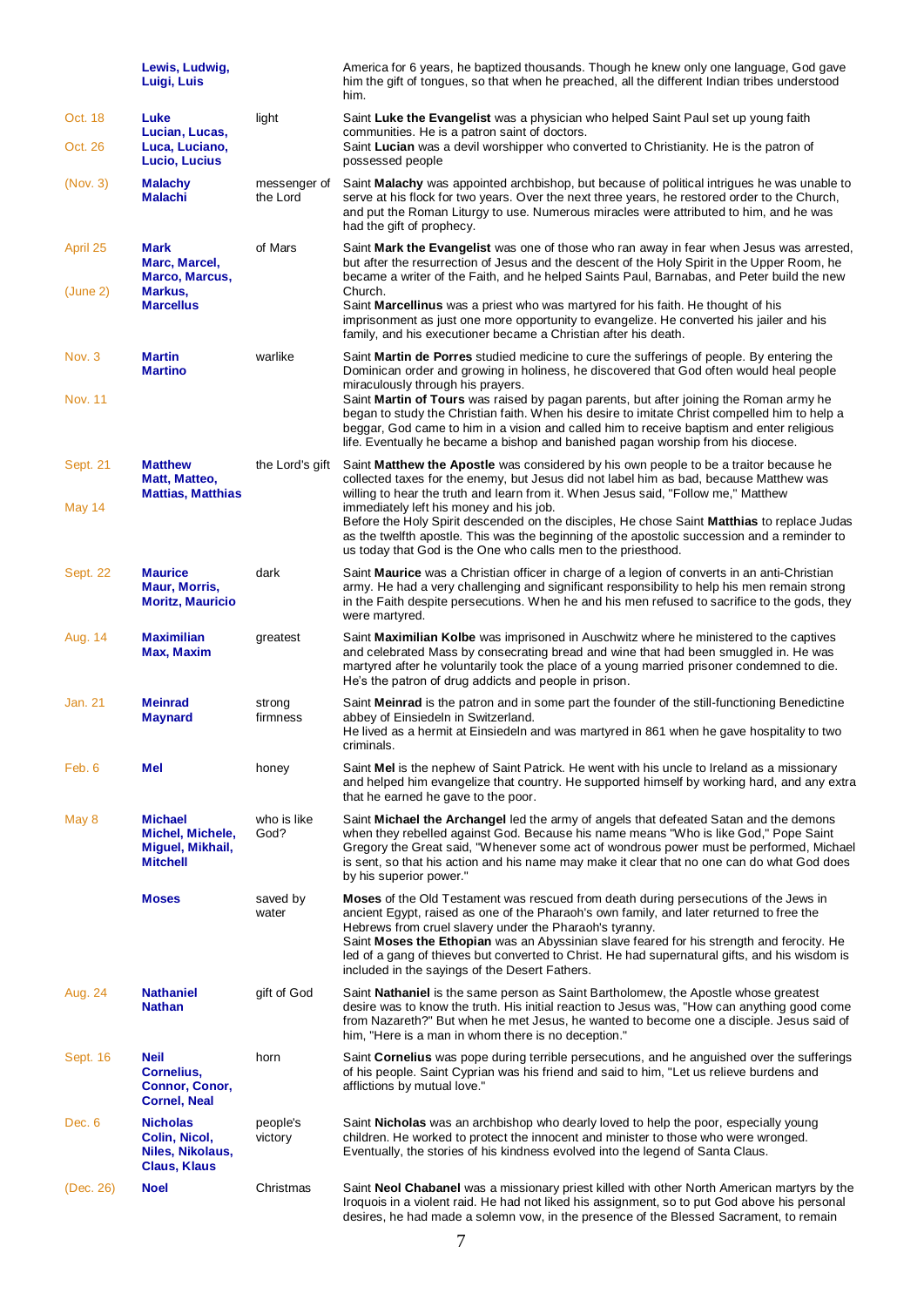until death in this service. Soon after the massacre, many Iroquois converted. June 6 **Norbert** brightness Saint **Norbert** chose the priesthood because it seemed to be a good career move, but God changed his heart. A dramatic escape from death convinced him to take his vows seriously, and he began a new life of penance. He devoted his time to teaching priests and increasing their holiness. (July 11) **Oliver** peace Saint **Oliver Plunkett** was an archbishop of Ireland during anti-Catholic persecutions. Though he had to go into hiding, he was determined to continue shepherding his people. Later, he chose to die rather than give false evidence against other bishops. July 2 **Otto** rich Saint **Otto of Bamberg** was a priest who worked for the royal court, but when his emperor broke from Rome and then appointed him bishop, the saint refused the position, declaring his obedience to the Church. He became bishop only after the Pope consecrated him. (Aug. 24) **Owen Ouen** to possess Though Saint **Ouen** was a chancellor to the king, he also served the Church. Later, he was ordained and became an archbishop who encouraged learning and the growth of monasteries. He was known for his spirituality and generosity, and he supported missionary activities. (Feb. 11) **Pascal Paschal, Pasquale** Passover Saint **Paschal** was a pope who gave refuge to people escaping persecutions. He built and redecorated many churches in Rome and transferred many relics from the catacombs to churches in the city. Mar. 17 **Patrick** nobly born Saint **Patrick** had been born in Scotland to Roman parents who were in charge of the British colonies. When he was about fourteen, he was kidnapped during a raid and taken to pagan Ireland to herd sheep. He learned the Druidic language and practices of the people, which later helped him to evangelize them when he returned as a bishop. Jan. 25 **Paul Pablo, Paolo, Pawel** little Saint **Paul the Apostle** was converted from persecuting the Christians by an encounter with Jesus on the road to Damascas, after which he poured his passionate enthusiasm into spreading the Gospel. His powerful leadership was marked by boldness and unwavering conviction. Feb. 22 April 28 Sept. 9 **Peter Pierre, Pedro, Perrin, Pierce** rock Jesus gave Saint **Peter** his name (changing it from Simon) to signify that he was the rock upon which He would build Your Church. After Jesus' resurrection, He ordained Peter as the first leader of the Church. Saint **Peter Chanel** became a priest at a time when many had lost interest in the Faith. Assigned to a parish that was spiritually dead, he discovered that frequent prayer and daily Mass kept him from becoming discouraged. In just three years of working to inspire people to get excited about Jesus and His Church again, the parish came alive with spiritual fervor. Saint **Peter Claver** was known as "the Slave of the Blacks" because during the arrival of slaves in America, he ministered to them physically and spiritually. He entered the smelly cargo holds of the ships to care for the dead and sick captives. He also baptized 300,000 slaves, and he worked to influence plantation owners to treat their slaves humanely. May 3 May 26 **Philip Phelps, Filippo, Felipe, Philippe** lover of horses Jesus chose Saint **Philip** to be one of His first disciples, because he so openly and obviously loved God. Saint **Philip Neri** was a priest whom the people nicknamed the "Saint of Joy" because God had gifted him with a special sense of humor. His smile went with him when he visited the sick and the imprisoned, and when he served pilgrims who traveled to Rome. April 30 Aug. 21 **Pius Pio** holy Saint **Pius V** was the pope who reformed the Church after the Protestant division. To propagate improved standards, he published a new breviary and missal, he issued a new catechism to help people understand clearly the teachings of the Church, and he promoted the Rosary. Saint **Pius X** was the pope who authorized children to receive Holy Communion and encouraged everyone to receive the Eucharist as often as possible. During his papacy, he had many heavy responsibilities that increased in difficulty, and he relied on God, saying, "His Power is infinite, and if I lean on him, it will be mine. His Wisdom is infinite, and if I look to Him for counsel, I shall not be deceived." (Oct. 31) **Quentin Quin, Quinn** fifth Saint **Quintinus** was a Roman who went to Gaul as a missionary. He was so successful in preaching that he was imprisoned, tortured and beheaded. Sept. 29 **Raphael Rafael** God's healer Saint **Raphael** is one of seven Archangels who stand before the throne of the Lord. The angel of healing, he is the one who moved the waters of the healing sheep pool in Jerusalem. He is the patron of the blind, of happy meetings, of nurses, of physicians and of travelers. Aug. 31 **Raymond Ramon, Redmund, Raimondo** wise protection Saint **Raymond Nonnatus** spent his inheritance paying the ransom for Christians who had been enslaved and even traded himself to set others free. Because he miraculously survived his birth as his mother died, he is a patron saint for pregnancies. (Oct. 19) **Rene Renato, Renatus** reborn Saint **Rene Goupil** was the first of those martyred by the Iroquois. He had tried to become a Jesuit priest, but his health prevented the completion of his novitiate. He then studied surgery and went to Canada, where he offered his services to the missionaries. He was tomahawked for making the Sign of the Cross on some children. (Feb. 7) **Richard Ricardo, Riccardo** firm ruler Saint **Richard** was the father of Saints Willibald, Winnebald, and [Walburga.](http://wordbytes.org/saints/DailyPrayers/Walburga.htm) He was on a pilgrimage to Rome with his two sons when he became ill and died. Miracles were reported at his tomb. Sept. 17 **Robert Robin, Rupert (see)** bright flame Saint **Robert Bellarmine** is the patron saint of catechumens because he wrote two catechisms and devoted much of his time to teaching the Faith to children. He also wrote a revised version of the Bible. (Mar. 13) **Roderic** noble ruler Saint **Roderic**, also known as **Ruderic**, was a priest during persecutions by the Moors. His

**Roderick,**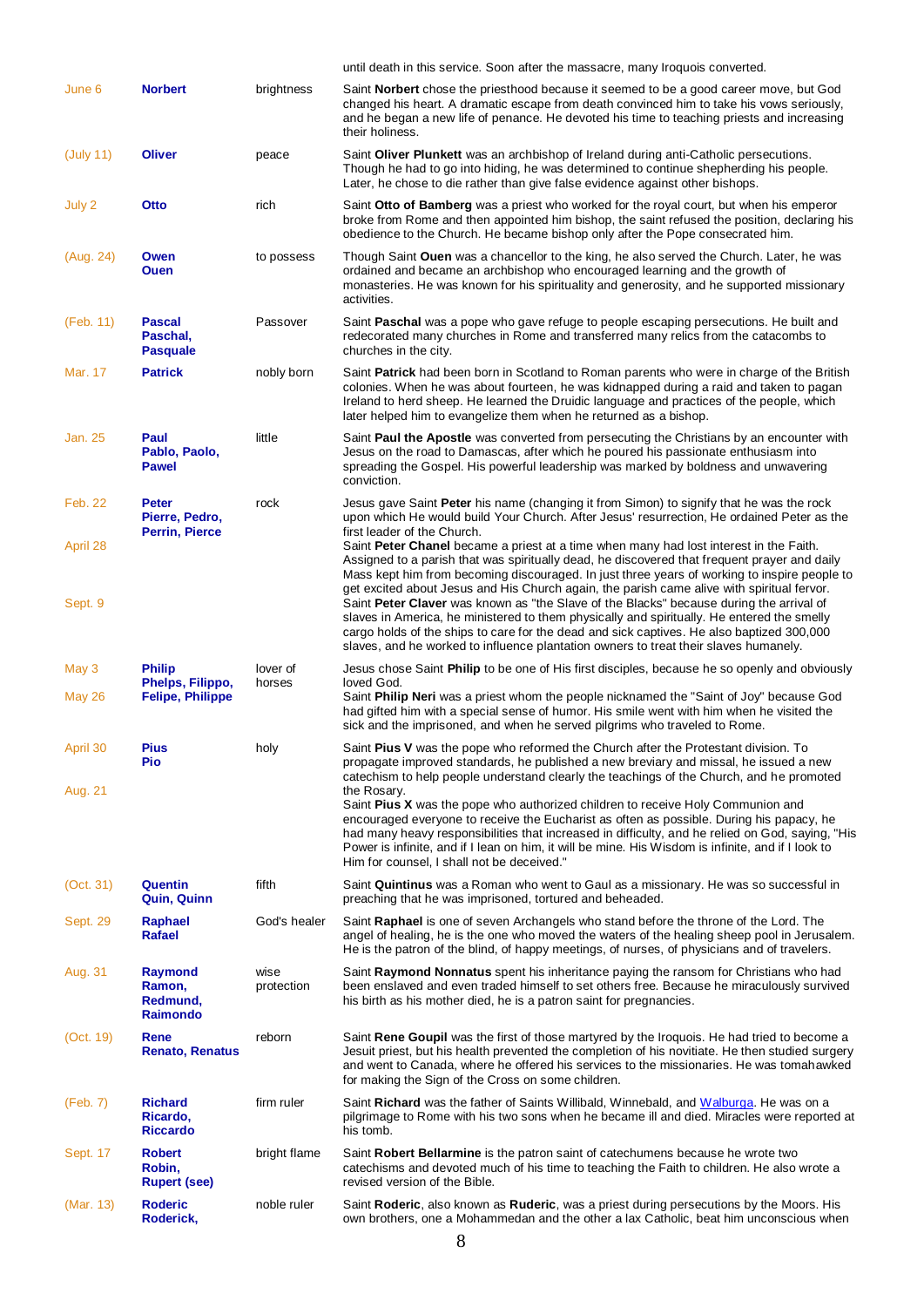|                     | Rodrigo, Rory,<br><b>Rurik</b>                                          |                           | he tried to stop an argument between them and refused to give up his Christian beliefs. He<br>was also imprisoned for a long time and martyred for his faith.                                                                                                                                                                                                                                                                                      |
|---------------------|-------------------------------------------------------------------------|---------------------------|----------------------------------------------------------------------------------------------------------------------------------------------------------------------------------------------------------------------------------------------------------------------------------------------------------------------------------------------------------------------------------------------------------------------------------------------------|
| (Jan. 5)            | Roger<br>Hodge, Rogelio,<br><b>Rudiger, Ruggero</b>                     | famous spear              | Saint Roger (Ruggiero da Todi) received the habit from Saint Francis of Assisi. The latter<br>appointed him to serve as spiritual director at one of the communities he founded.                                                                                                                                                                                                                                                                   |
| (Feb. 28)           | Roman<br>Romanus,<br>Romain, Romano,<br><b>Romaric, Romeo</b>           | Roman                     | Saint Romanus of Condat was a monk who lived as a hermit with his brother and sister. His<br>spiritual teachings attracted followers, and he healed two lepers by embracing them. He is<br>patron of drowning victims and the mentally ill.                                                                                                                                                                                                        |
|                     | <b>Rupert</b><br><b>Robert (see)</b>                                    | bright flame              | Saint <b>Rupert</b> was a Benedictine abbot and an archbishop who evangelized southern<br>Germany. The Duke of Bavaria gave him a ruined town to rebuild, which Rupert renamed as<br>Salzburg.                                                                                                                                                                                                                                                     |
| (Mar. 18)           | <b>Salvatore</b><br>Salvador,<br><b>Salvator</b>                        | Savior                    | Saint Salvatore was a Franciscan Friar who developed great humility and service. He walked<br>barefoot and kept long and rigorous fasts. His supernatural gifts healed the blind, the lame<br>and the deaf. He was specially devoted to the Blessed Mother and to Saint Paul, both of<br>whom visited him on several occasions.                                                                                                                    |
| July 28             | <b>Samson</b>                                                           | Bright as the<br>Sun      | Saint Samson was a holy monk who exceeded those around him in spiritual maturity. When<br>he met some Irish monks whose spiritual education was more advanced than his own, he<br>went with them to Ireland so he could learn from them while he served at their side.                                                                                                                                                                             |
| (Feb. 16)           | <b>Samuel</b>                                                           | asked of the<br>Lord      | Saint Samuel and four companions were Egyptians who visited Christians condemned to do<br>hard labor in the mines during persecutions, to comfort them. They were arrested for this,<br>tortured and beheaded.                                                                                                                                                                                                                                     |
|                     | <b>Sebastian</b>                                                        | venerable                 | Saint Sebastian is patron of athletes because of his physical endurance and his energetic<br>way of spreading Christianity. He is also patron of soldiers because he joined the Roman<br>army to defend Christian believers and martyrs without drawing attention to himself.                                                                                                                                                                      |
| Oct. 28             | <b>Simon</b><br><b>Simeon, Simone</b>                                   | obedient                  | Saint Simon was one of the 12 Apostles (not to be confused with Simon/Peter). He was<br>zealous about preaching the Good News.                                                                                                                                                                                                                                                                                                                     |
| <b>May 24</b>       |                                                                         |                           | Because of the great holiness of the prayer life of Saint Simeon Stylites the Younger, and<br>because of his growing reputation as a healer and miracle worker, the place where he lived<br>as a hermit became a site for many pilgrimages.                                                                                                                                                                                                        |
| April 11            | <b>Stanislaus</b><br><b>Stanley</b>                                     | military glory            | Saint Stanislaus of Cracow dedicated himself to the formation of clergy, and he became<br>popular as a spiritual adviser. As Bishop of Cracow, Poland, he successfully reformed the<br>Church. He was murdered while saying Mass because he spoke against the king's cruelty<br>and immorality.                                                                                                                                                    |
| Dec. 26<br>April 17 | <b>Stephen</b><br>Steven, Stefen,<br>Stefano, Esteban,<br>Stephan, Sven | crowned                   | Saint Stephen was one of the first deacons in the Church. His holiness was so evident that<br>when he preached to his enemies, his face glowed brightly like an angel's. He became the<br>first martyr.<br>Saint Stephen Harding found great joy in imitating Jesus through a life of poverty, praying,<br>fasting, and working hard. When the other monks got tired of such a difficult life, Stephen<br>formed a new community, the Cistercians. |
| Dec. 31             | <b>Sylvester</b>                                                        | from the<br>forest, woods | Saint Sylvester I lived through many good and bad events during his long years of service as<br>Pope, from horrendous persecutions to the downfall of the persecutors.                                                                                                                                                                                                                                                                             |
| (June 21)           | <b>Terence</b><br><b>Terrence, Terry</b>                                | smooth                    | Saint Terence was one of the early bishops of the Church, serving the Christian community<br>of Iconium. Some Bible scholars think that he might be the Tertius mentioned by St. Paul in<br>his Epistle to the Romans.                                                                                                                                                                                                                             |
|                     | <b>Thaddeus</b>                                                         | wise                      | (info to come)                                                                                                                                                                                                                                                                                                                                                                                                                                     |
| April 22            | <b>Theodore</b><br>Feodor, Tad,<br><b>Theo, Teodoro</b>                 | God's gift                | Saint Theodore of Sykeon was a monk and a bishop who worked amazing miracles,<br>including healings. He put an end to a plague of insects by praying, confidently putting the<br>matter into God's hands.                                                                                                                                                                                                                                          |
| Nov. 9              |                                                                         |                           | Saint Theodore Tyro was a young soldier in the Roman army when he converted to<br>Christianity. Though he was ordered to fight enemies of the empire, he believed that the devil<br>was the only true enemy. Soon, he was killed for being a Christian, thus winning the battle<br>against the demons who wanted to keep him out of Heaven.                                                                                                        |
| July 3              | <b>Thomas</b><br>Tomas, Tom,<br><b>Tommaso</b>                          | twin                      | Saint Thomas the Apostle doubted Jesus' resurrection until he touched His wounds. After<br>Pentecost, God called him to become a missionary in India, but he doubted again and said<br>no. He changed his mind only after being taken into slavery by a merchant who happened to<br>be going to India. Once he was cured of his doubt, God freed him and he began the work he                                                                      |
| <b>Jan. 28</b>      |                                                                         |                           | had called him to do. He is the patron saint against doubt.<br>Saint Thomas Aquinas' family misunderstood his devotion to studying the Faith. Because of<br>their disapproval, he had to join the Dominicans secretly. His family kidnapped him, intent on<br>changing his mind, but his trust in God kept his hope alive. A year later, God freed him to<br>rejoin the friars. He became a great theologian and Doctor of the Church.             |
| Jan. 26             | <b>Timothy</b><br>Timotheus,<br><b>Timoteo</b>                          | God fearing               | Saint Timothy was one of Paul's disciples, as well as his close personal friend and partner in<br>evangelization.                                                                                                                                                                                                                                                                                                                                  |
| Jan. 26             | <b>Titus</b><br>Tito                                                    | safe                      | With Timothy, Saint Titus was one of Paul's disciples, as well as his close personal friend<br>and partner in evangelization.                                                                                                                                                                                                                                                                                                                      |
|                     | <b>Tobias</b><br>Tobia, Tobiah,<br><b>Tobit</b>                         | goodness of<br>God        | (info to come)                                                                                                                                                                                                                                                                                                                                                                                                                                     |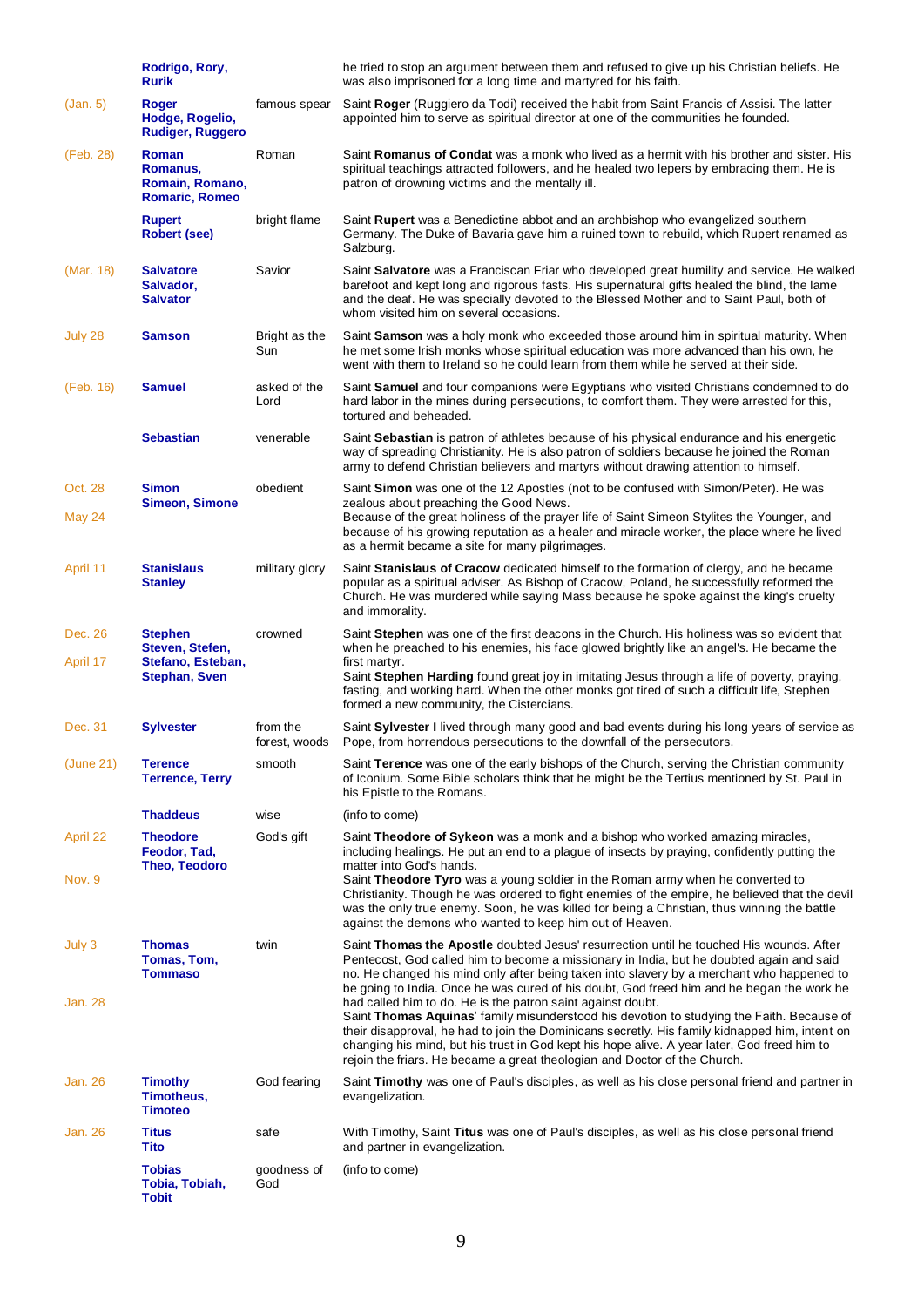| Feb. 19  | <b>Valerius</b><br><b>Valerian</b>                                   | valiant              | Saint Valerius was a bishop who worked throughout southern France to evangelize the<br>region and to increase monasticism.                                                                                                                                                                                                 |
|----------|----------------------------------------------------------------------|----------------------|----------------------------------------------------------------------------------------------------------------------------------------------------------------------------------------------------------------------------------------------------------------------------------------------------------------------------|
|          | <b>Victor</b><br><b>Victorio, Vittorio</b>                           | winner               | (info to come)                                                                                                                                                                                                                                                                                                             |
| Sept. 27 | <b>Vincent</b><br>Vincente,<br><b>Vincenzo</b>                       | conquering           | Saint Vincent de Paul developed a special concern for the poor after giving the Sacraments<br>to a dying peasant. He cared for slaves, prostitutes, war victims, and the destitute.                                                                                                                                        |
| April 8  | <b>Walter</b><br>Walther,<br><b>Gualthieri</b>                       | strong warrior       | Saint Walter of Pontnoise was made an abbot against his will. He fled several times to<br>escape the position, and finally went to Rome to give his resignation directly to the pope.<br>However, the pope asked him to return to his monastery, accept his responsibilities as abbot,<br>and never quit again. He obeyed. |
| April 6  | <b>William</b><br>Willis, Wilhelm,<br>Guiliermo,<br><b>Guillaume</b> | strong helmet        | Saint William of Eskilsoe worked so hard on his spiritual growth that he developed a<br>widespread reputation for holiness and austerity.                                                                                                                                                                                  |
| Oct. 31  | Wolfgang                                                             | path of a wolf       | Saint Wolfgang was a monk and a bishop who had the gifts of teaching and healing. He<br>evangelized the pagan empire of his country's enemy in order to reduce the threat of attack.<br>Legend says that he forced Satan to help him build a church.                                                                       |
|          | <b>Xavier</b>                                                        | bright               | (info to come)                                                                                                                                                                                                                                                                                                             |
|          | <b>Zachary</b><br>Zaccaria,<br>Zacharias,<br><b>Zecharian</b>        | remembered<br>of God | (info to come)                                                                                                                                                                                                                                                                                                             |

## **Selected Female Names for Confirmation**

| <b>Feast Day</b> | <b>Name</b>                                                                        | <b>Meaning</b>         | <b>Saint &amp; Patronage</b>                                                                                                                                                                                                                                                                                         |
|------------------|------------------------------------------------------------------------------------|------------------------|----------------------------------------------------------------------------------------------------------------------------------------------------------------------------------------------------------------------------------------------------------------------------------------------------------------------|
|                  | <b>Abigail</b><br>Abbie, Abby, Gail,<br>Gale                                       | the Father<br>is happy | Abba is the Hebrew word for "Daddy" and is scripture's endearing term for God the Father. He<br>is our Abba, our Daddy. Your patron is Daddy-God!                                                                                                                                                                    |
| (Dec. 4)         | Ada                                                                                | happy                  | Saint Ada was the abbess of a convent in France and dedicated to keeping herself pure for<br>Jesus. She is noted in France as patroness of religious women.                                                                                                                                                          |
| Dec. 24          | <b>Adele</b><br>Adalie, Adela,<br>Adelaide, Adelina,<br>Adeline, Aline,<br>Della   | noble                  | Saint Adele's first vocation was as a wife and mother. She served God by taking care of her<br>family, praying, and doing works of mercy. When her husband died, she became a nun and<br>founded a convent. As its first abbess, she ruled with great compassion and holiness.                                       |
| Jan. 9           | <b>Adrienne</b><br>Adria, Adriana                                                  | brave                  | Saint Adrian of Canterbury was a highly successful missionary in pagan England. He was<br>also a great teacher of Bible study.                                                                                                                                                                                       |
| Feb. 5           | Agatha<br>Agathe, Agathy                                                           | good                   | While Saint Agatha was being tortured for her faith, God interrupted her agonies with an<br>earthquake. She thanked Him for bringing an end to her pain and passed immediately into<br>Heaven as a blessed martyr.                                                                                                   |
| <b>Jan. 21</b>   | <b>Agnes</b><br>Ines, Inez, Neysa,<br>Nina, Ninete,<br>Rachel                      | pure                   | Saint Agnes of Rome was only a teenager when she had to decide between life and dying for<br>Jesus. She had been ordered to sacrifice her virginity to pagan gods, and she sacrificed her life<br>instead. She is the patron saint of engaged couples.                                                               |
| Mar. 2           |                                                                                    |                        | Saint Agnes of Prague was very wealthy, and she freely used this gift to help the poor. She<br>financed a hospital, a Franciscan friary and a Poor Clare convent. She never considered<br>herself as above others, and even after she became abbess, she cooked for the sisters and<br>mended the clothes of lepers. |
| June 20          | Alba<br>Albina, Bianca,<br><b>Blanche</b>                                          | white                  | Saint Alban was converted by a priest whom he sheltered from persecutions and rescued by<br>changing clothes with him. Patron saint of converts.                                                                                                                                                                     |
| <b>Nov. 15</b>   | <b>Alberta</b><br>Albertina                                                        | illustrious            | Saint Albert the Great was a bishop who introduced Greek and Arabic science to medieval<br>Europe, raising understanding of botany, biology, physics, and other studies of nature. A<br>scientist himself, he wrote many books on these subjects.                                                                    |
| Oct. 11          | <b>Alessandra</b><br>Alex, Alexandra,<br>Alexandrina, Alexis,<br>Cassandra, Sandra | people<br>helper       | Saint Alexander Sauli became a bishop in a diocese where faith had died. Clergy and laity<br>knew little about scripture and Church teachings. With the help of three friends, he inspired the<br>people to new faith, corrected abuses, rebuilt broken down churches, and founded colleges and<br>seminaries.       |
| (June 15)        | <b>Alice</b><br>Alicia, Alisa, Alison,<br>Alix, Alyce, Elissa,<br>Elsie, Ilsa      |                        | noble cheer Saint Alice entered a Cistercian convent when seven years old. The community was inspired<br>by her humility. However, she contracted leprosy and suffered greatly. Her greatest consolation<br>came from receiving the Holy Eucharist, and she experienced visions and ecstasies.                       |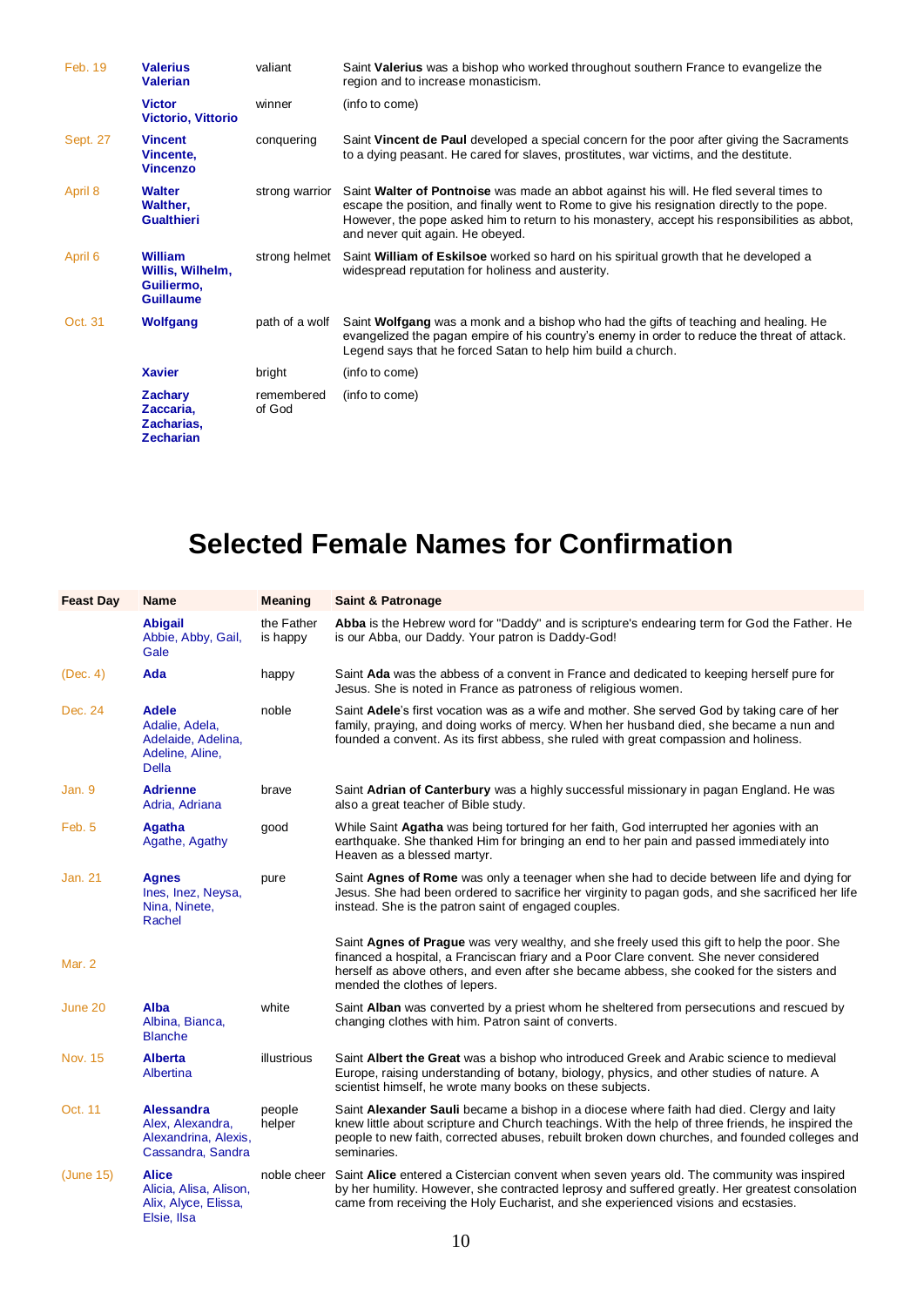| (June 28)      | Alma                                                                                                                                   | loving                 | Saint Almus was a Cistercian monk in England who became an abbot of a monastery in<br>Scotland.                                                                                                                                                                                                                                                                                                                                          |
|----------------|----------------------------------------------------------------------------------------------------------------------------------------|------------------------|------------------------------------------------------------------------------------------------------------------------------------------------------------------------------------------------------------------------------------------------------------------------------------------------------------------------------------------------------------------------------------------------------------------------------------------|
| (Feb. 6)       | Amanda                                                                                                                                 | worthy of<br>love      | Saint Amand was a great missionary and a father of monasticism in ancient Belgium. Before<br>he was ordained, he went to live in a small monastery, but his father threatened to disinherit<br>him unless he came home. Amand cheerfully replied, "Christ is my only inheritance."                                                                                                                                                       |
| Dec. 7         | <b>Ambrosia</b>                                                                                                                        | immortal               | Saint Ambrose of Milan was called "the honey-tongued doctor" because of his gift of<br>preaching and his reputation as an expert on Church doctrine. Words were very important to<br>him and he said, "Let no word escape your lips in vain or be uttered without depth of meaning."                                                                                                                                                     |
| (Dec. 24)      | Amelia<br>Emily, Emeline,<br>Emilia, Emiliana,<br>Emma                                                                                 | excelling              | Saint Gregory the Great had three aunts who led prayerful religious lives in their father's house,<br>Tarsilla, Saint Emiliana, and Gordiana. They encouraged each another to growth in holiness.                                                                                                                                                                                                                                        |
| <b>Feb. 20</b> | Amy<br>Amata, Aimee,<br>Amata                                                                                                          | loved                  | When she was young, Saint Amata of Assisi rejected God and rebelled against morality.<br>Eventually her aunt, Saint Clare of Assisi, converted her and brought the girl into her religious<br>order.                                                                                                                                                                                                                                     |
| (Dec. 25)      | <b>Anastasia</b><br>Stacey, Stasia                                                                                                     | who will<br>rise again | Saint Anastasia's father was a pagan nobleman, but her mother was Christian and secretly<br>raised her in Christian beliefs and ways of holiness. Anastasia's husband was also pagan, and<br>after he discovered she was a Christian, he stopped loving her and became a cruel tyrant,<br>confining her to the house and treating her like a slave. Anastasia rejoiced that she could suffer<br>for the love of Jesus Christ.            |
| <b>Nov. 30</b> | <b>Andrea</b>                                                                                                                          | manly                  | Saint Andrew was the first Apostle. He enthusiastically led other people to God, starting with<br>his brother, Saint Peter.                                                                                                                                                                                                                                                                                                              |
| Jan. 27        | Angela<br>Angel, Angelica,<br>Angelina,<br>Angelique, Angelita                                                                         | angel                  | During a pilgrimage to the Holy Land, Saint Angela Merici experienced a major devastation;<br>she became blind. Yet she insisted on continuing the pilgrimage with devotion and enthusiasm.<br>God eventually restored Angela's sight.                                                                                                                                                                                                   |
| July 26        | Ann<br>Anne, Anita, Anna,                                                                                                              | grace                  | Saint Ann was the mother of Mary and the grandmother of Jesus.                                                                                                                                                                                                                                                                                                                                                                           |
| Feb. 27        | Annabel,<br>Annabella, Annette,<br>Hannah, Nan,<br>Nancy, Nanette                                                                      |                        | Saint Anne Line converted to Catholicism at a time when people were arrested for this. She<br>fearlessly helped others survive the persecutions, and her home became a rallying point for<br>Catholics. Fully aware of the possible cost to her life, she hid a priest and held Mass in her<br>home, but was arrested and hanged for it.                                                                                                 |
| June 13        | <b>Antonia</b><br>Antoinette,<br>Antonina, Tanya,<br>Toni, Tonia                                                                       | priceless              | Saint Anthony of Padua was always a ready helper in time of need. Living as a hermit, he left<br>his cave only to attend Mass and sweep the nearby monastery. When he filled in for a<br>scheduled speaker who failed to keep his commitment, his reputation as a great preacher<br>spread widely. Patron saint for finding lost articles.                                                                                               |
|                |                                                                                                                                        |                        | Saint Anthony Claret was convinced that the Church should use the power of the printed word<br>to evangelize the world.                                                                                                                                                                                                                                                                                                                  |
| Oct. 24        |                                                                                                                                        |                        |                                                                                                                                                                                                                                                                                                                                                                                                                                          |
| Nov. 4         | <b>Arlene</b><br>Arlette, Carol,<br>Carey, Carla,<br>Carole, Caroline,<br>Carolyn, Charlene,<br>Charlotte, Cheryl<br>(fem. of Charles) | strong                 | Saint Charles Borromeo served as a bishop in a diocese that was plagued by superstitions<br>and other faulty religious practices, but he resolved the problems by issuing wise rulings,<br>instituting them with kindness, and setting an example through his own holy life. He learned<br>from having a severe speech impediment that "we are all weak, but if we want help, the Lord<br>God has given us the means to find it easily." |
| June 23        | <b>Audrey</b>                                                                                                                          | noble<br>maiden        | Saint Audrey (also known as Etheldreda) used to enjoy showing off her wealth by wearing<br>lavish jewelry. After her conversion, she lived an austere life, and when she developed an<br>enormous and unsightly tumor on her neck, she gratefully accepted it as a penance for all the<br>necklaces she had worn when she'd been so full of pride.                                                                                       |
|                | <b>Barbara</b>                                                                                                                         | stranger               | Saint Barbara's abusive father kept her jealously locked up in a lonely tower which he built for<br>her. In her solitude, she found God. She prayed a lot and studied the Christian faith, and she<br>cleverly found a way to secretly receive instruction and baptism from a priest.                                                                                                                                                    |
| (Sept. 1)      | <b>Beatrice</b><br><b>Beatrix, Beatriz</b>                                                                                             | happiness              | Saint Beatrice da Silva Meneses was the daughter of a Count and the sister of Saint<br>Amedeus. In Portugal, Beatrice is known as Brites. She entered religious life and founded the<br>Congregation of the Immaculate Conception of the Blessed Virgin Mary.                                                                                                                                                                            |
| Feb. 18        | <b>Bernadette</b><br><b>Bernardine</b>                                                                                                 | bold as a<br>bear      | God sent the Blessed Mother to Saint Bernadette of Lourdes to show the world that He is<br>real. Mary asked the girl to dig in the dry ground for a spring of healing water. Bernadette dug<br>on faith and uncovered the spring.                                                                                                                                                                                                        |
| July 12        | <b>Bernice</b><br>Veronica, Vera                                                                                                       | victory<br>bringer     | Saint Veronica served Jesus on His way to Calvary by wiping His beloved face with a towel on<br>which His sacred image then appeared. She protected this treasure, and whenever people<br>touched it, they were miraculously healed.                                                                                                                                                                                                     |
| (May 15)       | <b>Bertha</b><br>Berta, Bertilla                                                                                                       | strong one             | Saint Bertha owned extensive properties. She married a pagan, but when he was killed in<br>battle, she devoted herself to raising her son Rupert in the Christian faith. She founded several<br>hospices for the poor, and after a pilgrimage to Rome, they gave away their possessions and<br>became hermits.                                                                                                                           |
| June 20        | <b>Bianca</b><br>Alba, Blanche                                                                                                         | white                  | Saint Alban was converted by a priest whom he sheltered from persecutions and rescued by<br>changing clothes with him. Patron saint of converts.                                                                                                                                                                                                                                                                                         |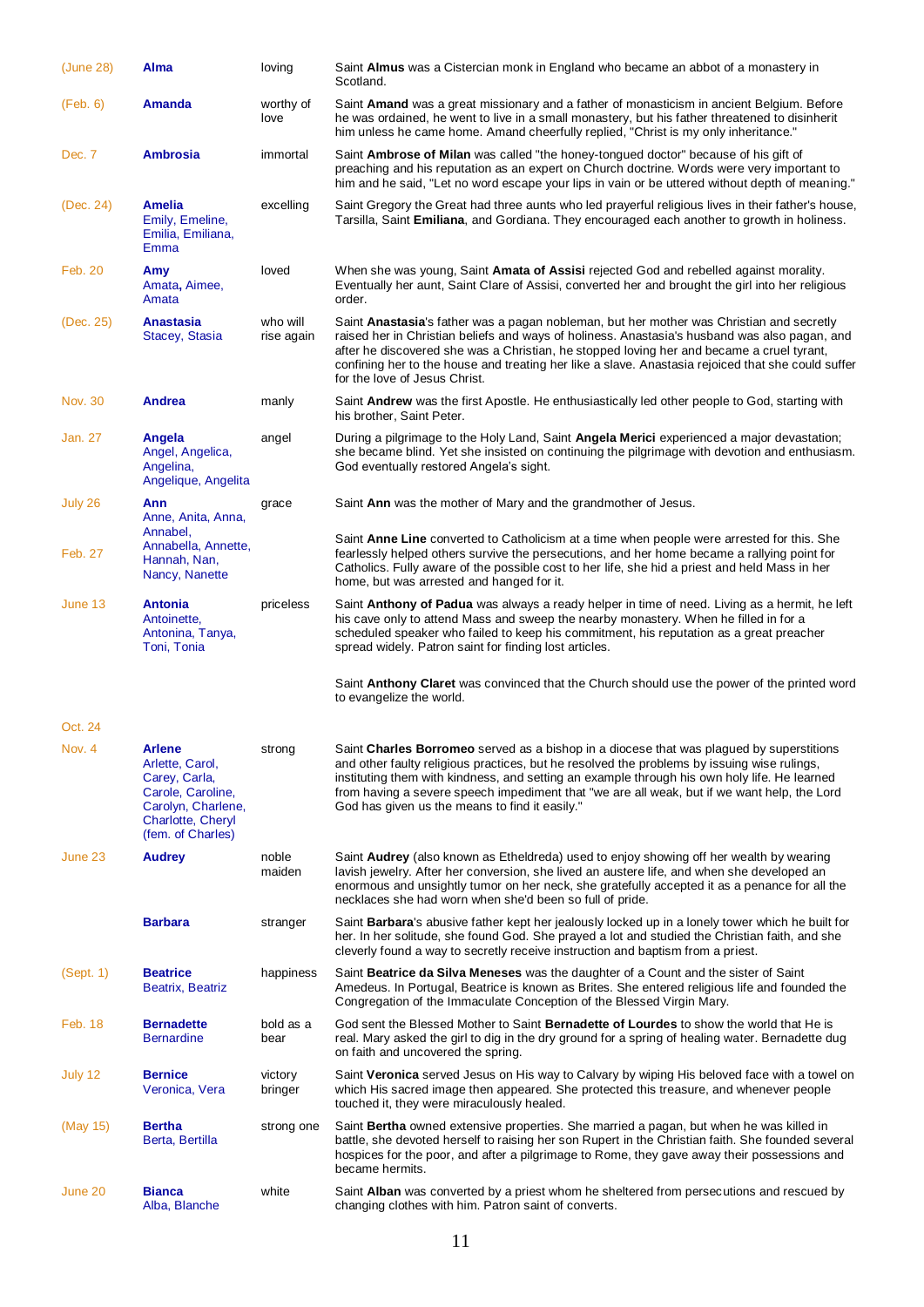| (May 16)                   | <b>Brenda</b>                                                                                                                                          | sword             | Saint <b>Brendan</b> and a crew of other Irish monks voyaged across the Atlantic to America in a<br>ship made of ox hides -- 400 years before the Vikings and almost 1000 years before Columbus!                                                                                                                                                                                                                                                                                                                                                                                                                                                                                                         |
|----------------------------|--------------------------------------------------------------------------------------------------------------------------------------------------------|-------------------|----------------------------------------------------------------------------------------------------------------------------------------------------------------------------------------------------------------------------------------------------------------------------------------------------------------------------------------------------------------------------------------------------------------------------------------------------------------------------------------------------------------------------------------------------------------------------------------------------------------------------------------------------------------------------------------------------------|
| July 23                    | <b>Bridget</b><br>Brigid, Bride, Brigit,<br>Brigitta, Brigette                                                                                         | strength          | Saint <b>Bridget of Sweden</b> first served Jesus as a wife and mother, taking good care of her<br>family, helping her Church, and getting involved in her community. After becoming a widow,<br>she began to receive revelations about His passion and suffering.                                                                                                                                                                                                                                                                                                                                                                                                                                       |
| Feb. 1                     |                                                                                                                                                        |                   | Just before Saint Brigid of Ireland was born, her Christian mother was sold to a Druid<br>landowner. Even though she grew up oppressed as a slave, she found great joy in loving God.                                                                                                                                                                                                                                                                                                                                                                                                                                                                                                                    |
| Sept. 29                   | <b>Briel</b><br>Gabriela, Gabriella,<br>Gabrielle                                                                                                      | God's<br>strength | God had given us archangels to assist us during our pilgrimage on earth. Saint Gabriel is a<br>messenger of the Good News; he can help us hear God's voice and to teach us the truth.                                                                                                                                                                                                                                                                                                                                                                                                                                                                                                                    |
| July 14                    | <b>Camille</b><br>Camelia, Camilla                                                                                                                     | temple<br>servant | Saint Camillus de Lellis repented from a wild-spent youth and gambling addiction to serve<br>God, and although he was incurably diseased, he took care of others who were sick. He<br>founded the Congregation of the Servants of the Sick, believing that the suffering people were<br>living images of Jesus.                                                                                                                                                                                                                                                                                                                                                                                          |
| (Aug. 1)                   | Cara<br><b>Charity</b>                                                                                                                                 | love              | See Saint Charity.                                                                                                                                                                                                                                                                                                                                                                                                                                                                                                                                                                                                                                                                                       |
| (July 16)                  | <b>Carmel</b><br>Carmella,<br><b>Carmelita</b>                                                                                                         | orchard           | Mount Carmel is where Elijah proved that God is greater than pagans gods. Nearby in<br>Nazareth, Our Lady lived in piety and contemplation. Later, the Carmelites became a religious<br>order devoted to contemplative prayer under her protection, and when its general, Saint Simon<br>Stock, prayed for her help, she appeared to him and showed him a scapular for his order to<br>wear. She said: "It is the sign of salvation, a safeguard in dangers, a pledge of peace and of the<br>covenant."                                                                                                                                                                                                  |
| Nov. 4                     | Carol<br>Arlene, Arlette,<br>Carey, Carla,<br>Carole, Caroline,<br>Carolyn, Charlene,<br><b>Charlotte, Cheryl</b><br>(feminine for<br><b>Charles</b> ) | strong            | Saint Charles Borromeo served as a bishop in a diocese that was plagued by superstitions<br>and other faulty religious practices, but he resolved the problems by issuing wise rulings,<br>instituting them with kindness, and setting an example through his own holy life. He learned<br>from having a severe speech impediment that "we are all weak, but if we want help, the Lord<br>God has given us the means to find it easily."                                                                                                                                                                                                                                                                 |
| Oct. 11                    | <b>Cassandra</b><br>Sandra,<br>Alessandra, Alex,<br>Alexandra, Alexis                                                                                  | people<br>helper  | Saint Alexander Sauli became a bishop in a diocese where faith had died. Clergy and laity<br>knew little about scripture and Church teachings. With the help of three friends, he inspired the<br>people to new faith, corrected abuses, rebuilt broken down churches, and founded colleges and<br>seminaries.                                                                                                                                                                                                                                                                                                                                                                                           |
| <b>Nov. 28</b><br>April 29 | <b>Catherine</b><br>Catalina, Caterina,<br>Karen, Kate,<br>Kateri, Katherine,<br>Kathleen, Kathryn,<br>Katrina, Kay, Kit,<br><b>Kitty, Trina</b>       | pure              | Jesus gave Saint Catherine Labouré a vision of the Blessed Mother revealing an image that<br>was to be made into the Miraculous Medal. He commissioned her to spread its devotion. It<br>included the prayer: "O Mary, conceived without sin, pray for us who have recourse to thee."<br>He promised that those who wear it as a sign of devotion will receive the graces needed for<br>holy living.<br>Saint Catherine of Siena took her faith out into the world to make a difference for the Kingdom<br>of God. She served as a spiritual guide to many, she affected politics, and she convinced the<br>pope to return the Church's leadership to Rome. By word and deed, she taught that Christians |
| Mar. 24                    |                                                                                                                                                        |                   | should influence the world with their spiritual values.<br>Saint Catherine of Sweden, with her mother Saint Bridget, organized pilgrimages to Jerusalem<br>and other places to stimulate people's spiritual growth. In between pilgrimages, they spent their<br>time in prayer and meditation, ministering to the poor and instructing them in religion.                                                                                                                                                                                                                                                                                                                                                 |
| <b>Nov. 22</b>             | <b>Cecilia</b><br>Cecile, Cecily,<br>Cicely, Ceil,<br><b>Sheila</b>                                                                                    | dim sighted       | Saint Cecilia's parents wed her to a pagan nobleman. Eager to convert her new husband, she<br>told him about the angel that always escorted her. He wanted to see the angel, too, so he<br>asked for his soul to be purified by baptism. The next time Saint Cecilia prayed, her husband<br>saw the angel place a crown on both of their heads.                                                                                                                                                                                                                                                                                                                                                          |
| Nov. 13                    | <b>Cesca</b><br>Frances,<br>Francesca,<br>Franchette,<br><b>Francine</b>                                                                               | free              | When Saint <b>Frances Xavier Cabrini</b> was a child, she pretended she was a missionary to<br>China as she sailed paper boats on a stream. Although God eventually sent her west to<br>America instead of East to the Orient, her childhood games shaped her desire to serve Him.                                                                                                                                                                                                                                                                                                                                                                                                                       |
| (Aug. 18)                  | <b>Chantale</b>                                                                                                                                        | song              | Saint Jane Frances de Chantal's husband was killed in a hunting accident. She could not<br>forgive the man who shot him, but she worked on it. At first she just greeted him on the street.<br>Eventually, she invited him to her house. Finally, she forgave him so completely that she even<br>became godmother to his child. This experience opened her heart to God and she sought God<br>in prayer and a deepening spiritual life. Her commitment impressed Saint Francis de Sales, the<br>bishop who became her director and best friend.                                                                                                                                                          |
|                            | <b>Charity</b><br>Cara                                                                                                                                 | love              | According to legend, there was a Roman widow, Saint Wisdom (or Sofia), who had three<br>daughters, Saint Faith, Saint Hope, and Saint Charity, and they all suffered for Jesus. Faith,<br>age 12, miraculously survived being scourged and thrown into boiling pitch, and was finally<br>beheaded; Hope, age 10, and Charity, age 9, were unharmed when tossed into a furnace, so<br>they also were beheaded; their mother suffered while praying over the bodies of her children.                                                                                                                                                                                                                       |
| Nov. 4                     | <b>Cheryl</b><br>Charlotte,<br>Charlene,<br>(feminine for<br><b>Charles</b> )                                                                          | strong            | Saint Charles Borromeo served as a bishop in a diocese that was plagued by superstitions<br>and other faulty religious practices, but he resolved the problems by issuing wise rulings,<br>instituting them with kindness, and setting an example through his own holy life. He learned<br>from having a severe speech impediment that "we are all weak, but if we want help, the Lord<br>God has given us the means to find it easily."                                                                                                                                                                                                                                                                 |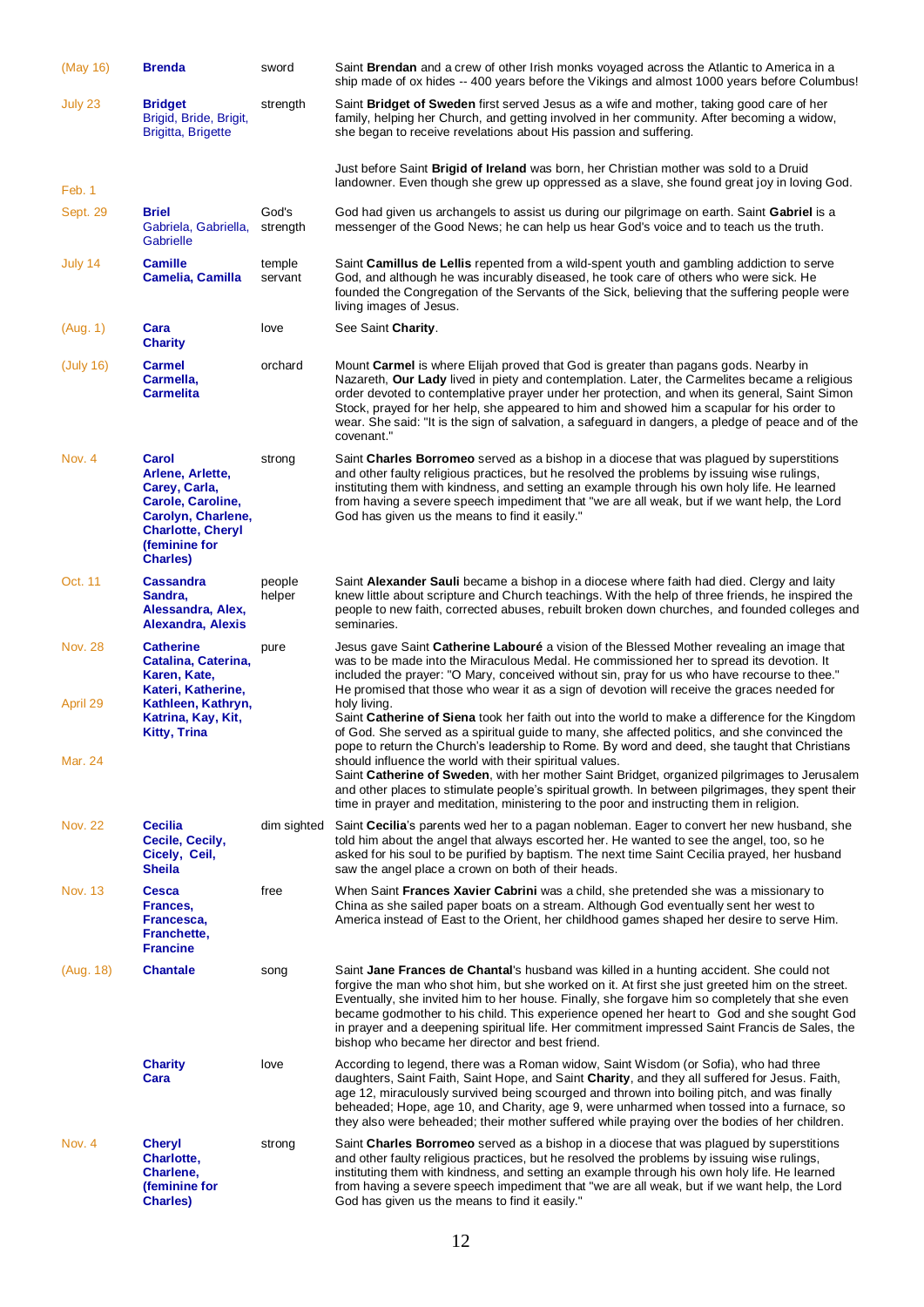|                    | <b>Christine</b><br>Christian,<br>Christiana,<br>Kirsten, Kristin,<br>Nina, Tina | anointed,<br>belonging<br>to Christ            | <b>Jesus Christ</b> is your patron! With this name and a heart that is devoted to Christ, you have the<br>whole body of Christ -- the Communion of Saints -- as your prayer partners.                                                                                                                                                                                                                                                                                                                                                                                                                                                                             |
|--------------------|----------------------------------------------------------------------------------|------------------------------------------------|-------------------------------------------------------------------------------------------------------------------------------------------------------------------------------------------------------------------------------------------------------------------------------------------------------------------------------------------------------------------------------------------------------------------------------------------------------------------------------------------------------------------------------------------------------------------------------------------------------------------------------------------------------------------|
| Aug. 11<br>Aug. 17 | <b>Clare</b><br>Claire, Clara,<br>Clairette, Claretta,<br>Clarice, Clarissa,     | illustrious                                    | Saint Clare lived a very mystical and spiritually powerful life. In her dying days, when she was<br>unable to attend Mass, God brought the Mass to her by displaying it like a movie on her wall.<br>Thus she is now the patron saint of television.<br>Saint Clare of the Cross continually reflected upon Your Passion. So devoted was she to this                                                                                                                                                                                                                                                                                                              |
| (June 6)           | <b>Clarita</b><br><b>Claudia</b><br>Claudette,<br><b>Claudine</b>                | lame                                           | that when she died, a cross was discovered emblazoned in the skin above her heart.<br>Saint Claud was a holy priest who served as a Benedictine Abbot and later a bishop, though he<br>preferred not to have such status. In the 12th century (400 years later), his body was<br>discovered to be incorrupt. His burial place became a favorite place for pilgrimages, and                                                                                                                                                                                                                                                                                        |
| <b>Nov. 23</b>     | <b>Clementine</b><br>Clemence,<br><b>Clementina</b>                              | merciful                                       | miraculous cures occurred there.<br>Saint Clement knew the Apostles personally before they were martyred. As pope, he<br>challenged his people to follow their examples. He said, "We ought to put aside vain and<br>useless concerns and should consider what is good, pleasing and acceptable in the sight of<br>Him who made us."                                                                                                                                                                                                                                                                                                                              |
| Mar. 6             | <b>Colette</b><br><b>Coleen, Colleen</b>                                         | people's<br>victory                            | When Saint Colette was born, her parents were nearly sixty years old and she became an<br>orphan at seventeen. She is the patron of all those who have experienced the death of one or<br>more of their parents, especially the little children.                                                                                                                                                                                                                                                                                                                                                                                                                  |
| (Nov. 23)          | <b>Columbine</b><br>Columbina,<br>Columba,<br>Columbia,<br><b>Columbina</b>      | dove                                           | Saint Columban moved from place to place preaching the Gospel, forming a community who<br>accompanied him, and being a witness of humility and love through his own life. He often took<br>time out to be alone with God in the forest, and the animals obeyed his voice.                                                                                                                                                                                                                                                                                                                                                                                         |
| (Dec. 8)           | <b>Conception</b><br>Concepcion,<br><b>Concepta</b>                              | honoring<br>Mary's<br>immaculate<br>conception | From the moment of the <b>Blessed Virgin Mary's</b> conception, Jesus gave her the benefit of His<br>future death on the cross. He granted her the fullness of grace and a life free of the stain of<br>original sin. He sanctified her womb so that she could carry His divine presence within her<br>body.                                                                                                                                                                                                                                                                                                                                                      |
| (Mar. 11)          | <b>Constance</b><br>Constanza,<br><b>Consantia</b>                               | firm                                           | Saint Constantine was a king, and when his wife died, he ceded his throne to their son, then<br>became a monk. He performed menial tasks at the monastery, while preparing for the<br>priesthood. After he was ordained, he became a missionary.                                                                                                                                                                                                                                                                                                                                                                                                                  |
| Sept. 16           | <b>Cornelia</b><br>Cora                                                          | horn                                           | Saint Cornelius was pope during terrible persecutions, and he anguished over the sufferings of<br>his people. Saint Cyprian was his friend and said to him, "Let us relieve burdens and afflictions<br>by mutual love."                                                                                                                                                                                                                                                                                                                                                                                                                                           |
| (Feb. 16)          | <b>Daniela</b><br><b>Danielle, Danette</b>                                       | the Lord is<br>judge                           | Saint Daniel and four companions were Egyptians who visited Christians condemned to do<br>hard labor in the mines during persecutions, to comfort them. They were arrested for this,<br>tortured and beheaded.                                                                                                                                                                                                                                                                                                                                                                                                                                                    |
|                    | <b>Deborah</b><br>Debra, Debora                                                  | bee                                            | In the Old Testament book of Judges, Debbora was a prophetess and judge endowed by God<br>with prophetic gifts. Full of wisdom, she guided the divided Israelites and delivered them from<br>the oppression of the Chanaanites.                                                                                                                                                                                                                                                                                                                                                                                                                                   |
| Dec. 24            | <b>Della</b><br>Adele, Adalie,<br>Adela, Adelaide,<br>Adelina, Adeline,<br>Aline | noble                                          | Saint Adele's first vocation was as a wife and mother. She served God by taking care of her<br>family, praying, and doing works of mercy. When her husband died, she became a nun and<br>founded a convent. As its first abbess, she ruled with great compassion and holiness.                                                                                                                                                                                                                                                                                                                                                                                    |
| (Oct. 9)           | <b>Denise</b>                                                                    | God of<br>Nyassa                               | Saint Denis (also called Dionysius) was the first bishop of Paris and the Apostle of France.                                                                                                                                                                                                                                                                                                                                                                                                                                                                                                                                                                      |
| (Sept. 15)         | <b>Dolores</b><br>Dolor, Dolorita,<br>Lola, Lolita                               | sorrows                                        | The Blessed Mother's passionate love for her Son Jesus caused her to suffer when she<br>watched His enemies inflict their tortures upon Him and slowly kill Him. She offered up the<br>piercing of her heart as if her life were an altar, sacrificing her beloved Son for the salvation of<br>the world. Through it all, she did not feel sorry for herself nor did she complain, because she<br>accepted her pain for our sakes, in passionate love for us.                                                                                                                                                                                                     |
| Aug. 8<br>Mar. 10  | <b>Dominica</b><br>Dominga,<br><b>Dominique</b>                                  | I belong to<br>the Lord                        | Saint Dominic de Guzman, founder of the Dominican Order, worked hard against heresies.<br>When people refused to accept the truth, he grew discouraged, but the Blessed Mother<br>appeared and asked him to pray the Rosary daily and to teach it to others. Through the Rosary,<br>the heresies were conquered.<br>Saint Dominic Savio was one of the children touched by Saint John Bosco's ministry. An altar<br>boy at age five, he started on the road to the priesthood at age twelve but died at fifteen. Yet,<br>he accomplished much good in his short life because of his piety. His birthplace and childhood<br>home are now retreat houses for youth. |
| (Apr. 17)          | <b>Donna</b><br>Donata, Dona,<br><b>Donatilla</b>                                | God-given                                      | Saint Donan (or Donnan) traveled far as a missionary. One day, Donan was celebrating Mass<br>when intruders broke in to kill the monks. He convinced them to wait until they finished Mass,<br>then he led his fellow monks to the refectory so "that the place where God had been<br>worshipped in spiritual joy might not be polluted with their blood."                                                                                                                                                                                                                                                                                                        |
| April 22<br>Nov. 9 | <b>Doris</b><br>Dorothy, Dora,<br><b>Doreen</b><br>(femine of                    | God's gift                                     | Saint Theodore of Sykeon was a monk and a bishop who worked amazing miracles, including<br>healings. He put an end to a plague of insects by praying, confidently putting the matter into<br>God's hands.<br>Saint Theodore Tyro was a young soldier in the Roman army when he converted to                                                                                                                                                                                                                                                                                                                                                                       |
|                    | Theodore)                                                                        |                                                | Christianity. Though he was ordered to fight enemies of the empire, he believed that the devil<br>was the only true enemy. Soon, he was killed for being a Christian, thus winning the battle                                                                                                                                                                                                                                                                                                                                                                                                                                                                     |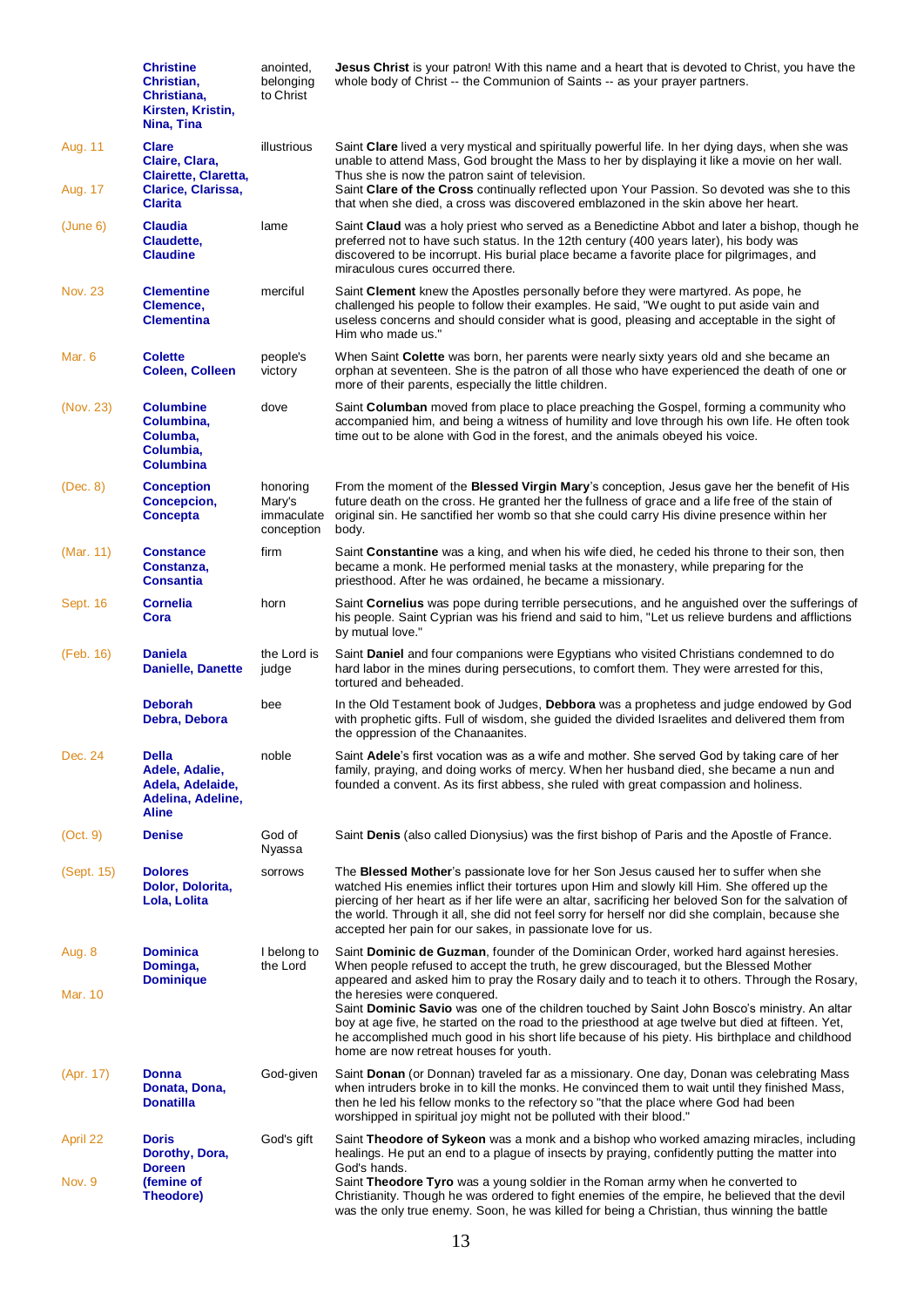|                  |                                                                                                                       |                        | against the demons who wanted to keep him out of Heaven.                                                                                                                                                                                                                                                                                                                                                                                                                           |
|------------------|-----------------------------------------------------------------------------------------------------------------------|------------------------|------------------------------------------------------------------------------------------------------------------------------------------------------------------------------------------------------------------------------------------------------------------------------------------------------------------------------------------------------------------------------------------------------------------------------------------------------------------------------------|
| (Oct. 11)        | <b>Edith</b><br>Eadie, Eda,<br><b>Edythe</b>                                                                          | happiness              | Saint Edith Stein was the youngest in a large Jewish family. After converting to Catholicism,<br>she eventually joined the Carmelite Order and was sent to a convent in Holland. She lived a life<br>of dedication, consecration, prayer, fasting, and penance until she was arrested by the Nazis.<br>With her sister Rose, she was sent to the concentration camp at Auschwitz where died in the<br>gas chambers.                                                                |
| Oct. 12          | <b>Edwina</b><br><b>Edna</b>                                                                                          | prosperous<br>friend   | Saint <b>Edwin</b> was a pagan king who listened to a Christian preacher publicly explain the Gospel.<br>He accepted salvation, renounced his worship of the gods, and commanded his high priest to<br>destroy their altars and temples.                                                                                                                                                                                                                                           |
| Aug. 18          | <b>Eleanor</b><br>Helen, Helena,<br>Eleanor, Leanore,<br>Lenore, Lenora,<br>Lee, Leora, Nell,<br><b>Nellie, Nelly</b> | light                  | The great emperor Constantine gave his mother, Saint <b>Helena</b> , the authority to promote<br>Christianity by building churches throughout the empire and on the holy sites in Israel. She is<br>the patron saint of difficult marriages and divorced people because her husband divorced her<br>for someone with better political connections.                                                                                                                                 |
| (June 15)        | <b>Elissa</b><br>Alice, Alicia, Alisa,<br>Alison, Alix,<br>Alyce, Elsie, Ilsa                                         |                        | noble cheer Saint Alice entered a Cistercian convent when seven years old. The community was inspired<br>by her humility. However, she contracted leprosy and suffered greatly. Her greatest consolation<br>came from receiving the Holy Eucharist, and she experienced visions and ecstasies.                                                                                                                                                                                     |
| Jan. 4<br>July 4 | <b>Elizabeth</b>                                                                                                      | God has<br>sworn       | Saint Elizabeth Ann Seton was a mother and an educator, and devoted her life to children.<br>Saint Elizabeth of Portugal was married to a king, and her spiritual life was often interrupted<br>by politics and family arguments. She regained her inner peace by spending time in prayer and<br>doing works of charity.                                                                                                                                                           |
| <b>Nov. 17</b>   |                                                                                                                       |                        | Saint Elizabeth of Hungary was a princess who married a prince. Concerned for the poor, she<br>donated to them her portion of the prince's income and then sold her luxurious possessions to<br>give them more. After her husband died, she renounced worldly wealth, built a hospice for the<br>weak and sickly, and invited the most wretched to dine with her.                                                                                                                  |
| (Dec. 24)        | <b>Emily</b><br>Amelia, Emeline,<br>Emilia, Emiliana,<br>Emma                                                         | excelling              | Saint Gregory the Great had three aunts who led prayerful religious lives in their father's house,<br>Tarsilla, Saint Emiliana, and Gordiana. They encouraged each another to growth in holiness.                                                                                                                                                                                                                                                                                  |
| (May 18)         | <b>Erica</b><br><b>Erika</b>                                                                                          | ever-ruler             | Saint Eric was a king of Sweden who codified Swedish law under Gospel principles. He used<br>his power and authority to spread the Gospel through his kingdom.                                                                                                                                                                                                                                                                                                                     |
| (Dec. 24)        | <b>Erma</b><br>Irmina, Irmine,<br><b>Irma</b>                                                                         | strong                 | Saint Irmina was betrothed to a count, but a jealous suitor lured her fiancée to his death over a<br>cliff. Irmina became a nun at a monastery and helped Saint Willibrord in his missionary work.                                                                                                                                                                                                                                                                                 |
| (Nov. 7)         | <b>Ernestine</b>                                                                                                      | serious                | Saint Ernest was the abbot of a Benedictine Abbey in Germany. He went on the Crusades,<br>preached in Arabia and Persia, and was captured by the Moors. He was tortured to death in<br>Mecca.                                                                                                                                                                                                                                                                                      |
|                  | <b>Esther</b><br>Edissa, Stella,<br>Estelle, Estella,<br><b>Estrella</b>                                              | star                   | Saint Esther was an Old Testament Jewess who became, by marriage to Xerxes, Queen of<br>Persia. She prevented the king from massacring all the Jews in the kingdom.                                                                                                                                                                                                                                                                                                                |
| (June 2)         | Eugenia<br>Gina, Eugenie                                                                                              | well born              | Saint <b>Eugene I</b> was a priest who had served in several different positions in the Church and<br>became pope. He was widely known for his charity and holiness.                                                                                                                                                                                                                                                                                                               |
| (Dec. 24)        | <b>Evelyn</b><br>Eva, Eveline, Eve,<br><b>Evita</b>                                                                   | life                   | <b>Eve</b> was the first woman, the wife of Adam. Adam called his wife Eve, because she became<br>the mother of all the living. She is the patron of tailors.                                                                                                                                                                                                                                                                                                                      |
| (Aug. 1)         | <b>Faith</b><br>Fay, Fidelia                                                                                          | faith                  | According to legend, there was a Roman widow, Saint Wisdom (or Sofia), who had three<br>daughters, Saint Faith, Saint Hope, and Saint Charity, and they all suffered for Jesus. Faith,<br>age 12, miraculously survived being scourged and thrown into boiling pitch, and was finally<br>beheaded; Hope, age 10, and Charity, age 9, were unharmed when tossed into a furnace, so<br>they also were beheaded; their mother suffered while praying over the bodies of her children. |
| Mar. 7           | <b>Felicity</b><br>Felicia, Felice,<br><b>Felicita</b>                                                                | happy                  | Saint Felicity is the patron of expectant moms, young mothers, women wanting to become<br>pregnant, and children who die prematurely.                                                                                                                                                                                                                                                                                                                                              |
| Oct. 5           | <b>Flora</b><br><b>Florence</b>                                                                                       | flowering              | Saint Flora of Beaulieu did not like her cloistered life in the convent. She felt tempted to return<br>home to her family, but she stayed in the order and eventually God rewarded her with the gifts<br>of visions and prophecies.                                                                                                                                                                                                                                                |
| <b>Nov. 13</b>   | <b>Frances</b><br>Cesca, Fanny,<br>Francesca,<br>Franchette,<br>Francine,<br>Francoise,<br><b>Frannie</b>             | free                   | When Saint Frances Xavier Cabrini was a child, she pretended she was a missionary to<br>China as she sailed paper boats on a stream. Although God eventually sent her west to<br>America instead of East to the Orient, her childhood games shaped her desire to serve Him.                                                                                                                                                                                                        |
| Sept. 29         | <b>Gabriela</b><br>Gabriella,<br><b>Gabrielle, Briel</b>                                                              | God's<br>strength      | God had given us archangels to assist us during our pilgrimage on earth. Saint Gabriel is a<br>messenger of the Good News; he can help us hear God's voice and to teach us the truth.                                                                                                                                                                                                                                                                                              |
|                  | Gail<br>Abigail, Abbie,                                                                                               | the Father<br>is happy | Abba is the Hebrew word for "Daddy" and is scripture's endearing term for God the Father. He<br>is our Abba, our Daddy. Your patron is Daddy-God!                                                                                                                                                                                                                                                                                                                                  |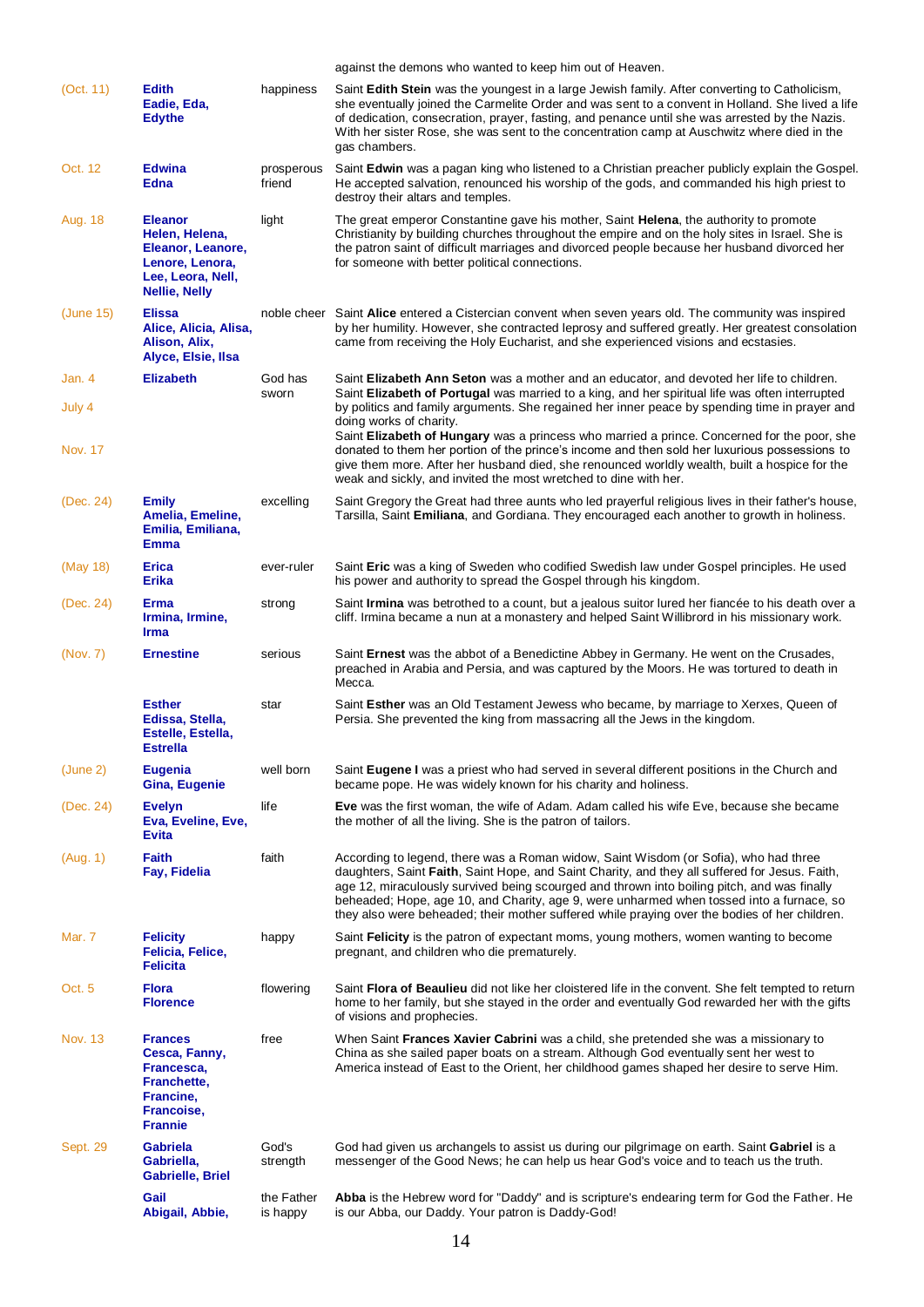|                    | Abby, Gale                                                                                                                                                                      |                   |                                                                                                                                                                                                                                                                                                                                                                                                                                                                                                                                                                                                                                  |
|--------------------|---------------------------------------------------------------------------------------------------------------------------------------------------------------------------------|-------------------|----------------------------------------------------------------------------------------------------------------------------------------------------------------------------------------------------------------------------------------------------------------------------------------------------------------------------------------------------------------------------------------------------------------------------------------------------------------------------------------------------------------------------------------------------------------------------------------------------------------------------------|
| (April 11)         | Gemma                                                                                                                                                                           | jewel             | Saint Gemma Galgani developed a love for prayer at a very early age. Throughout her life,<br>God favored her with mystical experiences, special graces and the stigmata. She was often<br>ridiculed because many did not understand these gifts. Gemma accepted this suffering as a<br>reparation, remembering that Jesus had been misunderstood and ridiculed.                                                                                                                                                                                                                                                                  |
| Jan. 3             | <b>Genevieve</b><br>Ginette, Yolanda,<br><b>Blanche</b>                                                                                                                         | white wave        | Saint Genevieve was a small child when she decided to devote her life to God. She allowed<br>nothing to interfere. She had an enthusiastic and single-minded heart for Christ.                                                                                                                                                                                                                                                                                                                                                                                                                                                   |
| April 23           | Georgia<br>Georgette,<br>Georgianna,<br>Georgana                                                                                                                                | farmer            | Saint George was nicknamed the "Victory Bringer" because he relied on God's power to defeat<br>evil wherever he went. Starting as a soldier in the army, he converted and became a soldier for<br>Christ. Laying down the world's armor by giving his wealth to the poor, he forever after carried<br>the shield of faith and won many victories for those who sought God's help.                                                                                                                                                                                                                                                |
| Oct. 3             | <b>Geraldine</b><br>Geralda, Geralyn                                                                                                                                            | spear ruler       | Saint Gerard of Brogne joined a monastery in order to find a quiet, peaceful place to spend his<br>time in prayer, although he willingly left his solitude to help others become stronger in their<br>faith. He believed that if people realized the joy that came from praying, they would pray more<br>often.                                                                                                                                                                                                                                                                                                                  |
| (June 15)          | <b>Germaine</b>                                                                                                                                                                 | kin               | Saint Germaine Cousin was a severely abused and neglected child. She turned to God, who<br>taught her how to forgive her family and grow in holiness. She entrusted the sheep she tended<br>to God's care while she went to daily Mass, and they were never attacked by wolves. One day<br>when the rains flooded the river, a villager saw the water part so she could get to Mass. She<br>died from her mistreatments at age 22; forty years later her body was exhumed and found<br>incorrupted.                                                                                                                              |
| Nov. 16            | <b>Gertrude</b><br>Gerda, Trudy                                                                                                                                                 | spear<br>strength | Saint Gertrude was a very gifted student and loved every subject except religion. When she<br>studied philosophy, it began to twist her mind and lead her away from the Faith, so Jesus<br>visited her in a vision and called her back. From then on she studied Scripture and the writings<br>of the Church Fathers.                                                                                                                                                                                                                                                                                                            |
| (June 2)           | Gina<br>Eugenia, Eugenie                                                                                                                                                        | well born         | Saint <b>Eugene I</b> was a priest who had served in several different positions in the Church and<br>became pope. He was widely known for his charity and holiness.                                                                                                                                                                                                                                                                                                                                                                                                                                                             |
|                    | Gloria                                                                                                                                                                          | glory             | Gloria is the song of the angels, as they praise the God of Glory. We remember their song of<br>joy at the birth of Jesus.                                                                                                                                                                                                                                                                                                                                                                                                                                                                                                       |
| (Nov. 16)          | Grace                                                                                                                                                                           | grace             | Grace is a supernatural gift of God to intellectual creatures (humans, angels) for their eternal<br>salvation. Saint Gratia worked a trade of the sea until, at age thirty, he happened into a church<br>and was deeply moved by a sermon from an Augustinian friar. He joined that order and as a<br>lay-brother. A mysterious light was seen above his cell, and his intercessions resulted in<br>miracles.                                                                                                                                                                                                                    |
| July 20<br>Jan. 19 | <b>Gretchen</b><br>Greta, Margaret,<br>Madge, Maggie,<br>Maisie, Marge,<br>Margery, Margo,<br>Margot, Marina,<br>Margarita,<br>Marguerite,<br>Marjorie, Pearl,<br>Pegeen, Peggy | pearl             | Saint Margaret of Antioch's father was a pagan priest. Her escape from his false beliefs was<br>depicted in a story of being swallowed by a dragon representing paganism, and then escaping<br>from its belly as if being born anew. Because of this tale, she has become the patron saint of<br>pregnancy, labor, and childbirth.<br>Saint Marguerite Bourgeous gave away her inheritance to family members and departed for<br>Canada, where she founded the Congregation of Notre Dame. She helped people survive<br>when food was scarce, opened a vocational school, and taught young people how to run a<br>home and farm. |
| July 13            | <b>Harriet</b><br>Henrietta,<br>Henriette, Hally,<br>Harietta, Harriette                                                                                                        | home ruler        | Saint Henry II was one of the best rulers of the Christian Roman Empire. He reformed the<br>Church, assisted the growth of new monasteries, and oversaw the building of many beautiful<br>churches. Because he believed that the Creed was essential to understanding our faith, he<br>convinced the Pope to institute its use every Sunday and major feast day.                                                                                                                                                                                                                                                                 |
| Aug. 18            | <b>Helen</b><br>Helena, Eleanor,<br>Leanore, Lenore,<br>Lenora, Lee,<br>Leora, Nell, Nellie,<br><b>Nelly</b>                                                                    | light             | The great emperor Constantine gave his mother, Saint <b>Helena</b> , the authority to promote<br>Christianity by building churches throughout the empire and on the holy sites in Israel. She is<br>the patron saint of difficult marriages and divorced people because her husband divorced her<br>for someone with better political connections.                                                                                                                                                                                                                                                                               |
| (Nov. 17)          | Hilda<br>Hildegarde                                                                                                                                                             | battle<br>maiden  | Saint Hilda lived the wealthy life of nobility until age 33 when she decided to join the monastery<br>where her sister was a nun. Eventually, she became abbess of a double monastery. She was<br>well known for her spiritual wisdom, and her monasteries excelled in their learning and nuns.                                                                                                                                                                                                                                                                                                                                  |
| (Aug. 1)           | Hope                                                                                                                                                                            | hope              | According to legend, there was a Roman widow, Saint Wisdom (or Sofia), who had three<br>daughters, Saint Faith, Saint Hope, and Saint Charity, and they all suffered for Jesus. Faith,<br>age 12, miraculously survived being scourged and thrown into boiling pitch, and was finally<br>beheaded; Hope, age 10, and Charity, age 9, were unharmed when tossed into a furnace, so<br>they also were beheaded; their mother suffered while praying over the bodies of her children.                                                                                                                                               |
| (Sept. 4)          | Ida                                                                                                                                                                             | happy             | Saint Ida grew up in Charlemagne's court and was married to Lord Egbert by arrangement of<br>the emperor. Her son became a monk. She was widowed very young, so she is the patron of<br>widows and brides. She founded a church and a nunnery.                                                                                                                                                                                                                                                                                                                                                                                   |
| July 31<br>Oct. 17 | Ignatia                                                                                                                                                                         | fiery             | Saint Ignatius of Loyola was wounded in battle and had to spend months in recovery. He<br>wanted to pass the time reading adventure books about knights, but all he could find were<br>biographies on the saints. Reading these, he felt challenged to do what the saints had done.<br>Saint Ignatius of Antioch was taken to Rome under military guard after he was condemned to<br>die in the Roman amphitheater. On the way, he wrote inspiring letters to Christian communities.<br>Nothing would stop him from carrying out his ministry of preaching the Gospel.                                                           |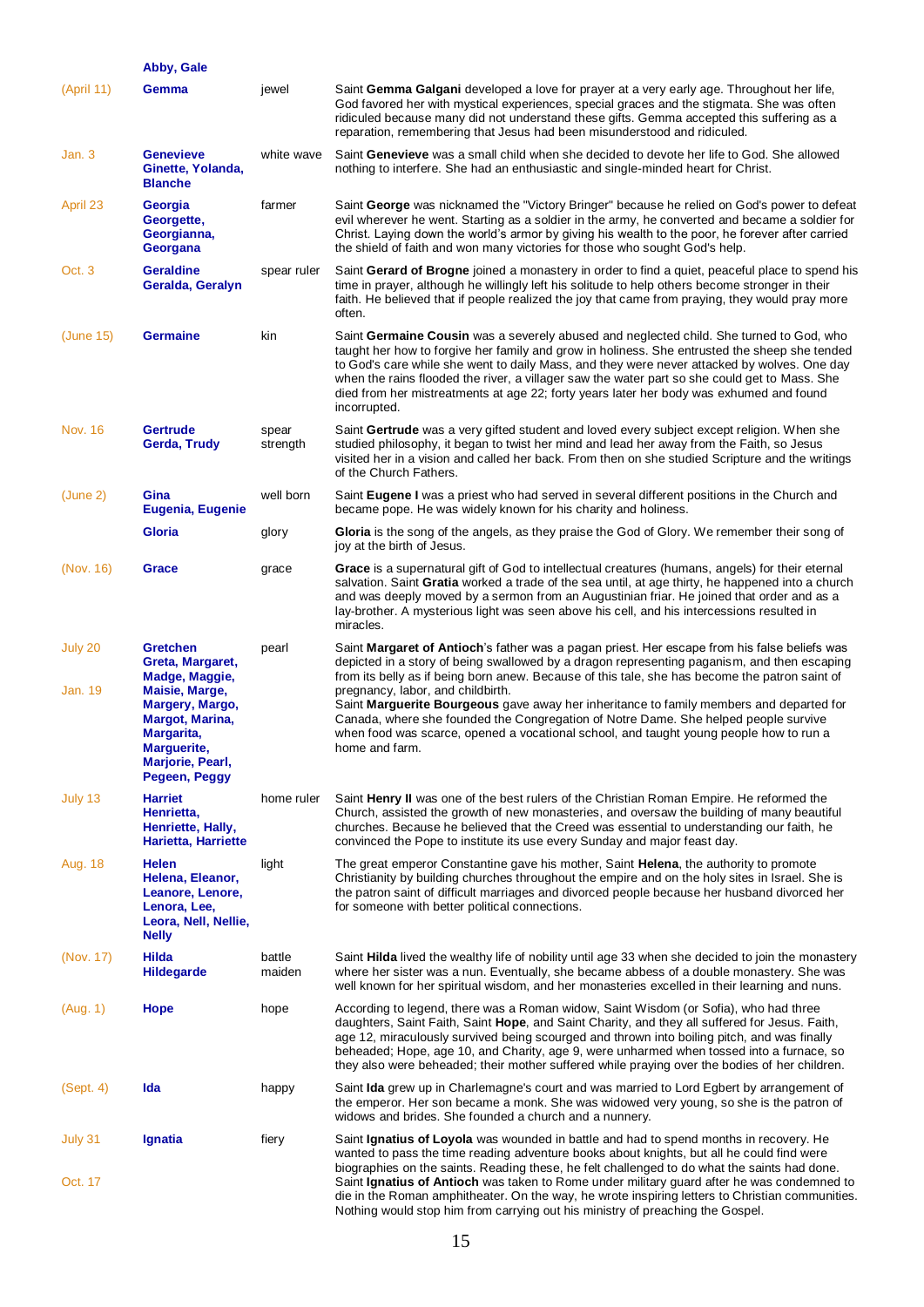| (Dec. 8)          | <b>Immaculata</b>                                                                                              | spotless         | From the moment of the <b>Blessed Virgin Mary's</b> immaculate conception, Jesus gave her the<br>benefit of His future death on the cross. He granted her the fullness of grace and a life free of<br>the stain of original sin. He sanctified her womb so that she could carry His divine presence<br>within her body.                                                                                                                |
|-------------------|----------------------------------------------------------------------------------------------------------------|------------------|----------------------------------------------------------------------------------------------------------------------------------------------------------------------------------------------------------------------------------------------------------------------------------------------------------------------------------------------------------------------------------------------------------------------------------------|
| (April 3)         | <b>Irene</b><br>Irena, Renata,<br><b>Renee</b>                                                                 | peace            | Saint <b>Irene</b> was caught with texts of the Scriptures when this was punishable by death. When<br>she refused to offer sacrifice to the pagan gods, she was sent to a house of prostitution. There,<br>when she was unmolested after being exposed naked and chained, she was put to death.                                                                                                                                        |
| (Dec. 24)         | <b>Irma</b><br>Irmina, Irmine,<br><b>Erma</b>                                                                  | strong           | Saint <b>Irmina</b> was betrothed to a count, but a jealous suitor lured her fiancée to his death over a<br>cliff. Irmina became a nun at a monastery and helped Saint Willibrord in his missionary work.                                                                                                                                                                                                                              |
| Feb. 26           | <b>Isabel</b>                                                                                                  |                  | Saint <b>Isabel of France</b> was the daughter of a king, but this did not make her haughty. Since<br>early childhood, she had an extraordinary desire for piety, modesty, and other virtues. She<br>persisted in remaining solely dedicated to God, despite the opinions and advice of others.                                                                                                                                        |
| Feb. 4<br>Mar. 29 | Jane<br>Janet, Janice,<br>Jean, Jeanette,<br>Jeanine, Jeanne,<br>Jessica, JoAnn,<br>Joanna, Joanne,            | God has<br>mercy | Saint Jane of Valois was born with deformities and she suffered from illnesses throughout her<br>life. Yet she refused to give into discouragement, and at a very young age she became devoted<br>to the Blessed Mother. Later, she helped found a religious order whose chief rule was to imitate<br>the virtues of Mary as revealed in the Bible.<br>Saint Jeanne Marie de Maille is the patron for abuse victims.                   |
|                   | Johanna, June<br>(fem. of John)                                                                                |                  |                                                                                                                                                                                                                                                                                                                                                                                                                                        |
| (Oct. 12)         | <b>Jennifer</b><br>(fem. of Wilfrid)                                                                           | firm peace       | Saint Wilfrid worked hard as a bishop and founded many monasteries of the Benedictine<br>Order. During the time he was forced into exile, he evangelized the heathen around him.<br>Through his ministry, he had limitless courage and remained firm in his convictions despite<br>problems with civil and ecclesiastical authorities.                                                                                                 |
| Feb. 4            | <b>Jessica</b><br>(fem. of John)                                                                               | God has<br>mercy | See Saint <b>Jane</b> above.                                                                                                                                                                                                                                                                                                                                                                                                           |
| Feb. 12           | Jill<br>Julia, Juliana,<br>Julie, Juliet,<br><b>Juliette</b>                                                   | downy            | Saint Julian spent his life caring for the poor as a sacrifice for inadvertently killing his parents.<br>He is the patron saint of circus workers, innkeepers, travelers, and murderers.                                                                                                                                                                                                                                               |
| Mar. 19           | <b>Josephine</b><br>Josefa, Josepha,<br>Josette, Josianne                                                      | increase         | God chose Saint Joseph to care for Mary and Jesus because his holiness and love for Him<br>was great, his compassion for others was outstanding, and his desire to protect and provide for<br>his family was honorable.                                                                                                                                                                                                                |
| Sept. 18          |                                                                                                                |                  | Saint Joseph of Cupertino endured much rejection—his mother disapproved of him and the<br>religious orders he tried to join refused him—but rather than succumbing to self-pity, he turned<br>to God for acceptance. He became a priest who worked miracles and conversed intimately with<br>Christ in ecstasies.                                                                                                                      |
| (June 29)         | <b>Judith</b><br>Judy                                                                                          | praised          | Saint <b>Judith</b> was sent by the king to find her niece, who had become an anchorite (a woman<br>who lives in seclusion for religious purposes), living in a cell attached to a monastery. When<br>Judith found her, she decided to join her and devote her own life to God.                                                                                                                                                        |
| Feb. 12           | Julia<br>Juliana, Julie,<br>Juliet, Juliette, Jill                                                             | downy            | Saint Julian spent his life caring for the poor as a sacrifice for inadvertently killing his parents.<br>He is the patron saint of circus workers, innkeepers, travelers, and murderers.                                                                                                                                                                                                                                               |
| June 1            | <b>Justina</b><br><b>Justa, Justine</b>                                                                        | just             | Saint Justin Martyr struggled with his intellect in order to find God. He had studied various<br>philosophies, filling his mind with many ideas that were contrary to Christianity, and this made it<br>difficult for him to accept the Faith. But once converted, he wrote strong defenses of Christian<br>beliefs.                                                                                                                   |
| <b>Nov. 28</b>    | <b>Karen</b><br><b>Katherine</b><br>Kate, Kateri,<br>Kathleen, Kathryn,                                        | pure             | Jesus gave Saint Catherine Labouré a vision of the Blessed Mother revealing an image that<br>was to be made into the Miraculous Medal. He commissioned her to spread its devotion. It<br>included the prayer: "O Mary, conceived without sin, pray for us who have recourse to thee."<br>He promised that those who wear it as a sign of devotion will receive the graces needed for                                                   |
| April 29          | Katrina, Kay, Kit,<br><b>Kitty, Trina</b>                                                                      |                  | holy living.<br>Saint Catherine of Siena took her faith out into the world to make a difference for the Kingdom<br>of God. She served as a spiritual quide to many, she affected politics, and she convinced the<br>pope to return the Church's leadership to Rome. By word and deed, she taught that Christians                                                                                                                       |
| Mar. 24           |                                                                                                                |                  | should influence the world with their spiritual values.<br>Saint Catherine of Sweden, with her mother Saint Bridget, organized pilgrimages to Jerusalem<br>and other places to stimulate people's spiritual growth. In between pilgrimages, they spent their<br>time in prayer and meditation, ministering to the poor and instructing them in religion.                                                                               |
| Aug. 10           | Laura<br>Lorraine, Loretta,<br>Laurette, Laureen,<br>Laraine, Lara,<br>Laraine<br>(feminine of<br>Lawrence)    | laurel           | Saint <b>Lawrence</b> protected the Church's money from the Roman Empire by giving it to the poor.<br>When the greedy prefect of Rome demanded the Church's treasures, Lawrence presented to<br>him the poor and the sick, announcing, "This is the Church's treasure!" When he was martyred,<br>he was roasted on fire. Keeping God's joy and good humor to the end, he told his torturers:<br>"Turn me over, I'm done on this side!" |
| Aug. 18           | Lenore<br>Eleanor, Helen,<br>Helena, Eleanor,<br>Leanore, Lenora,<br>Lee, Leora, Nell,<br><b>Nellie, Nelly</b> | light            | The great emperor Constantine gave his mother, Saint <b>Helena</b> , the authority to promote<br>Christianity by building churches throughout the empire and on the holy sites in Israel. She is<br>the patron saint of difficult marriages and divorced people because her husband divorced her<br>for someone with better political connections.                                                                                     |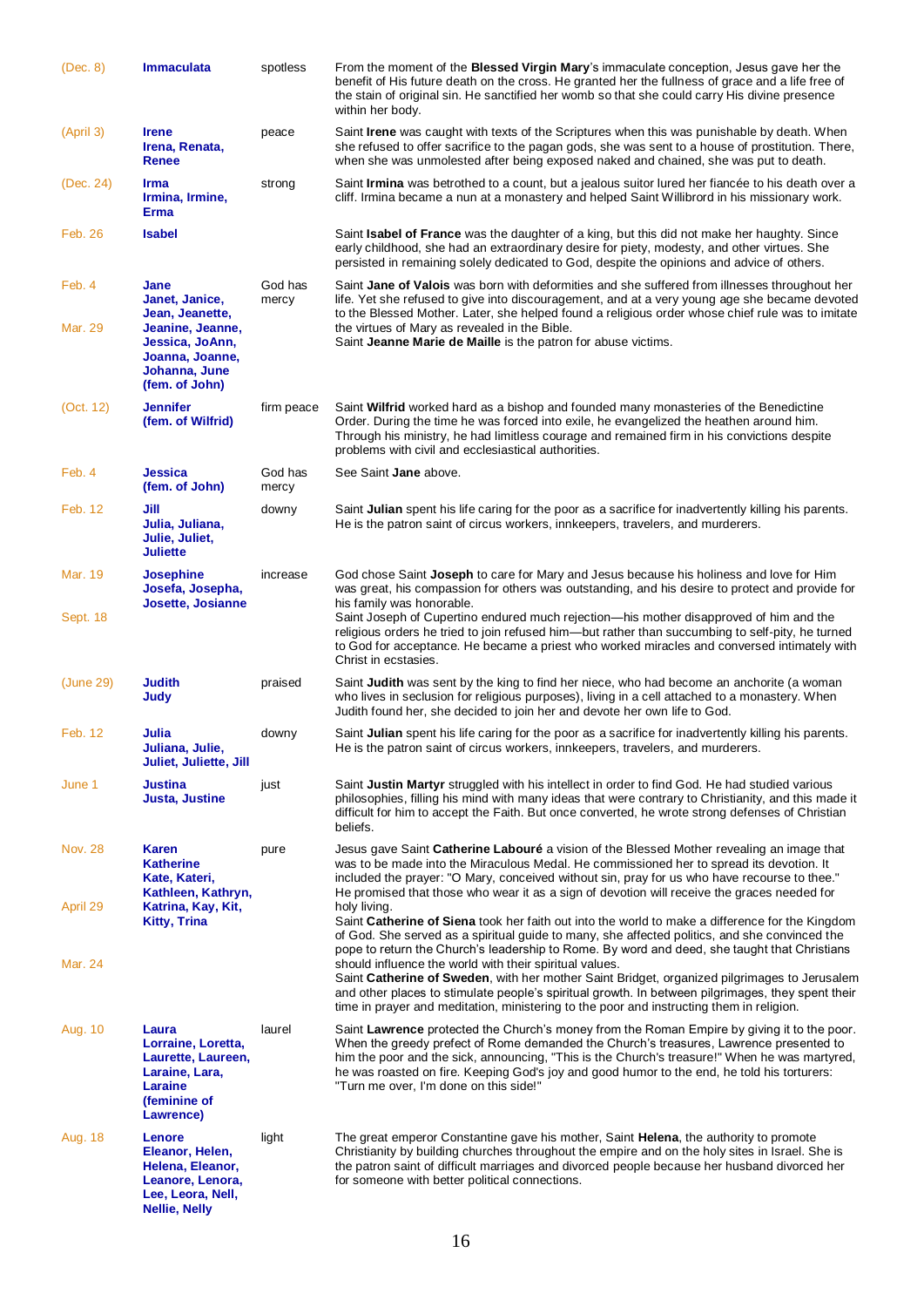| <b>Nov. 10</b>        | Leona<br>Lee, Leonie,<br>Leonita                                                                                                                                                                   | lion                      | Saint Leo the Great was pope during fearsome times. Heathen armies were attacking the<br>faithful in many places and Christians were spreading errors about the Faith. Yet, he led the<br>Church wisely and courageously, refusing to fear any threat, any difficulty, or any army.                                                                                                                                                                                                                                                                                                                                              |
|-----------------------|----------------------------------------------------------------------------------------------------------------------------------------------------------------------------------------------------|---------------------------|----------------------------------------------------------------------------------------------------------------------------------------------------------------------------------------------------------------------------------------------------------------------------------------------------------------------------------------------------------------------------------------------------------------------------------------------------------------------------------------------------------------------------------------------------------------------------------------------------------------------------------|
| (July 27)             | Lilian<br>Lila, Lily, Lillian                                                                                                                                                                      | lily                      | Saint Lillian was laywoman in an area controlled by the Moors. At first, she hid her Christianity<br>so that her Muslim neighbors would not find out. But stories of fearless Christians being<br>persecuted shamed her into living her faith openly. She was happy to be martyred with her<br>husband.                                                                                                                                                                                                                                                                                                                          |
| (Sept. 15)            | Lola<br><b>Lolita, Dolores</b><br><b>Dolor, Dolorita</b>                                                                                                                                           | sorrows                   | The Blessed Mother's passionate love for her Son Jesus caused her to suffer when she<br>watched His enemies inflict their tortures upon Him and slowly kill Him. She offered up the<br>piercing of her heart as if her life were an altar, sacrificing her beloved Son for the salvation of<br>the world. Through it all, she did not feel sorry for herself nor did she complain, because she<br>accepted her pain for our sakes, in passionate love for us.                                                                                                                                                                    |
| Mar. 15               | <b>Louise</b>                                                                                                                                                                                      | famous<br>warrior         | Saint Louise de Marillac devoted her life to helping Saint Vincent de Paul serve the needs of<br>the poor. She often taught: "Be diligent in serving the poor. Love the poor, honor them, as you<br>would honor Christ Himself."                                                                                                                                                                                                                                                                                                                                                                                                 |
| Dec. 13               | Lucy<br>Lucette, Luce,<br>Lucia, Lucie,<br>Lucien, Lucienne,<br>Lucille, Lucina,<br>Lucinda, Luz<br>(fem. of Luke)                                                                                 | light                     | Saint Lucy vowed to marry only Jesus and revealed this secret after her mother arranged a<br>wedding to a nobleman. When he found out, he had her arrested and tried as a Christian. The<br>judge sent her to a house of prostitution to desecrate her virginity, but God kept her purity<br>intact. God also gave her the grace to joyfully endure her tortures until she died.                                                                                                                                                                                                                                                 |
| (Aug. 3)              | Lydia                                                                                                                                                                                              | purple<br>seller          | Saint Lydia was the Apostle Paul's first convert at Philippi. She was baptized with her<br>household, and Saint Paul stayed at her home.                                                                                                                                                                                                                                                                                                                                                                                                                                                                                         |
| (July 22)             | <b>Madeline</b><br><b>Marlene</b><br>Magdalene,<br>Madeline,<br>Maddalena,<br>Magda                                                                                                                | person<br>from<br>Magdala | Saint Mary Magdalene was one of Jesus' closest friends. She anointed Christ by washing his<br>feet with expensive perfume and drying them with her hair. She was present at the foot of Our<br>Lords' cross, and she was the first to see the resurrected Jesus at his empty tomb.                                                                                                                                                                                                                                                                                                                                               |
| (Dec. 25)             | <b>Manuela</b><br>(from Emmanuel)                                                                                                                                                                  |                           | God with us Jesus Christ is your patron! Having a name associated with the joy of Christmas is a reminder<br>that you are called to bring Christ to all those around you.                                                                                                                                                                                                                                                                                                                                                                                                                                                        |
| April 25<br>(Jan. 31) | <b>Marcia</b><br>Marsha, Marcella,<br>Marcelina,<br><b>Marcelle</b><br>(fem. of Mark)                                                                                                              | of Mars                   | Saint Mark the Evangelist was one of those who ran away in fear when Jesus was arrested,<br>but after the resurrection of Jesus and the descent of the Holy Spirit in the Upper Room, he<br>became a writer of the Faith, and he helped Saints Paul, Barnabas, and Peter build the new<br>Church.<br>Saint Marcella was widowed after nine months of marriage and refused to marry the Roman<br>consul. She formed a small community of noble ladies who lived a life of austerity and<br>asceticism. She gave her wealth to the poor. She corresponded with Saint Jerome for his help<br>in understanding spiritual matters.    |
| July 20<br>Jan. 19    | <b>Margaret</b><br>Greta, Gretchen,<br>Madge, Maggie,<br>Maisie, Marge,<br>Margery, Margo,<br>Margot, Marina,<br>Margarita,<br>Marguerite,<br>Marjorie, Pearl,<br>Pegeen, Peggy,<br>Rita           | pearl                     | Saint Margaret of Antioch's father was a pagan priest. Her escape from his false beliefs was<br>depicted in a story of being swallowed by a dragon representing paganism, and then escaping<br>from its belly as if being born anew. Because of this tale, she has become the patron saint of<br>pregnancy, labor, and childbirth.<br>Saint Marquerite Bourgeous gave away her inheritance to family members and departed for<br>Canada, where she founded the Congregation of Notre Dame. She helped people survive<br>when food was scarce, opened a vocational school, and taught young people how to run a<br>home and farm. |
| (July 29)             | <b>Martha</b><br><b>Marta, Marthe</b>                                                                                                                                                              | lady                      | Jesus was a close friend of Saint Martha and He enjoyed often stayed at her home in Bethany,<br>a small village two miles from Jerusalem, where she lived with her sister, Mary, and brother,<br>Lazarus, whom Jesus raised from the dead. Martha greatly valued her gift of hospitality. She is<br>the patron of cooks, dieticians, homemakers, hotel-keepers, laundry workers, servants, single<br>laywomen, and travelers.                                                                                                                                                                                                    |
| Nov. 3<br>Nov. 11     | <b>Martina</b><br><b>Martine</b>                                                                                                                                                                   | warlike                   | Saint Martin de Porres studied medicine to cure the sufferings of people. By entering the<br>Dominican order and growing in holiness, he discovered that God often would heal people<br>miraculously through his prayers.<br>Saint Martin of Tours was raised by pagan parents, but after joining the Roman army he<br>began to study the Christian faith. When his desire to imitate Christ compelled him to help a<br>beggar, Jesus came to him in a vision and called him to receive baptism and enter religious life.<br>Eventually he became a bishop and banished pagan worship from his diocese.                          |
| Jan. 1<br>July 6      | <b>Mary</b><br>Maria, Mara, Mae,<br>Maime, Marian,<br><b>Marianne, Maribel,</b><br>Marie, Marietta,<br><b>Mariette, Marilyn,</b><br>Maureen, May,<br>Mirell, Miriam,<br><b>Moira, Molly, Polly</b> | rebellion                 | The obvious Saint for this name is the <b>Blessed Mother</b> .<br>Saint Maria Goretti was a young girl when a farmhand tried to rape her. As she warned him<br>that he was sinning, he stabbed her repeatedly. Before she died, she forgave him. Later, while<br>in jail for his crime, the perpetrator had a vision in which Maria led him to conversion. She is the<br>patron of teen girls, rape victims, and chastity.                                                                                                                                                                                                       |
| Mar. 14               | <b>Matilda</b><br>Maude, Maud,                                                                                                                                                                     | battle<br>maiden          | Though Saint <b>Matilda</b> married a king, she did not lord it over others. She often visited the sick<br>and imprisoned. Her husband learned much from her holiness, taking greater interest in the                                                                                                                                                                                                                                                                                                                                                                                                                            |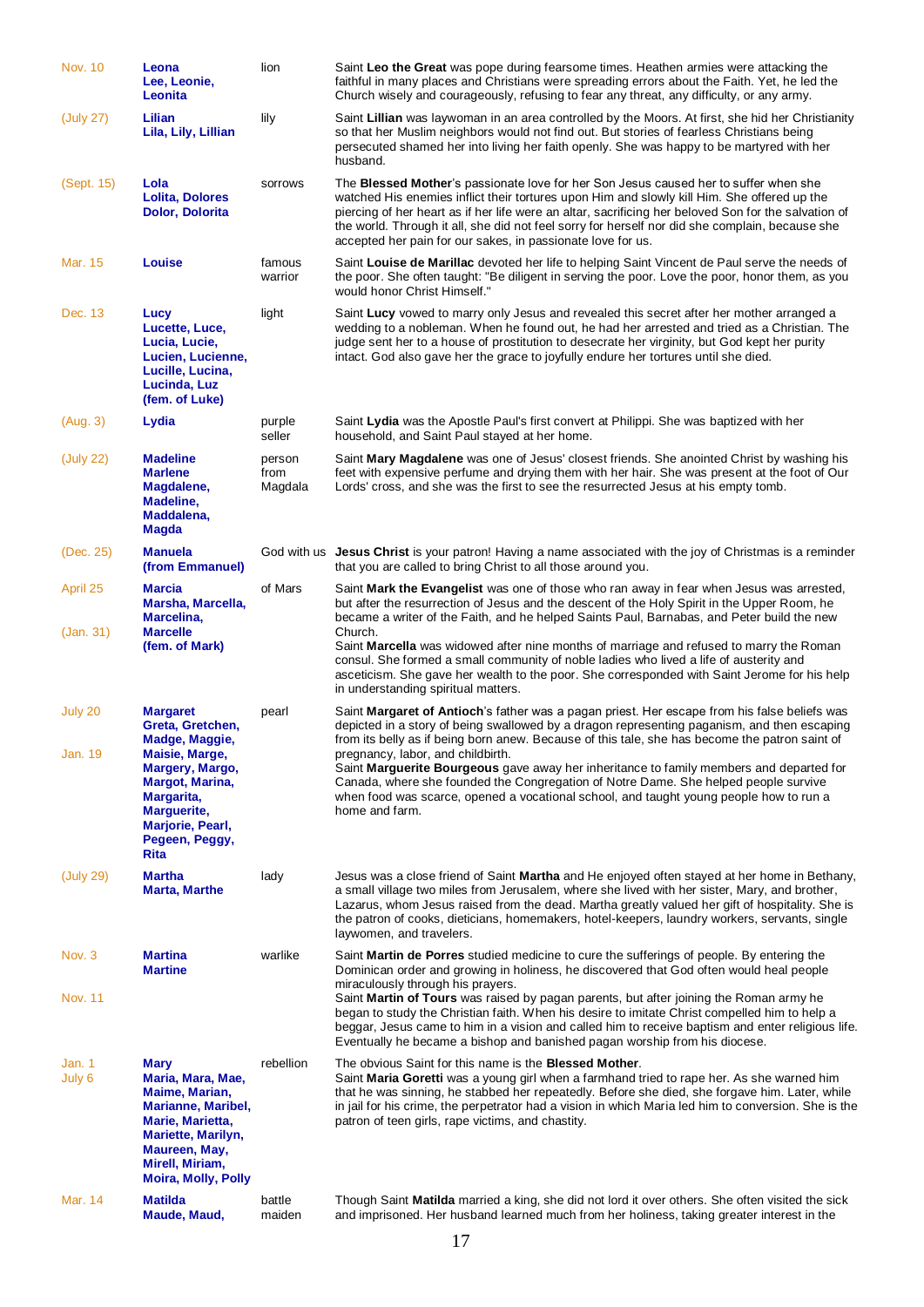|                    | <b>Tilda, Tillie</b>                                                                                              |                     | needs of his people and using his power to ease their suffering.                                                                                                                                                                                                                                                                                                                                                                                                                                                                                                               |
|--------------------|-------------------------------------------------------------------------------------------------------------------|---------------------|--------------------------------------------------------------------------------------------------------------------------------------------------------------------------------------------------------------------------------------------------------------------------------------------------------------------------------------------------------------------------------------------------------------------------------------------------------------------------------------------------------------------------------------------------------------------------------|
| Sept. 22           | <b>Maura</b>                                                                                                      | dark                | Saint Maurice was a Christian officer in charge of a legion of converts in an anti-Christian<br>army. He had a very challenging and significant responsibility to help his men remain strong in<br>the Faith despite persecutions. When he and his men refused to sacrifice to the gods, they<br>were martyred.                                                                                                                                                                                                                                                                |
| (Dec. 31)          | <b>Melanie</b><br><b>Melinda, Melania</b>                                                                         | dark-<br>skinned    | Saint Melania was born to wealthy Christians. When two of her children died soon after<br>childbirth, her husband agreed to a life of abstinence and religious dedication. With her father's<br>inheritance, she supported monasteries in Egypt, Syria, and Palestine, and she aided churches<br>and monasteries in Europe. When she made a pilgrimage to the Holy Land with her mother and<br>husband, they settled at Jerusalem. Melania became a friend of Saint Jerome.                                                                                                    |
|                    | <b>Melissa</b><br>Mildred, Millie,<br><b>Milly</b>                                                                | mild<br>strength    | See Saint Mildred below.                                                                                                                                                                                                                                                                                                                                                                                                                                                                                                                                                       |
|                    | <b>Mercedes</b><br><b>Merced, Mercy</b>                                                                           | mercy               | Jesus told Blessed Faustina Kowalska in a vision, "I am Love and Mercy itself." Mercy is love<br>that seeks to forgive, console, assist, and care for others in time of need. Mercy is an act of<br>love done without regard to the consequences to oneself, without expecting affirmation, or<br>anything else in return; it is done for love itself.                                                                                                                                                                                                                         |
| May 8              | <b>Michelle</b><br>Michaela, Micaela<br>(fem. of Michael)                                                         | who is like<br>God? | Saint Michael the Archangel led the army of angels that defeated Satan and the demons<br>when they rebelled against God. Because his name means "Who is like God," Pope Saint<br>Gregory the Great said, "Whenever some act of wondrous power must be performed, Michael<br>is sent, so that his action and his name may make it clear that no one can do what God does by<br>his superior power."                                                                                                                                                                             |
|                    | <b>Mildred</b><br>Melissa, Millie,<br><b>Milly</b>                                                                | mild<br>strength    | Saint <b>Mildred</b> was an abbess with a reputation for great holiness and generosity and<br>compassion for the poor and rejected. She chose this life over marrying into nobility and wealth.<br>Her detachment from this world's comforts strengthened her firm commitment to Jesus and His<br>poor.                                                                                                                                                                                                                                                                        |
| Aug. 31            | <b>Mona</b><br>Ramona,<br>Raimunda<br>(feminine of<br>Raymond)                                                    | protector           | Saint Raymond Nonnatus spent his inheritance paying the ransom for Christians who had<br>been enslaved and even traded himself to set others free. Because he miraculously survived<br>his birth as his mother died, he is a patron saint for pregnancies.                                                                                                                                                                                                                                                                                                                     |
| Aug. 27            | <b>Monica</b><br><b>Monique</b>                                                                                   | counselor           | Saint Monica was the mother of Saint Augustine, and for many years prayed and cried and did<br>penances for her son. As a result, he became a Doctor of the Church and one of her greatest<br>theologians. She is the patron of alcoholics and children who disappoint their parents.                                                                                                                                                                                                                                                                                          |
| (Aug. 1)           | <b>Nadine</b><br><b>Nadia</b>                                                                                     | hope                | According to legend, there was a Roman widow, Saint Wisdom (or Sofia), who had three<br>daughters, Saint Faith, Saint Hope, and Saint Charity, and they all suffered for Jesus. Faith,<br>age 12, miraculously survived being scourged and thrown into boiling pitch, and was finally<br>beheaded; Hope, age 10, and Charity, age 9, were unharmed when tossed into a furnace, so<br>they also were beheaded; their mother suffered while praying over the bodies of her children.                                                                                             |
| July 26<br>Feb. 27 | <b>Nancy</b><br>Nan, Nanette,<br>Ann, Anne, Anita,<br>Anna, Annabel,<br>Annabella,<br>Annette, Hannah             | grace               | Saint Ann was the mother of Mary and the grandmother of Jesus.<br>Saint Anne Line converted to Catholicism at a time when people were arrested for this. She<br>fearlessly helped others survive the persecutions, and her home became a rallying point for<br>Catholics. Fully aware of the possible cost to her life, she hid a priest and held Mass in her<br>home, but was arrested and hanged for it.                                                                                                                                                                     |
| (July 27)          | <b>Natalie</b><br>Natalia, Natasha                                                                                | birth               | Saint Natalie married Saint Aurelius, the son of a Moor and a Spanish woman who was<br>secretly raised a Christian by his aunt during the Moorish persecution of Christians. His wife<br>was a half Moorish woman, Sabigotho, who changed her name to Natalie when he converted<br>her to Christianity. They were both beheaded for practicing their faith.                                                                                                                                                                                                                    |
| Aug. 18            | <b>Nell</b><br>Nellie, Nelly,<br>Eleanor, Helen,<br>Helena, Eleanor,<br>Leanore, Lenore,<br>Lenora, Lee,<br>Leora | light               | The great emperor Constantine gave his mother, Saint <b>Helena</b> , the authority to promote<br>Christianity by building churches throughout the empire and on the holy sites in Israel. She is<br>the patron saint of difficult marriages and divorced people because her husband divorced her<br>for someone with better political connections.                                                                                                                                                                                                                             |
| Dec. 6             | <b>Nicole</b><br>Nicola, Nicolette<br>(fem. of Nicholas)                                                          | people's<br>victory | Saint <b>Nicholas</b> was an archbishop who dearly loved to help the poor, especially young<br>children. He worked to protect the innocent and minister to those who were wronged.<br>Eventually, the stories of his kindness evolved into the legend of Santa Claus.                                                                                                                                                                                                                                                                                                          |
| Jan. 21<br>Mar. 2  | <b>Nina</b><br>Agnes, Ines, Inez,<br>Neysa, Ninete,<br><b>Rachel</b>                                              | pure                | Saint Agnes of Rome was only a teenager when she had to decide between life and dying for<br>Jesus. She had been ordered to sacrifice her virginity to pagan gods, and she sacrificed her life<br>instead. She is the patron saint of engaged couples.<br>Saint Agnes of Prague was very wealthy, and she freely used this gift to help the poor. She<br>financed a hospital, a Franciscan friary and a Poor Clare convent. She never considered<br>herself as above others, and even after she became abbess, she cooked for the sisters and<br>mended the clothes of lepers. |
|                    | <b>Nora</b><br>Noreen, Norah,<br>Norine, Honora                                                                   | honored             | Saint Honorius I, as pope reorganized the Spanish church and sent out missionaries. He<br>preserved and restored churches in Rome and converted his house into a monastery.                                                                                                                                                                                                                                                                                                                                                                                                    |
| (July 11)          | Olga                                                                                                              | holy                | Saint Olga was married to a prince who was assassinated. A cruel and barbarous woman, she<br>scalded her husband's murderers to death and murdered hundreds of their followers. However,<br>she became forgiving and loving when she converted to Christianity.                                                                                                                                                                                                                                                                                                                |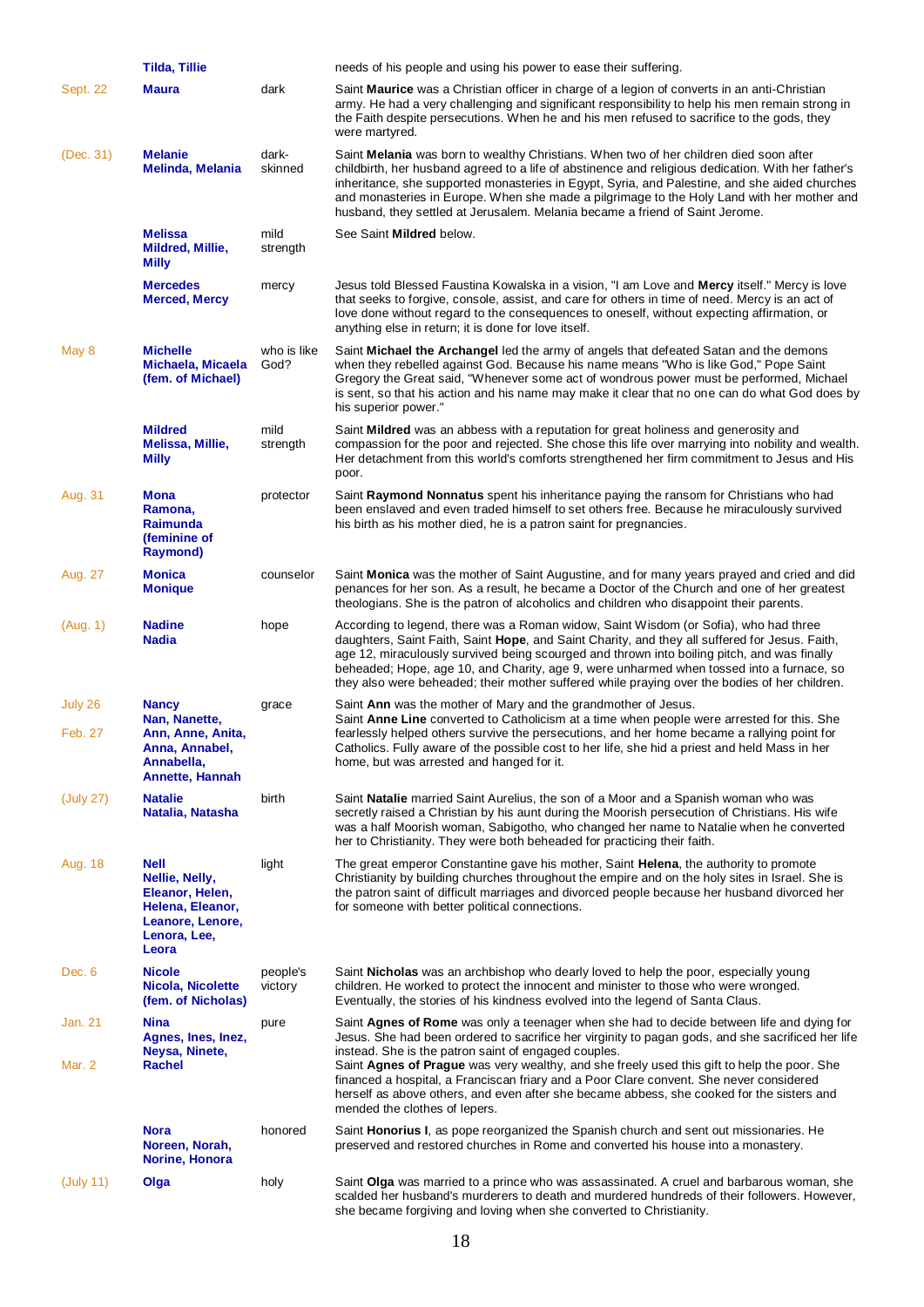| (Mar. 5)           | Olivia<br>Olive, Oliva                                                                                                                                               | olive            | Saint <b>Oliva of Brescia</b> was martyred in the persecutions of Hadrian in 138. Her relics are still in<br>St. Afra's church in Brescia, Italy.                                                                                                                                                                                                                                                                                                                                                                                                                                                                                |
|--------------------|----------------------------------------------------------------------------------------------------------------------------------------------------------------------|------------------|----------------------------------------------------------------------------------------------------------------------------------------------------------------------------------------------------------------------------------------------------------------------------------------------------------------------------------------------------------------------------------------------------------------------------------------------------------------------------------------------------------------------------------------------------------------------------------------------------------------------------------|
| Mar. 17            | <b>Patricia</b><br>Pat, Patty, Pattie                                                                                                                                | nobly born       | Saint Patrick had been born in Scotland to Roman parents who were in charge of the British<br>colonies. When he was about fourteen, he was kidnapped during a raid and taken to pagan<br>Ireland to herd sheep. He learned the Druidic language and practices of the people, which later<br>helped him to evangelize them when he returned as a bishop.                                                                                                                                                                                                                                                                          |
| Jan. 25            | Paula<br><b>Paulette, Pauline</b>                                                                                                                                    | little           | Saint Paul the Apostle was converted from persecuting the Christians by an encounter with<br>Jesus on the road to Damascas, after which he poured his passionate enthusiasm into<br>spreading the Gospel. His powerful leadership was marked by boldness and unwavering<br>conviction.                                                                                                                                                                                                                                                                                                                                           |
| July 20<br>Jan. 19 | <b>Peggy</b><br>Pearl, Pegeen,<br>Margaret, Maggie,<br>Marge, Margery,<br>Margo, Margot,<br>Marina, Margarita,<br>Marguerite,<br>Marjorie,<br><b>Gretchen, Greta</b> | pearl            | Saint Margaret of Antioch's father was a pagan priest. Her escape from his false beliefs was<br>depicted in a story of being swallowed by a dragon representing paganism, and then escaping<br>from its belly as if being born anew. Because of this tale, she has become the patron saint of<br>pregnancy, labor, and childbirth.<br>Saint Marguerite Bourgeous gave away her inheritance to family members and departed for<br>Canada, where she founded the Congregation of Notre Dame. She helped people survive<br>when food was scarce, opened a vocational school, and taught young people how to run a<br>home and farm. |
| Jan. 1<br>July 6   | <b>Polly</b><br><b>Molly</b><br>(both nicknames<br>for Mary)                                                                                                         | rebellion        | The obvious Saint for this name is the <b>Blessed Mother</b> .<br>Saint Maria Goretti was a young girl when a farmhand tried to rape her. As she warned him<br>that he was sinning, he stabbed her repeatedly. Before she died, she forgave him. Later, while<br>in jail for his crime, the perpetrator had a vision in which Maria led him to conversion. She is the<br>patron of teen girls, rape victims, and chastity.                                                                                                                                                                                                       |
| (July 8)           | <b>Priscilla</b>                                                                                                                                                     | ancient          | Saint Priscilla (or Prisca) was the wife of Aquila, a Jewish tentmaker. Both were converted by<br>the Apostle Paul when he went to Corinth. Saint Paul stayed in their home. They accompanied<br>him to Ephesus and remained there. Paul also stayed at their house during his third missionary<br>journey. They then returned to native Rome, where their house was used as a church.                                                                                                                                                                                                                                           |
| Jan. 21<br>Mar. 2  | <b>Rachel</b><br>Agnes, Ines, Inez,<br>Neysa, Nina,<br><b>Ninete</b>                                                                                                 | pure             | Saint Agnes of Rome was only a teenager when she had to decide between life and dying for<br>Jesus. She had been ordered to sacrifice her virginity to pagan gods, and she sacrificed her life<br>instead. She is the patron saint of engaged couples.<br>Saint Agnes of Prague was very wealthy, and she freely used this gift to help the poor. She<br>financed a hospital, a Franciscan friary and a Poor Clare convent. She never considered<br>herself as above others, and even after she became abbess, she cooked for the sisters and<br>mended the clothes of lepers.                                                   |
| Sept. 29           | Rafaela                                                                                                                                                              | God's<br>healer  | Saint Raphael is one of seven Archangels who stand before the throne of the Lord. The angel<br>of healing, he is the one who moved the waters of the healing sheep pool in Jerusalem. He is<br>the patron of the blind, of happy meetings, of nurses, of physicians and of travelers.                                                                                                                                                                                                                                                                                                                                            |
| Aug. 31            | Ramona<br><b>Mona, Raimunda</b><br>(feminine of<br>Raymond)                                                                                                          | protector        | Saint Raymond Nonnatus spent his inheritance paying the ransom for Christians who had<br>been enslaved and even traded himself to set others free. Because he miraculously survived<br>his birth as his mother died, he is a patron saint for pregnancies.                                                                                                                                                                                                                                                                                                                                                                       |
|                    | <b>Rebecca</b><br><b>Becky</b>                                                                                                                                       | ensnarer         | Saint Rebecca (or Rebekah) was the Old Testament wife of Isaac, the son of Abraham.<br>Rebecca and Isaac's children were Esau and Jacob. Jacob became the father of the Israelites.                                                                                                                                                                                                                                                                                                                                                                                                                                              |
| (April 3)          | Renee<br>Irene, Irena,<br>Renata                                                                                                                                     | peace            | Saint Irene was caught with texts of the Scriptures when this was<br>punishable by death. When she refused to offer sacrifice to the pagan gods, she was sent to a<br>house of prostitution. There, when she was unmolested after being exposed naked and<br>chained, she was put to death.                                                                                                                                                                                                                                                                                                                                      |
| <b>May 22</b>      | <b>Rita</b>                                                                                                                                                          | pearl            | Saint Rita of Cascia had a special devotion to the Passion, because she felt unspeakable awe<br>at what Jesus did on the cross. She shared in His suffering beginning at age twelve when her<br>parents married her to an abusive man, and so she has become a patron of impossible causes.                                                                                                                                                                                                                                                                                                                                      |
| Sept. 17           | <b>Roberta</b>                                                                                                                                                       | bright flame     | Saint Robert Bellarmine is the patron saint of catechumens because he wrote two catechisms<br>and devoted much of his time to teaching the Faith to children. He also wrote a revised version<br>of the Bible.                                                                                                                                                                                                                                                                                                                                                                                                                   |
| Oct. 7             | <b>Rosaria</b>                                                                                                                                                       | rosary           | Praying the Rosary holds more power than we can imagine. It often saved Christian Europe<br>from Muslim invaders. The <b>Blessed Mother</b> taught three children in Fatima that the Rosary<br>obtains special graces for us, saves sinners from Hell, and protects us from evil spirits.                                                                                                                                                                                                                                                                                                                                        |
| Aug. 23            | <b>Rose</b><br>Rosa, Rosalie,<br>Rosalinda,<br>Rosalyn, Rosetta,<br>Roseanne,<br>Rosemarie,<br><b>Rosemonde</b>                                                      | rose             | Saint Rose of Lima was a mystic and visionary who received invisible stigmata, and yet she<br>often suffered from the feeling that God was distant. Despite how lonely this felt, she persisted<br>in believing that He was indeed with her all the time, and she continually prayed to grow<br>stronger in her ability to trust Him.                                                                                                                                                                                                                                                                                            |
|                    | <b>Ruth</b>                                                                                                                                                          | female<br>friend | The Old Testament Book of Ruth tells the story of Saint Ruth, a young widow who followed her<br>mother-in-law, Naomi, to Bethlehem, where Ruth met and married Boaz. Ruth gave birth to<br>Obed, who became the grandfather of David, Israel's greatest king, from whose lineage Jesus<br>was born.                                                                                                                                                                                                                                                                                                                              |
| Oct. 11            | <b>Sandra</b><br>Alessandra, Alex,<br>Alexandra,<br>Alexandrina,                                                                                                     | people<br>helper | Saint Alexander Sauli became a bishop in a diocese where faith had died. Clergy and laity<br>knew little about scripture and Church teachings. With the help of three friends, he inspired the<br>people to new faith, corrected abuses, rebuilt broken down churches, and founded colleges and<br>seminaries.                                                                                                                                                                                                                                                                                                                   |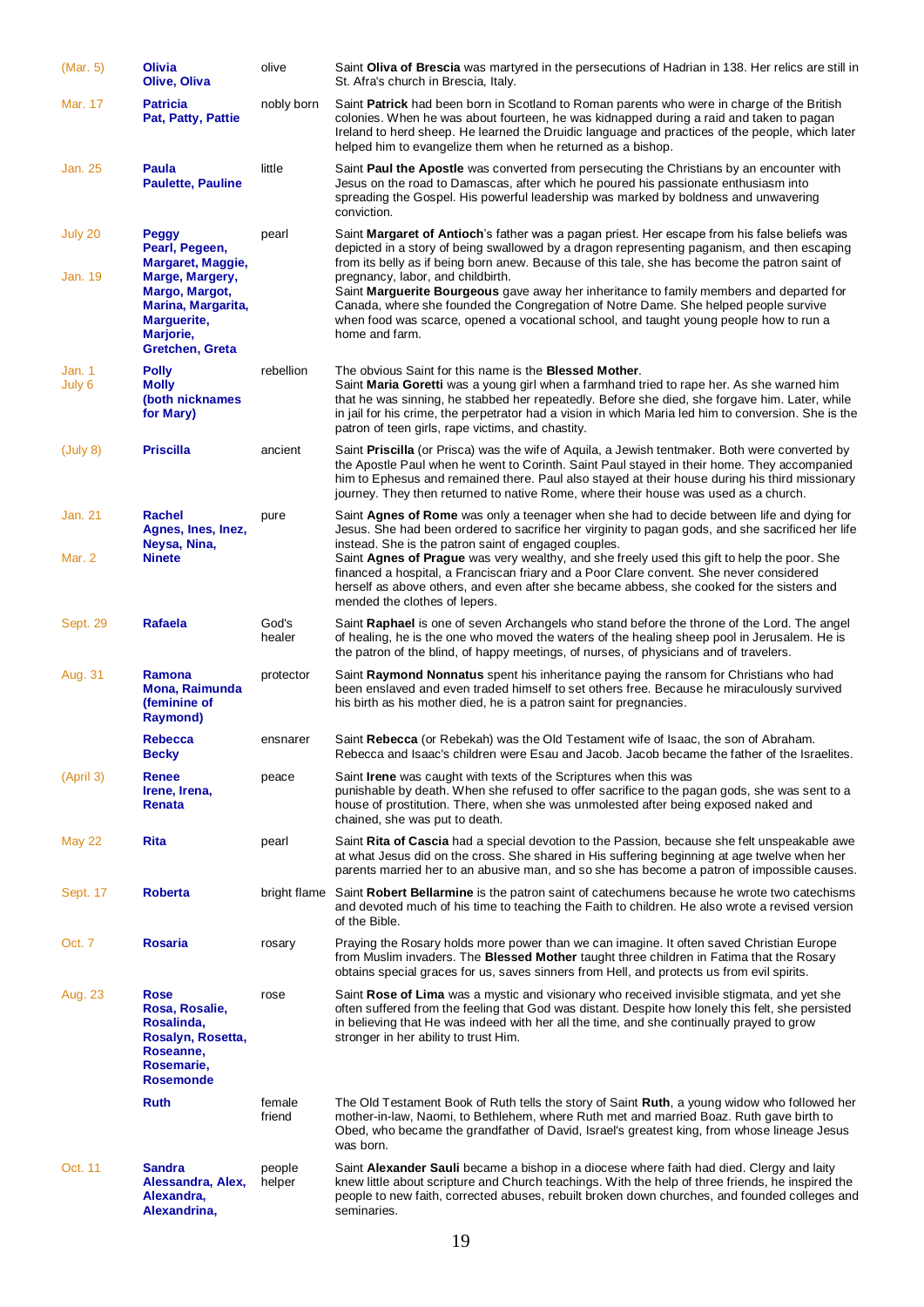| Sarah<br>princess<br>Sally, Sara, Sarai,<br>Shari<br>son, Isaac.<br>April 21<br>divine<br>Selma<br>involved and obtaining legislation that made it illegal to sell human beings.<br>(fem. of Anselm)<br>helmet<br>Mar. 12<br>Seraphina<br>burning<br>Serafina,<br>patron of the handicapped.<br>Seraphia, Fina<br><b>Sharon</b><br>His plain or<br>field<br>the valleys."<br><b>Simone</b><br>Oct. 28<br>obedient<br>Simona, Mona<br>zealous about preaching the Good News.<br><b>May 24</b><br>(fem. of Simon)<br>a hermit became a site for many pilgrimages.<br>Sophia<br>wisdom<br>(Sept. 30)<br>Sonia, Sonya,<br>Sophie, Sofia<br>(Dec. 25)<br>who will<br><b>Stacey</b><br>Anastasia, Stasia<br>rise again<br>for the love of Jesus Christ.<br><b>Stella</b><br>star<br>Estelle, Estella,<br>Persia. She prevented the king from massacring all the Jews in the kingdom.<br><b>Estrella, Esther</b><br>Dec. 26<br><b>Stephanie</b><br>crowned<br><b>Stefanie</b><br>April 17<br>martyr.<br>formed a new community, the Cistercians.<br>Susanna<br>lily<br>(Aug. 11)<br>Susan, Suzanne,<br><b>Suzette</b><br>martyred them.<br><b>Sylvia</b><br>of the forest Saint Sylvia was the mother of Saint Gregory the Great, who became a pope. She and her<br>Nov. 5<br>Sylva, Sylvette,<br><b>Sylvie, Silvia</b><br>June 13<br>priceless<br>Tanya<br>Antonia,<br>his cave only to attend Mass and sweep the nearby monastery. When he filled in for a<br>Antoinette,<br>Antonina, Toni,<br>spread widely. Patron saint for finding lost articles.<br>Oct. 24<br>Tonia<br>to evangelize the world.<br><b>Teresa</b><br>Oct. 15<br>reaper<br>Theresa, Terese,<br>Therese, Terry,<br>Tracy<br>Oct. 1<br>high state of prayer."<br>recognition and of love, embracing both trial and joy."<br><b>Theodora</b><br>God's gift<br>April 22<br>Dolly, Dora,<br>God's hands.<br><b>Dorothy, Doris</b><br>Nov. 9<br>Saint Theodore Tyro was a young soldier in the Roman army when he converted to<br>against the demons who wanted to keep him out of Heaven.<br><b>Thomasina</b><br>July 3<br>twin<br>Tomasa,<br>Tomasina, | Alexis, Cassandra |                                                                                                                                                                                                                                                                                                                                                                                                                                                                                                                                                                                  |
|--------------------------------------------------------------------------------------------------------------------------------------------------------------------------------------------------------------------------------------------------------------------------------------------------------------------------------------------------------------------------------------------------------------------------------------------------------------------------------------------------------------------------------------------------------------------------------------------------------------------------------------------------------------------------------------------------------------------------------------------------------------------------------------------------------------------------------------------------------------------------------------------------------------------------------------------------------------------------------------------------------------------------------------------------------------------------------------------------------------------------------------------------------------------------------------------------------------------------------------------------------------------------------------------------------------------------------------------------------------------------------------------------------------------------------------------------------------------------------------------------------------------------------------------------------------------------------------------------------------------------------------------------------------------------------------------------------------------------------------------------------------------------------------------------------------------------------------------------------------------------------------------------------------------------------------------------------------------------------------------------------------------------------------------------------------------------------------------------------------------|-------------------|----------------------------------------------------------------------------------------------------------------------------------------------------------------------------------------------------------------------------------------------------------------------------------------------------------------------------------------------------------------------------------------------------------------------------------------------------------------------------------------------------------------------------------------------------------------------------------|
|                                                                                                                                                                                                                                                                                                                                                                                                                                                                                                                                                                                                                                                                                                                                                                                                                                                                                                                                                                                                                                                                                                                                                                                                                                                                                                                                                                                                                                                                                                                                                                                                                                                                                                                                                                                                                                                                                                                                                                                                                                                                                                                    |                   | <b>Sarah</b> was the wife of Abraham, the father of the Jewish religion. Her original name was Sarai<br>until God renamed her when He made His covenant with them. She had been barren until a<br>very old age, and when she was long past her biological time to have children, God gave her a                                                                                                                                                                                                                                                                                  |
|                                                                                                                                                                                                                                                                                                                                                                                                                                                                                                                                                                                                                                                                                                                                                                                                                                                                                                                                                                                                                                                                                                                                                                                                                                                                                                                                                                                                                                                                                                                                                                                                                                                                                                                                                                                                                                                                                                                                                                                                                                                                                                                    |                   | Saint Anselm of Canterbury actively fought against slavery in England, even getting politically                                                                                                                                                                                                                                                                                                                                                                                                                                                                                  |
|                                                                                                                                                                                                                                                                                                                                                                                                                                                                                                                                                                                                                                                                                                                                                                                                                                                                                                                                                                                                                                                                                                                                                                                                                                                                                                                                                                                                                                                                                                                                                                                                                                                                                                                                                                                                                                                                                                                                                                                                                                                                                                                    |                   | Saint Seraphina was the victim of disease and neglect, and suffered continuously. She is                                                                                                                                                                                                                                                                                                                                                                                                                                                                                         |
|                                                                                                                                                                                                                                                                                                                                                                                                                                                                                                                                                                                                                                                                                                                                                                                                                                                                                                                                                                                                                                                                                                                                                                                                                                                                                                                                                                                                                                                                                                                                                                                                                                                                                                                                                                                                                                                                                                                                                                                                                                                                                                                    |                   | <b>Sharon</b> is the name given to various places in Israel known for their beauty. In the Song of<br>Songs 2:1, God is metaphorically alluded to as a lover saying, "I am a rose of Sharon, a lily of                                                                                                                                                                                                                                                                                                                                                                           |
|                                                                                                                                                                                                                                                                                                                                                                                                                                                                                                                                                                                                                                                                                                                                                                                                                                                                                                                                                                                                                                                                                                                                                                                                                                                                                                                                                                                                                                                                                                                                                                                                                                                                                                                                                                                                                                                                                                                                                                                                                                                                                                                    |                   | Saint Simon was one of the 12 Apostles (not to be confused with Simon/Peter). He was<br>Because of the great holiness of the prayer life of Saint Simeon Stylites the Younger, and<br>because of his growing reputation as a healer and miracle worker, the place where he lived as                                                                                                                                                                                                                                                                                              |
|                                                                                                                                                                                                                                                                                                                                                                                                                                                                                                                                                                                                                                                                                                                                                                                                                                                                                                                                                                                                                                                                                                                                                                                                                                                                                                                                                                                                                                                                                                                                                                                                                                                                                                                                                                                                                                                                                                                                                                                                                                                                                                                    |                   | According to legend, there was a Roman widow, Saint Wisdom (or Sofia), who had three<br>daughters, Saint Faith, Saint Hope, and Saint Charity, and they all suffered for Jesus. Faith,<br>age 12, miraculously survived being scourged and thrown into boiling pitch, and was finally<br>beheaded; Hope, age 10, and Charity, age 9, were unharmed when tossed into a furnace, so<br>they also were beheaded; their mother suffered while praying over the bodies of her children.                                                                                               |
|                                                                                                                                                                                                                                                                                                                                                                                                                                                                                                                                                                                                                                                                                                                                                                                                                                                                                                                                                                                                                                                                                                                                                                                                                                                                                                                                                                                                                                                                                                                                                                                                                                                                                                                                                                                                                                                                                                                                                                                                                                                                                                                    |                   | Saint Anastasia's father was a pagan nobleman, but her mother was Christian and secretly<br>raised her in Christian beliefs and ways of holiness. Anastasia's husband was also pagan, and<br>after he discovered she was a Christian, he stopped loving her and became a cruel tyrant,<br>confining her to the house and treating her like a slave. Anastasia rejoiced that she could suffer                                                                                                                                                                                     |
|                                                                                                                                                                                                                                                                                                                                                                                                                                                                                                                                                                                                                                                                                                                                                                                                                                                                                                                                                                                                                                                                                                                                                                                                                                                                                                                                                                                                                                                                                                                                                                                                                                                                                                                                                                                                                                                                                                                                                                                                                                                                                                                    |                   | Saint Esther was an Old Testament Jewess who became, by marriage to Xerxes, Queen of                                                                                                                                                                                                                                                                                                                                                                                                                                                                                             |
|                                                                                                                                                                                                                                                                                                                                                                                                                                                                                                                                                                                                                                                                                                                                                                                                                                                                                                                                                                                                                                                                                                                                                                                                                                                                                                                                                                                                                                                                                                                                                                                                                                                                                                                                                                                                                                                                                                                                                                                                                                                                                                                    |                   | Saint Stephen was one of the first deacons in the Church. His holiness was so evident that<br>when he preached to his enemies, his face glowed brightly like an angel's. He became the first<br>Saint Stephen Harding found great joy in imitating Jesus through a life of poverty, praying,<br>fasting, and working hard. When the other monks got tired of such a difficult life, Stephen                                                                                                                                                                                      |
|                                                                                                                                                                                                                                                                                                                                                                                                                                                                                                                                                                                                                                                                                                                                                                                                                                                                                                                                                                                                                                                                                                                                                                                                                                                                                                                                                                                                                                                                                                                                                                                                                                                                                                                                                                                                                                                                                                                                                                                                                                                                                                                    |                   | Saint Susanna was the beautiful daughter of a priest in Rome. She refused to marry the<br>emperor's son-in-law, and when the ruler sent two of her uncles, who were court officers, to<br>make her change her mind, she converted them to Christianity. The emperor was so mad, he                                                                                                                                                                                                                                                                                               |
|                                                                                                                                                                                                                                                                                                                                                                                                                                                                                                                                                                                                                                                                                                                                                                                                                                                                                                                                                                                                                                                                                                                                                                                                                                                                                                                                                                                                                                                                                                                                                                                                                                                                                                                                                                                                                                                                                                                                                                                                                                                                                                                    |                   | husband raised their children to live a sanctified life filled with acts of kindness toward others.                                                                                                                                                                                                                                                                                                                                                                                                                                                                              |
|                                                                                                                                                                                                                                                                                                                                                                                                                                                                                                                                                                                                                                                                                                                                                                                                                                                                                                                                                                                                                                                                                                                                                                                                                                                                                                                                                                                                                                                                                                                                                                                                                                                                                                                                                                                                                                                                                                                                                                                                                                                                                                                    |                   | Saint Anthony of Padua was always a ready helper in time of need. Living as a hermit, he left<br>scheduled speaker who failed to keep his commitment, his reputation as a great preacher<br>Saint Anthony Claret was convinced that the Church should use the power of the printed word                                                                                                                                                                                                                                                                                          |
|                                                                                                                                                                                                                                                                                                                                                                                                                                                                                                                                                                                                                                                                                                                                                                                                                                                                                                                                                                                                                                                                                                                                                                                                                                                                                                                                                                                                                                                                                                                                                                                                                                                                                                                                                                                                                                                                                                                                                                                                                                                                                                                    |                   | Saint Teresa of Avila realized with shock and sorrow that her love for Jesus was almost nil<br>compared to His great love for her. She decided to devote herself to prayer and sacrifice, and<br>in so doing, she became a mystical contemplative. She wrote that if we fully yield our lives, "I<br>am convinced that He never ceases bestowing His graces until He has brought us to a very                                                                                                                                                                                    |
|                                                                                                                                                                                                                                                                                                                                                                                                                                                                                                                                                                                                                                                                                                                                                                                                                                                                                                                                                                                                                                                                                                                                                                                                                                                                                                                                                                                                                                                                                                                                                                                                                                                                                                                                                                                                                                                                                                                                                                                                                                                                                                                    |                   | Saint Thérèse of Lisieux described her path to holiness as a journey of every-increasing<br>intimacy with Christ through prayer. She said, "For me, prayer is a surge of the heart  a cry of                                                                                                                                                                                                                                                                                                                                                                                     |
|                                                                                                                                                                                                                                                                                                                                                                                                                                                                                                                                                                                                                                                                                                                                                                                                                                                                                                                                                                                                                                                                                                                                                                                                                                                                                                                                                                                                                                                                                                                                                                                                                                                                                                                                                                                                                                                                                                                                                                                                                                                                                                                    |                   | Saint Theodore of Sykeon was a monk and a bishop who worked amazing miracles, including<br>healings. He put an end to a plague of insects by praying, confidently putting the matter into<br>Christianity. Though he was ordered to fight enemies of the empire, he believed that the devil<br>was the only true enemy. Soon, he was killed for being a Christian, thus winning the battle                                                                                                                                                                                       |
| called him to do. He is the patron saint against doubt.<br>Jan. 28                                                                                                                                                                                                                                                                                                                                                                                                                                                                                                                                                                                                                                                                                                                                                                                                                                                                                                                                                                                                                                                                                                                                                                                                                                                                                                                                                                                                                                                                                                                                                                                                                                                                                                                                                                                                                                                                                                                                                                                                                                                 | Tomasine          | Saint Thomas the Apostle doubted Jesus' resurrection until he touched His wounds. After<br>Pentecost, God called him to become a missionary in India, but he doubted again and said no.<br>He changed his mind only after being taken into slavery by a merchant who happened to be<br>going to India. Once he was cured of his doubt, God freed him and he began the work he had<br>Saint Thomas Aquinas' family misunderstood his devotion to studying the Faith. Because of<br>their disapproval, he had to join the Dominicans secretly. His family kidnapped him, intent on |

changing his mind, but his trust in God kept his hope alive. A year later, God freed him to rejoin